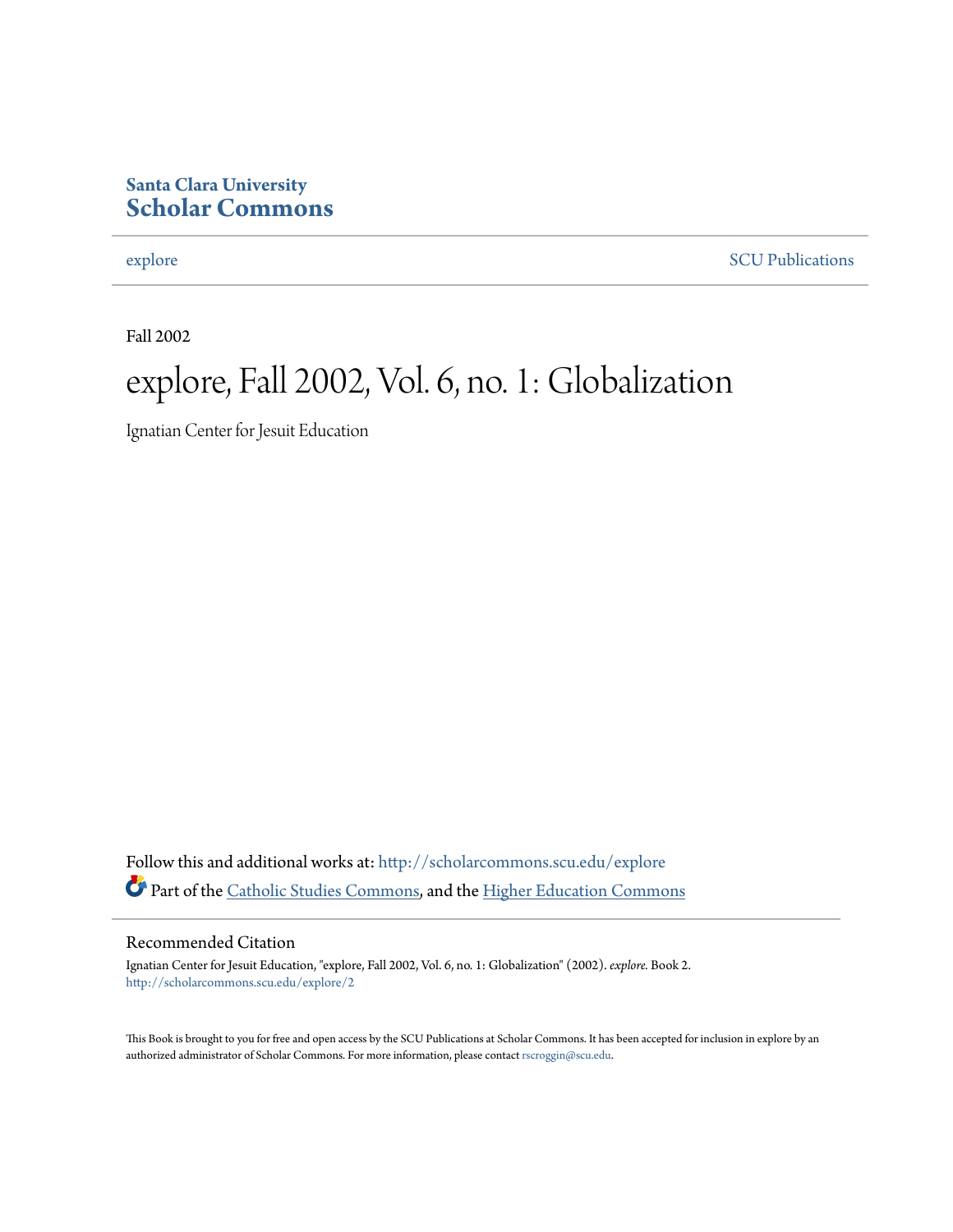**FALL 2002 VOLUME 6 NUMBER 1**





#### **An examination of Catholic identity and Ignatian character in Jesuit higher education**

#### **IN THIS ISSUE**

| <b>Letter from the Director</b>       | 1  | <b>Can Globalization Green</b> |
|---------------------------------------|----|--------------------------------|
| <b>Globalization and</b>              |    | the World? Reflections         |
| <b>Localization: New Dilemma</b>      |    | on Globalization and           |
| for National Cultures                 |    | the Environment                |
| by Emile G. McAnany                   | 4  | by Leslie C. Gray              |
| <b>Globalizing the World: Linking</b> |    | <b>Globalization and</b>       |
| <b>Integration and Solidarity</b>     |    | <b>Development: Some</b>       |
| by Paul Locatelli, S.J.               | 12 | <b>Personal Reflections</b>    |
| <b>Reflections of Globalization</b>   |    | by Michael Kevane              |
| by Robert Finocchio                   | 18 | The Akbar Project: Ritual      |
| Sweatshops in a                       |    | <b>Observances and Relig</b>   |
| <b>Global Economy</b>                 |    | <b>Pluralism in Contempor</b>  |
| by Patricia Adams                     | 24 | Pakistan                       |

**Can Globalization Green the World? Reflections on Globalization and on Globalization and the Environment the Environment** *by Leslie C. Gray* **28 Globalization and**  *by Leslie C.* **28Globalization and Development: Some Development: Some Personal Reflections Personal Reflections***by Michael Kevane* **32 The Akbar Project: Ritual Observances and Religious Pluralism in Contemporary Pakistan** *by David Pinault* **36** *by Michael Kevane* 32<br>The Akbar Project: Ritual<br>Observances and Religious<br>Pluralism in Contemporary<br>Pakistan **by David Pinault Pinault Pinault Pinault Pinault Pinault Pinault Pinault Pinault Pinault Pinault Pinault Pinault Pinault Pinault Pinault Pinault Pinault Pinault Pinault Pinault Pinault<br>
<b>by David Pinault Pinault Pinault P** 

| <b>Call for Grants</b>      | 43 |
|-----------------------------|----|
| <b>Bannan Grants</b>        | 44 |
| <b>Coming Events</b>        |    |
| Conference:                 |    |
| <b>Globalization as</b>     |    |
| Seen from the               |    |
| <b>Developing World</b>     | 45 |
| <b>Santa Clara Lectures</b> | 46 |
| <b>Bannan Visitor</b>       | 46 |
| <b>Next Issue</b>           | 47 |
|                             |    |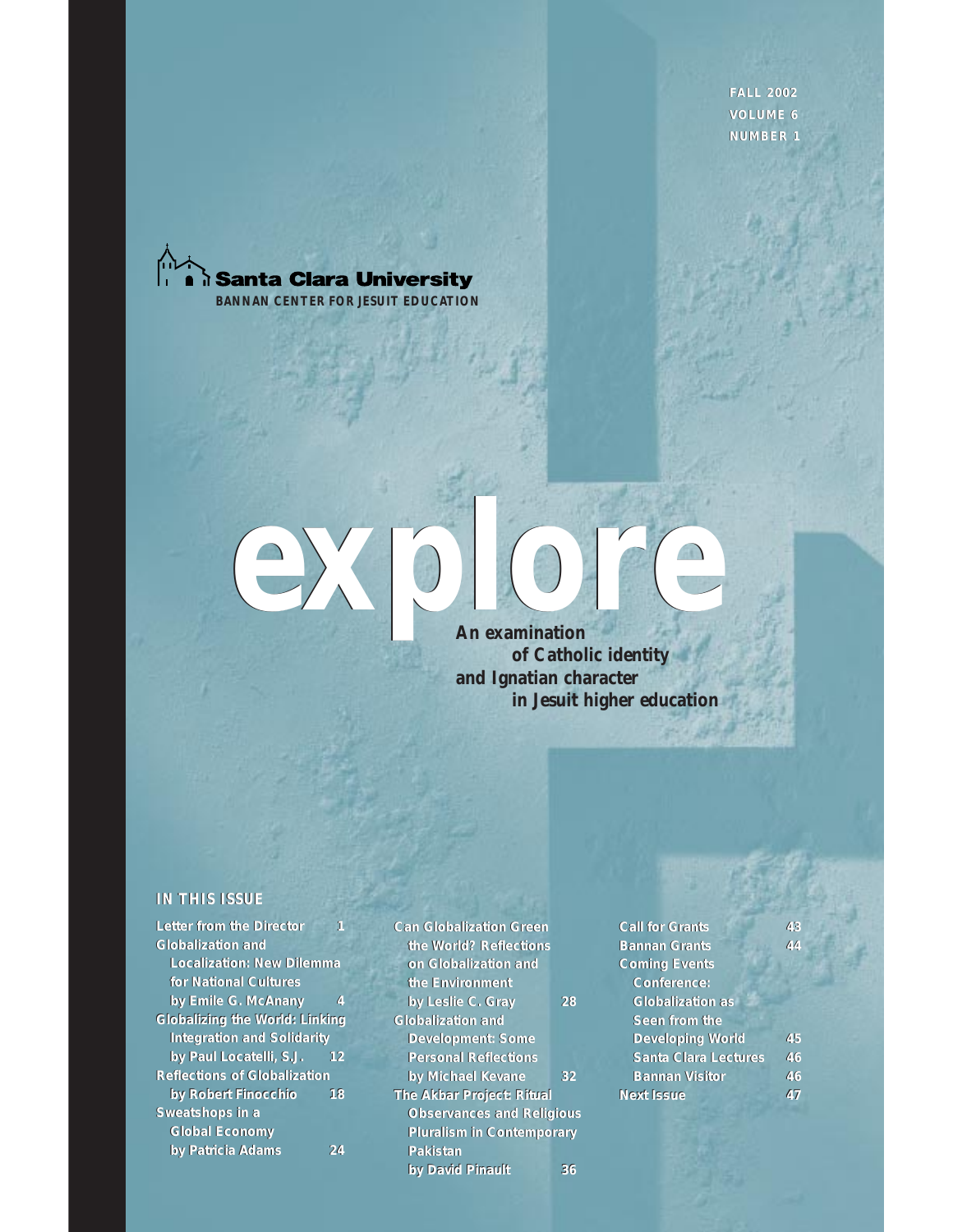

Dear Friends,

Iobalization is the word at Santa Clara this year. The whole<br>campus will be reflecting on the significance of this integration<br>of the world's economies and cultures in a year long series of<br>speakers, courses, and special e campus will be reflecting on the significance of this integration of the world's economies and cultures in a year long series of speakers, courses, and special events in the Institute on Globalization. We asked some of the key players in this discussion to write for this issue. In the spirit of Jesuit education, they raise key questions about this complex



**William C. Spohn**

process: Can this integration be made more humane, or is it beyond human control? Will the new technology integrate the world or divide it in mutual suspicion? Will the wealth that it generates go to only a few or will all people benefit from it?

An internationally known scholar in the field of communications, SCU's Emile G. McAnany, examines the global impact of television. As international broadcasting emerges, will local cultures generate their own programming or will they view only what the wealthy countries produce? Paul Locatelli, S.J., asks how this world-spanning

In the spirit of Jesuit education, this issue's contributors raise key questions about the complex process of globalization: Will the new technology integrate the world or divide it in mutual suspicion? Will the wealth that it generates go to only a few or will all people benefit from it?

integration of economies and culture can create moral solidarity among peoples, particularly the three billion who have so far missed out on its prosperity. Robert Finocchio, Santa Clara trustee and Dean's Executive Professor of Management, draws on his extensive experience in international business to chart the promise of globalization as the best way to alleviate poverty. Patricia Adams '02 examines the issue of sweatshop labor, which she and other members of Santa Clara Community Action Program have been actively engaged in. Leslie Gray, from political science and environmental studies, describes the impact of globalization on the environment and the constructive role of non-governmental organizations. Michael Kevane, from economics, gives us an "on the ground" report of how the process affects his village friends in Burkina-Faso, one of the world's poorest countries. Finally, David Pinault of religious studies reports on his trip to the Muslim communities of Lahore, Pakistan, in the aftermath of the 9/11 attacks.

In Sept. 2002, Fr. Locatelli and Bob Finocchio and I went on SCU's annual faculty/staff trip to El Salvador. We saw a microcosm of globalization's impact: campesinos whose coffee no longer competes in the world market leaving their plots to work in factories set up by international corporations; church leaders and politicians who either heralded or feared the process. Can globalization get a human face? Read on and join the conversation.

 $w \mathcal{L} \in {\mathcal S}$ 

William C. Spohn **Director**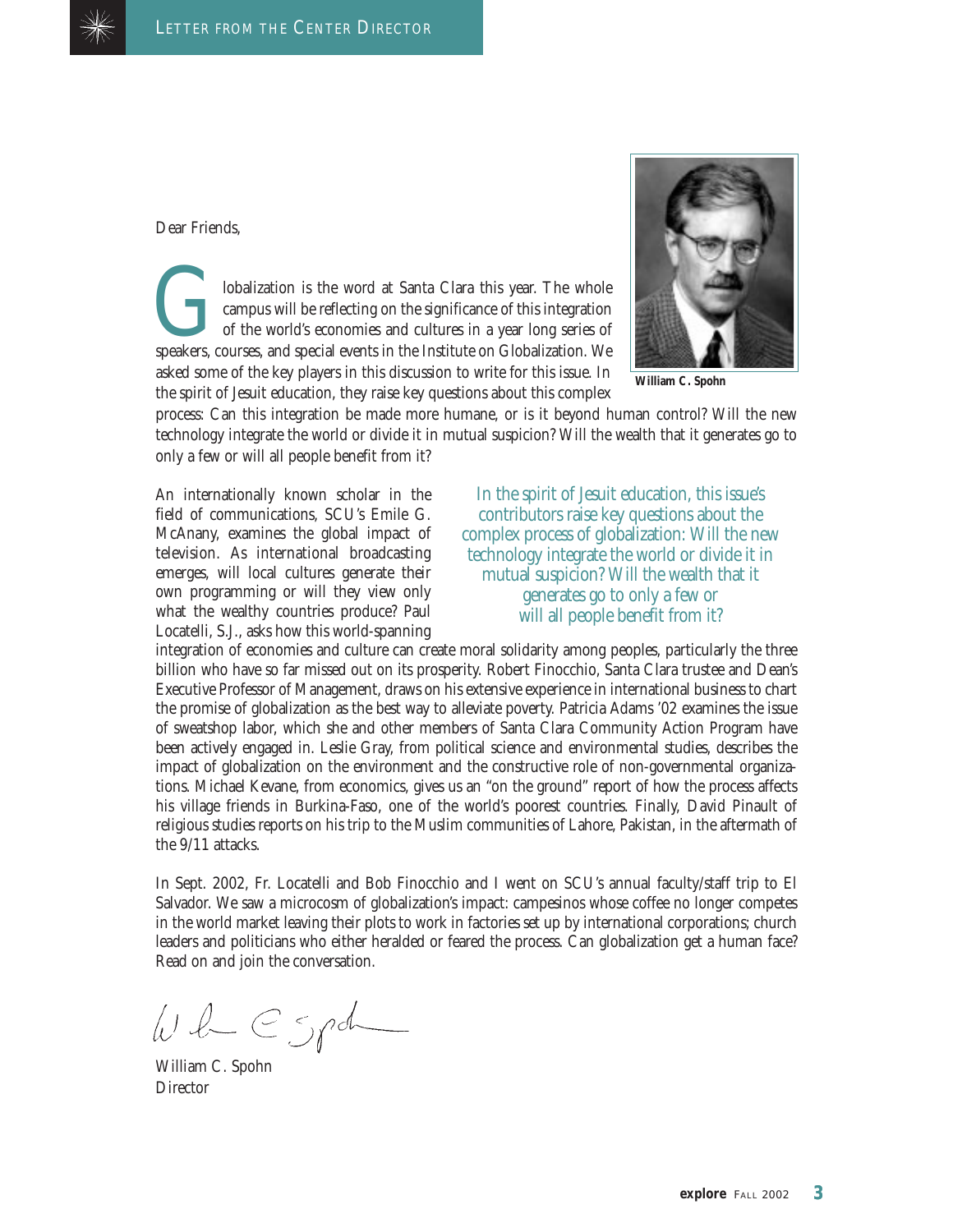**BY EMILE G. McANANY Walter Schmidt Professor of Communication, Santa Clara University**

# Globalization AND **AND** Localization: *New Dilemma for National Cultures*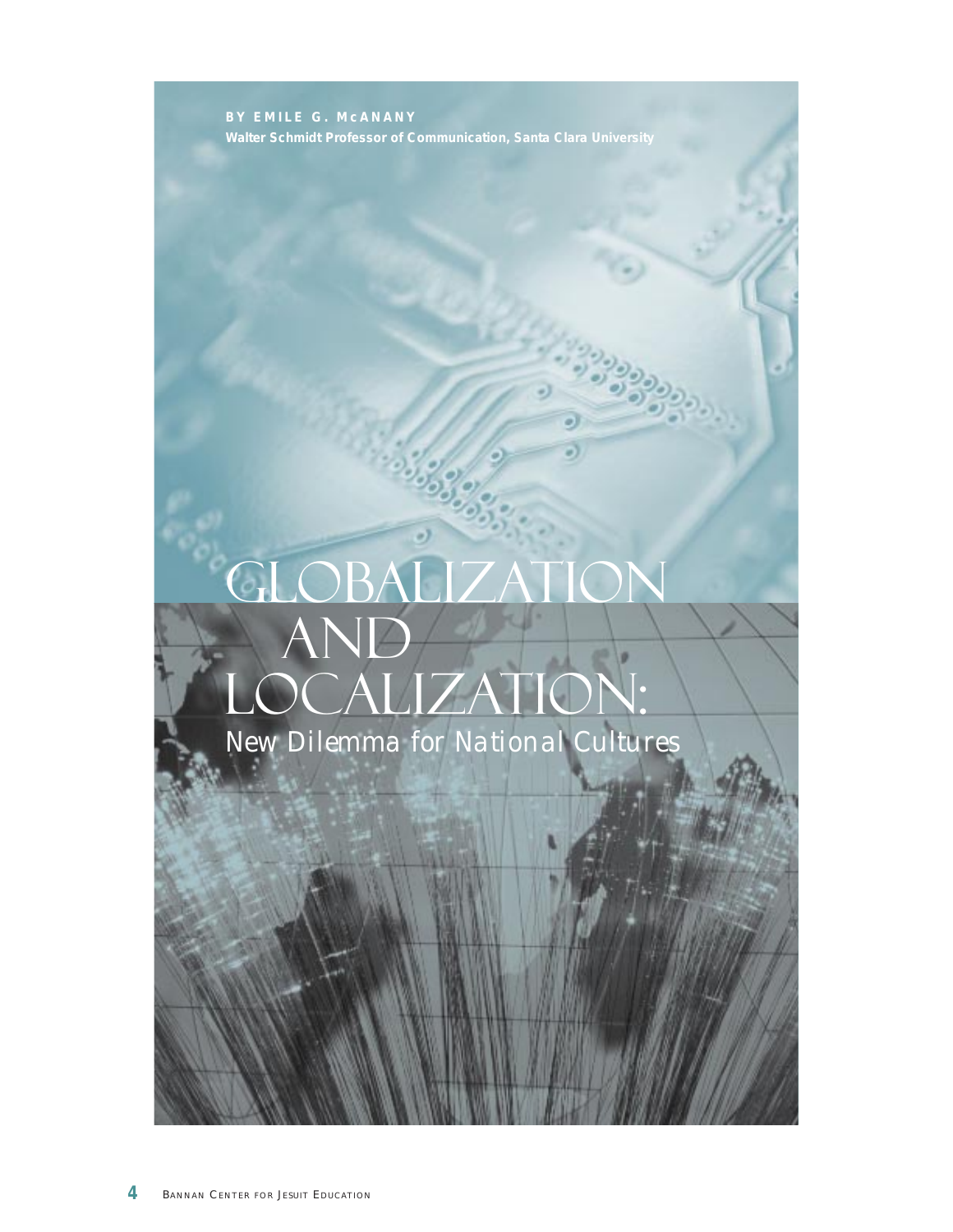#### INTRODUCTION1

Tjun Appadurai some years ago argued<br>that globalization posed a series of dis-<br>junctures among what he identified as<br>five fundamental aspects of this process.<sup>2</sup> These that globalization posed a series of disjunctures among what he identified as were defined as *flows*, indicating a dynamic and ever-changing system of connections among people, technologies, finance, media, and ideologies. His argument was that these flows were more complex, unpredictable, and difficult to theorize than previous explanations of globalization had understood. His conclusion was that although all of the flows were intimately related, nevertheless, there was more disjuncture and contradiction to the process than the Enlightenment clarity of preceding theories had proposed. Many of these theories argued for trends toward homogenization of culture and domination of economies by capitalism that Appadurai thought were overly simplistic and lacking in nuance. Rather, he called for a more postmodern thinking about globalization that would grant the disjunctures and play up the differences while recognizing some trends toward a greater interconnectedness of people around the world.

In this essay, I begin with the recognition of complexity and even contradiction in the process, but I will attempt to make some sense out of the process by concentrating on only three of Appadurai's five *flows* or *scapes* as he calls them: mediascapes (flows of mediated messages), technoscapes (flows of technologies to carry those messages) and ideoscapes (ideas that are contained in the messages and whose impacts on people are often at the heart of the cultural controversies over globalization). I will argue that the process of globalization is not as thoroughly haphazard as Appadurai seems to posit but that there are some clear trends in the growth of global communications that have a logic and a strategy that can be identified.

#### IS THE WORLD MORE CONNECTED TODAY?

We are all aware of how mediated communication, especially electronic media like telephony, radio, film, television, and the Internet, have made the world communication, especially electronic media like telephony, radio, film, a smaller place. Historically, we have known globalization in mostly military, political, and economic forms, from the Roman empire to the colonial empires of the  $16<sup>th</sup>$  through the  $19<sup>th</sup>$ centuries, and all of these encompassed communication as a basic form of governance and control.3 Yet it is only in the last century that people all over the world have been incorporated into a system of mostly one-way communication that is unprecedented in history. It is not only that the electronic media have made messages more universally available, but the diffusion of these *messages* has been potentiated in the last forty years by a series of sophisticated *technologies*. Television, for example, has become less a land-based medium with limited geographical ranges around major cities and more a deterritorialized, satellitebased medium that can reach a third of the earth's surface with its signals. Add to satellites a digital capability and you have a distribution system that can carry the Internet medium as well. Thus, the media and their changing distribution technologies have transformed global communication into a more common experience for most of the world's populations today.

What these changes mean for peoples' lives involves the third element identified by Appadurai in his globalization model, the flow of ideas and *ideologies*. We may consider the ideas or ideologies as content plus impacts on people who are exposed to the messages that the media and their distribution technologies bring. There may be disagreement as to whether content can be equated with ideology in this context, but for the sake of brevity, I will use content to include not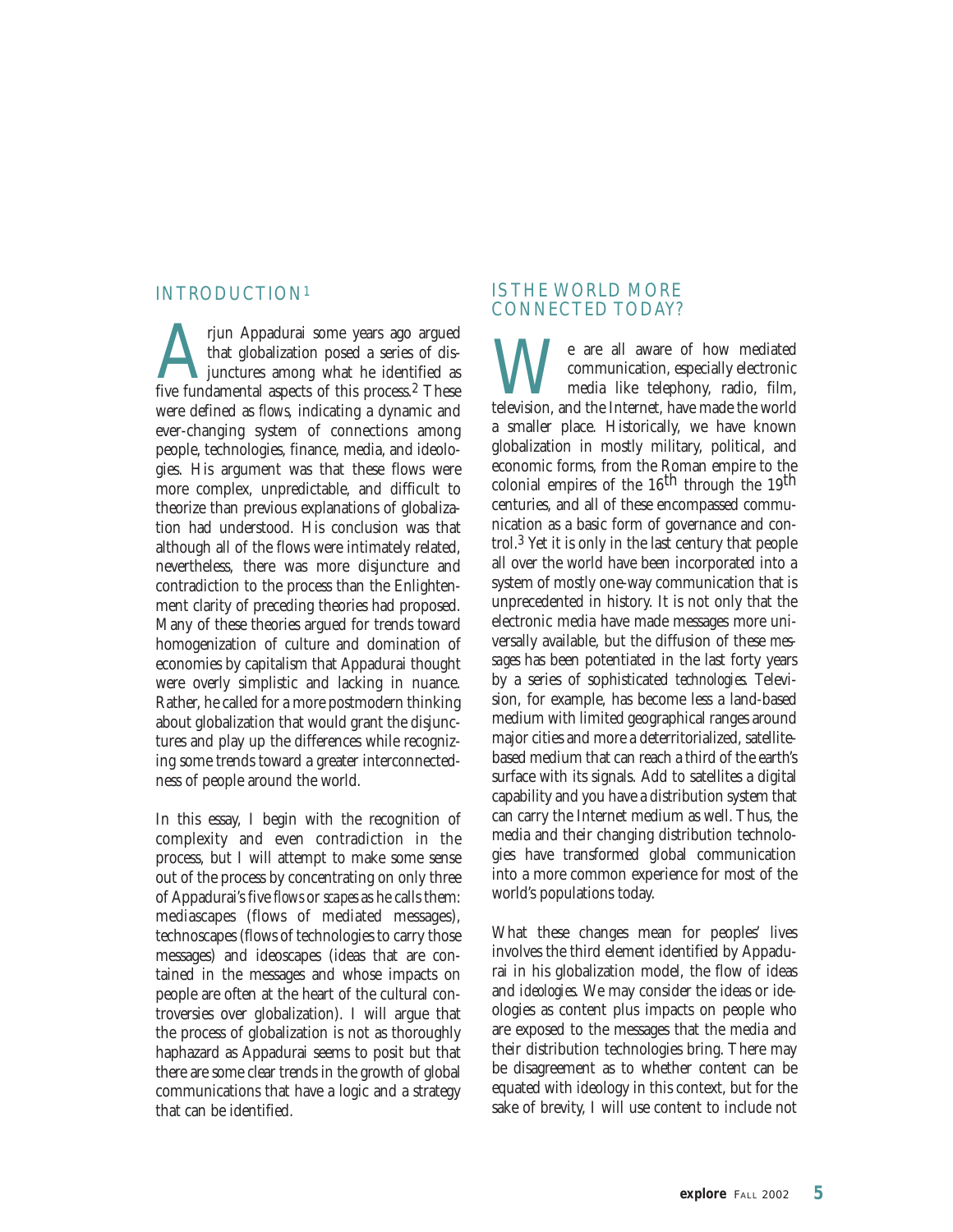only the information contained in the messages but the intentions of the senders who approach audiences who must interpret and perhaps act upon the messages. In short, there are *consequences for people and their cultures* in receiving these mediated messages.

The diffusion of media and their messages is dramatic and unique, and it is this difference historically that makes recent globalization distinct from previous historical experiences and, therefore, the ideological aspects more troubling. It is impossible to describe in detail this process of mediated message diffusion over the past century, but it helps to remind ourselves that the creation and diffusion of telephones, movies, radio, television, and the Internet are all the inventions of about 100 years. To take an example, the diffusion of television is not only indicative of this transformation of peoples' daily lives, but its centrality in many societies has made it more important in some senses than other media innovations of the 20th century. Television began as a *mass* medium only in the 1950s when it created a national audience in the United States. It reached significant audiences in Europe and elsewhere over the next three decades. In the last twenty years, however, it has added millions, even billions, of regular viewers. China, for example, had only 19 million television sets in 1980, but seventeen years later in 1997 it had 400 million sets,4 making it an almost universal medium for the 1.25 billion viewers in that country. India had 3 million television sets in 1980 but 63 million by 1997, a more than twenty-fold increase in those years for its almost 1 billion people.<sup>5</sup> I could cite other dramatic increases in the spread of television, but China and India are representative of the huge numbers of people incorporated into this global *mediascape* in the last decades of the  $20<sup>th</sup>$  century. The consequence is that today a medium like television has become a critical link in the global communication system, linking people together in an unprecedented way.

#### SATELLITES AS THE GLOBAL SUPERNETWORK

Incorporation of a medium such as television into a national system does not mean that Indians and Chinese have access to only local content (that distinction goes to radio which has ncorporation of a medium such as television into a national system does not mean that Indians and Chinese have access to only local remained basically a local medium<sup>6</sup>). In the last decade of the 20<sup>th</sup> century, communication satellites have become the most compelling symbol of the increasingly interconnected world, carrying not only global advertising but bringing global popular culture into the homes of audiences around the world. To illustrate how satel-

![](_page_5_Picture_5.jpeg)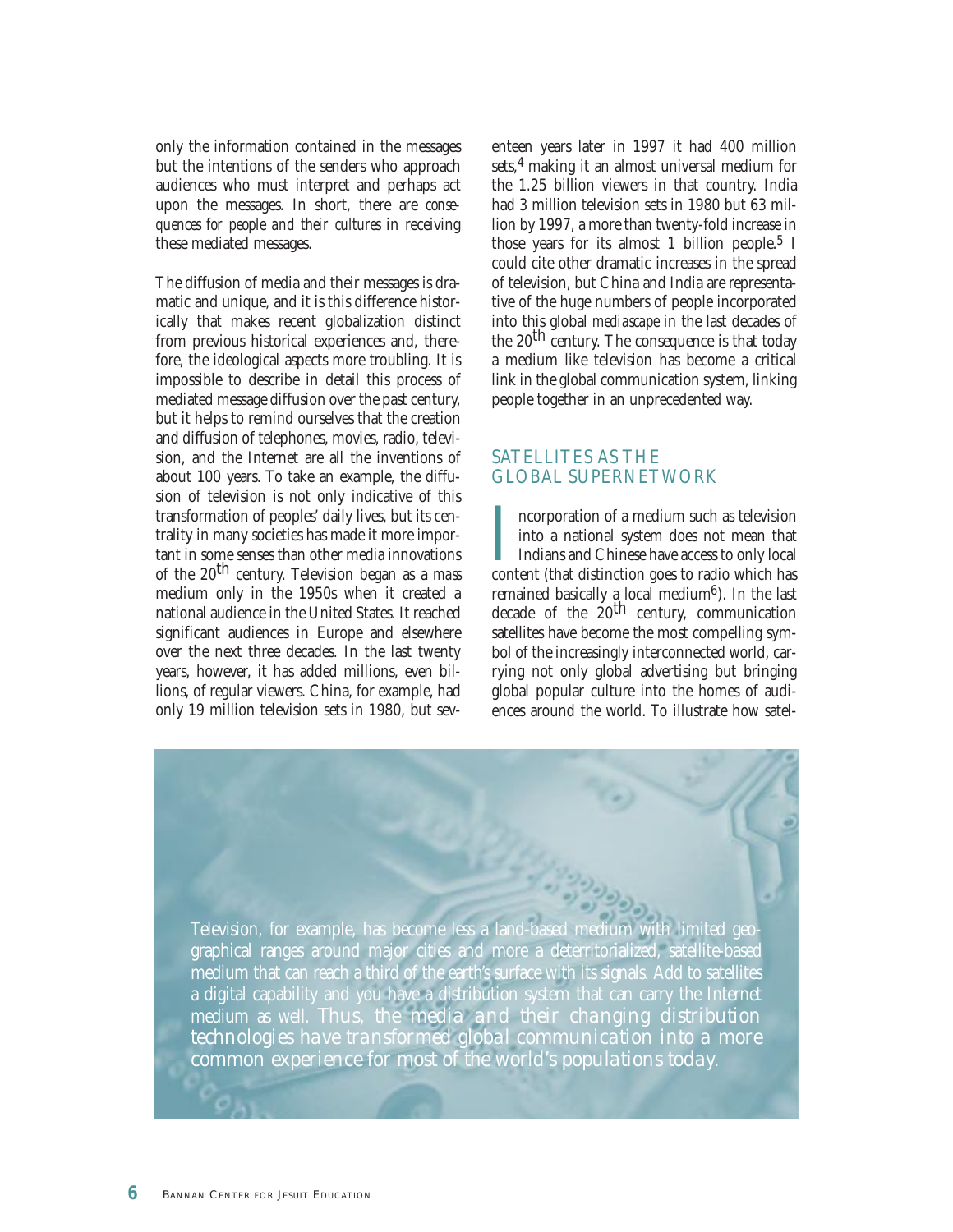*Despite the best intentions of its owners, Star TV was not an immediate economic success. What was important about its launch, however, was that it challenged legal and cultural barriers that had kept satellite television from expanding beyond national boundaries for more than two decades.* In practice, although certain programs like the Olympic Games and World Cup soccer had been regularly carried by international satellites since the 1960s to global audiences, any signal reaching a given country's population had to be approved by national telecommunication authorities who pulled the signal down and redistributed it over national terrestrial systems.

lites have impacted globalization, let us reflect on the experience of India. In late 1991 a major step toward the globalization of television took place. A Hong Kong-based company launched a refurbished C-band satellite with a signal that could carry its five television channels to the approximately 2.6 billion people in Asia. The owners' intention was to reach at least the wealthiest five percent of this vast audience who could afford to capture its open broadcast signal—and buy the consumer goods offered by its global corporate advertisers. Star TV immediately caused a stir throughout the region.7

#### THE HISTORY BEHIND THE LAUNCH

**Example 1** Star TV was not an immediate economic success. What was important about its launch, however, was that it challenged Star TV was not an immediate economic success. What was important legal and cultural barriers that had kept satellite television from expanding beyond national boundaries for more than two decades. In practice, although certain programs like the Olympic Games and World Cup soccer had been regularly carried by international satellites since the 1960s to global audiences, any signal reaching a given country's population had to be approved by national telecommunication authorities who pulled the signal down and redistributed it over national terrestrial systems. What Star had done was to send out television programming on a regular basis to potential audiences in countries who had not asked for or authorized its reception. For individuals or middle class communities who could afford a relatively cheap antenna dish (as little as \$400), the five channels could be captured for home viewing. To fully understand the political and cultural impact of the launch of Star TV, we need to return to two decades before this event.

The first communication satellite to operate on a commercial basis was Early Bird, which had begun with a historic television broadcast in 1965 between Europe and the United States. Some would even date the beginning of the era of globalization from that moment, although Early Bird and subsequent satellites of the Intelsat system were mainly used for telephony and data transmission. The USSR quickly followed with its own Sputnik system that connected the socialist countries, again chiefly through telephony and data transmission. At that time in the Cold War, the U.S. and USSR competed intensely over the development of satellite technology, including powerful spy satellites. But the USSR and some other members of the United Nations in the late 1960s were beginning to worry about another issue. By this time television had been broadly diffused in many Western countries and even to a great extent in the USSR. The video tape technology (developed in California in the early 1960s) had made the export of television programs to other countries feasible and, in the thinking of the USSR, posed an ideological and cultural threat to the Socialist bloc as well as to the Third World. In 1968 when satellites carried the Olympic Games from Mexico for the first time to the entire world, some nations became alarmed at the prospect of a future when Hollywood programs might arrive uninvited into the homes of audiences around the world. A little more than two decades later, Star TV brought that threat to reality. By then, however, the world had changed and the USSR was history.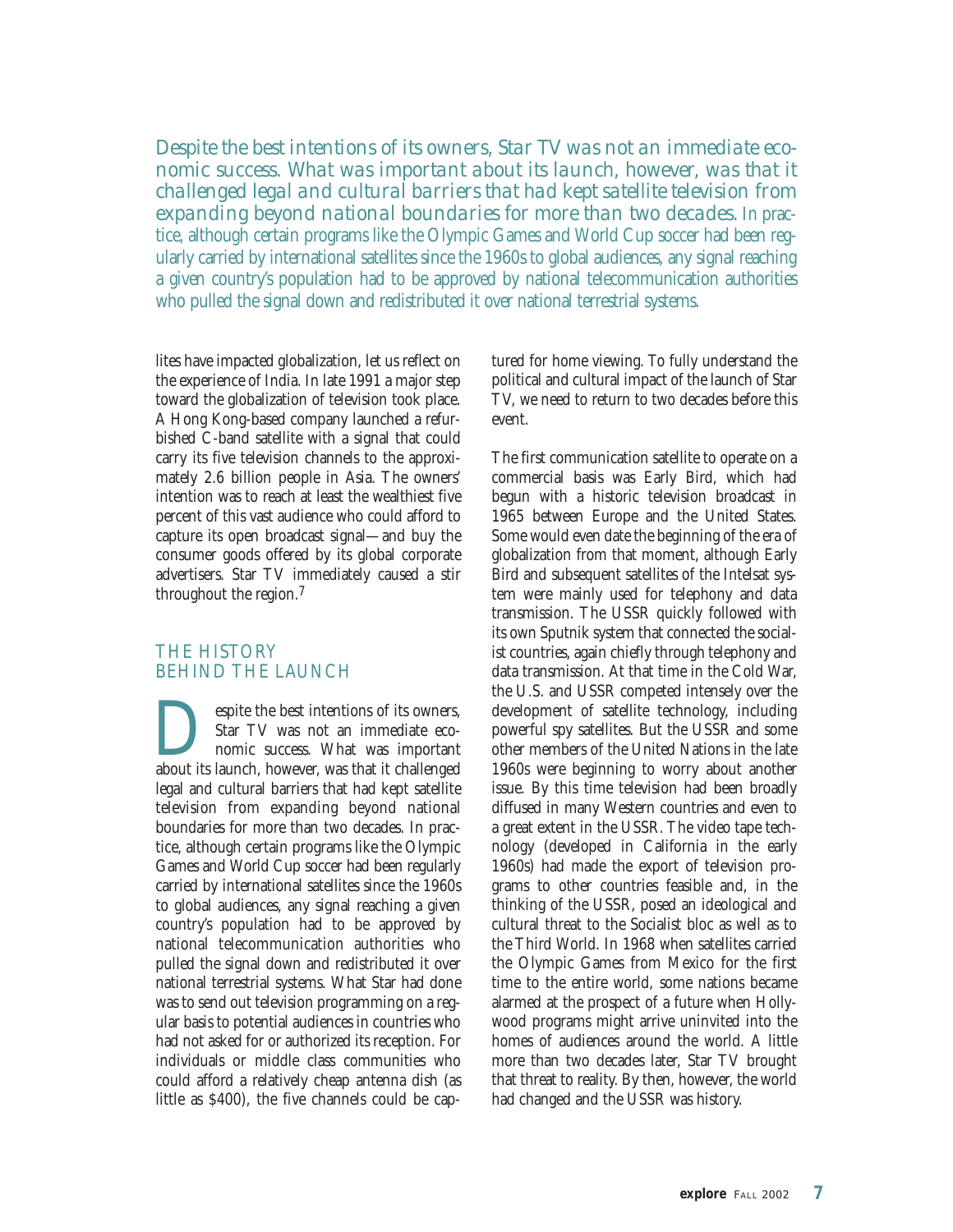The history of the debate in the United Nations, however, illustrates something about the development of globalization as an attitude among politicians and world audiences. The USSR at the end of the 1960s sensed that a Direct-to-Home (DTH) satellite technology would spell ideological trouble for socialist countries. Even though the technology itself was years away from commercial development, the USSR was proposing a moratorium on further steps toward DTH unless UN members agreed on an international treaty to control the development and deployment of direct broadcast satellite technology. The U.S. and its allies wanted no limits on the further development of satellite technology, but when it came to concerns about television signals being carried by satellites beyond a country's border, even European countries had second thoughts. In a crucial vote at the UN, the U.S. lost by an unprecedented margin of 101 to 1.8 The upshot of the debates in the early 1970s over satellite television was never a clear victory for either side. Although no formal agreement was created by the UN, member nations accepted the international practice of gaining permission of other nations to broadcast within their borders. That is, until Star TV was launched and simply ignored the prior twenty years of international legal practice.

Satellites had become increasingly important to television during these two decades. They had been a key to the innovation in cable television in the U.S. when Ted Turner had used existing communication satellites in 1975 to create his cable empire and begin to make cable competitive with the networks, first with his TBS super channel and later in 1980 with Cable News Network (CNN). His use of satellites for this 24-hour news service inadvertently began to carry CNN's unscrambled signals to audiences in the Caribbean and Mexico because of satellite spillover. By the mid-1980s Turner began to exploit this technological accident and created agreements with governments around the world to receive CNN news (an early customer ironically was the USSR). By the time of the 1990 Gulf War, CNN had a major advantage in reporting the conflict not only to U.S. but to global audiences. Many date the globalization of television news from the time of that conflict. Also by the late 1980s Rupert Murdoch's News Corp. had launched a satellite system intended solely for the distribution of television programs within the European Union, which had cleared the way legally for such an adventure. So by the time of the launch of Star in 1991, much had changed for policy makers concerned about political and cultural sovereignty and satellite television, but even more was about to change for globalizing the television system.

#### A NEW CULTURAL STRATEGY FOR GLOBAL TELEVISION

The old strategy of exporting U.S. popular culture already created for its own audi-<br>ences was the governing wisdom in 1991<br>and Star TV's originators assumed that it would culture already created for its own audiences was the governing wisdom in 1991 work for them as it had for Hollywood for more than 60 years. It had been assumed by Star's management that the elite five percent in all Asian countries would be strongly attracted to Hollywood products and would prefer these to the ones offered in its own language. Second, it was assumed that English would be widely spoken by these elite audiences and no dubbing of the four English language channels was called for. Third, the elite would buy the international products advertised and eventually would be willing to pay a fee for these premium channels. Finally, most Asian governments in the post-Cold War era would not restrict satellite dish ownership. All of these assumptions proved wrong. But before all of this became entirely clear, Rupert Murdoch had purchased Star TV from its original owners in 1993 for \$950 million and proceeded to put millions into making the Asian satellite a key part of his global television empire. This strategy consists of not only owning the products or content of television and film media but of controlling the distribution systems as well, in this case a global network of satellites. It has taken Murdoch eight years and approximately \$650 million more in losses and investments to turn around his Asian satellite television business to what he hopes is finally a winning strategy.9

The strategy is an important turning point in the globalization of television. Murdoch's current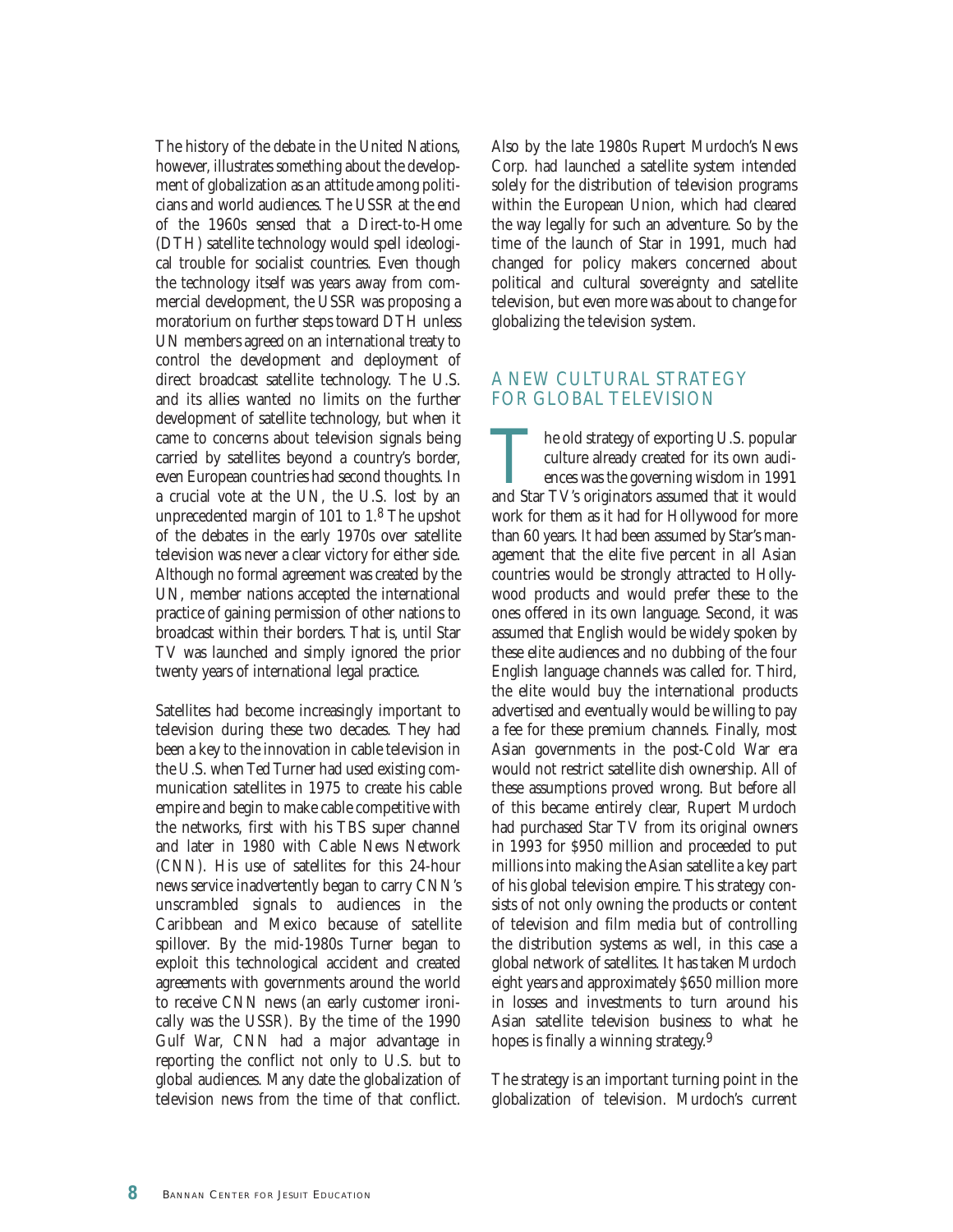approach turns on its head the former thinking about pushing Hollywood exports to global audiences. Unlike the assumptions of Star's original owners, Murdoch now believes in producing more local programming. It is not that Murdoch has suddenly accepted the thinking behind the cultural imperialism arguments that had been at work in the debates of the 1970s and 1980s. Rather Murdoch recognizes that in order to penetrate the mega markets of Asia such as China, India, and Indonesia, he needs to appeal to the interests of national audiences in language- and culture-appropriate programs. Warmed over and dubbed over Hollywood product cannot attract the kinds of numbers he needs to succeed economically.

The longer-term strategy of Murdoch contains some important lessons about how global corporations operate successfully as both global and local actors. To examine this, we can look at how Star TV went from being an outsider in India in 1991 when it arrived uninvited to some primitive cable systems to producing 40 of the top rated 50 locally made television shows in India at the end of 2001.10 We can examine briefly some of the important practices of Murdoch's new strategy to better understand how globalization works in this case. First, historically, Star's satellite signals helped to transform India's primitive cable system into its primary urban distribution system with multiple channels for millions of viewers. Later, Star was allowed to compete on the ground with other commercial television companies, both local and foreign. Clearly, Doordarshan, the original government monopoly, had already begun to transform India's television into a commercial system with the aid of its own national satellite, but Star was the critical foot in the door to set this transformation onto a more global level. It can be argued that without Star, Indian television might have remained a state monopoly with much less commercialization and far fewer programming channels.

Second, the business of making and marketing television products was greatly influenced by the practices of global companies like Star TV, AOL Time Warner, and Disney. Geetika Patania, an Indian scholar, mentions many of the Western business practices that were introduced into the Indian environment within the first three years of global television companies' presence: "bundling" of programs and even of cable channels, changing local tastes in programming to suit global standards, promoting global brands in advertising and adapting U.S. formats like *Wheel of Fortune* or *Who Wants to be a Millionaire* to Indian contexts.11

Third, Star and other global firms as well as their national competitors seek the same narrow audi-

![](_page_8_Picture_5.jpeg)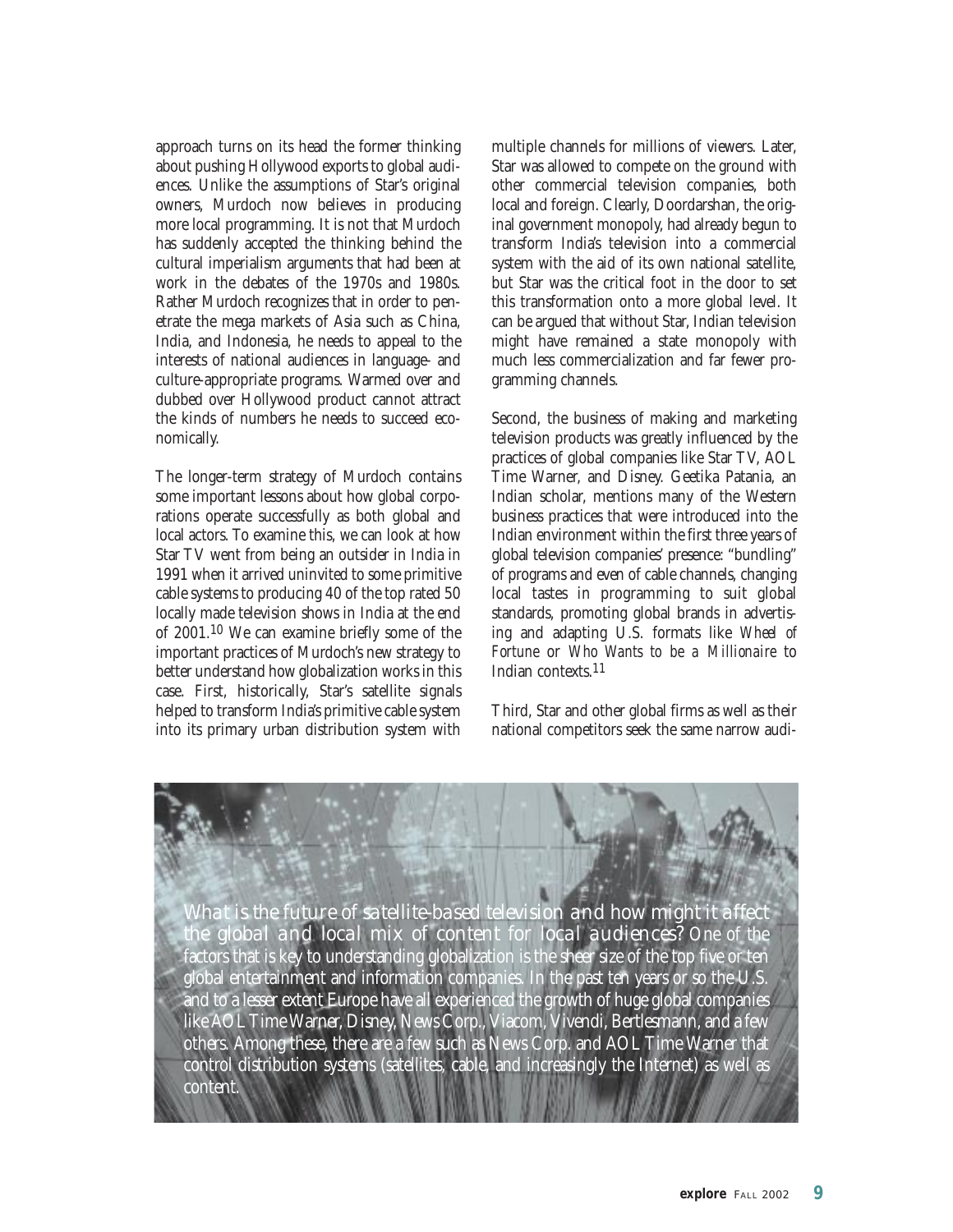*Ironically, the challenge for many countries is how to best compete for their own domestic market with global companies.*The struggle is not only economic but cultural. It asks the question: who should be responsible for creating the content for a cultural and political dialogue with a given audience through one of the most powerful mediums available for reaching people?

ence of middle- and upper-class viewers to set the norm for program popularity since it is this audience that can afford the consumer products advertised and to whom program creators direct their programs. Additionally, the ultimate strategy for Star is an audience that will pay more for television service, either on a premium cable channel basis or in a DTH system. The strategy of "windowing" or reselling a number of times a single film or television program is part of the generation of maximum revenue that global companies seek and a practice introduced into India by Star. Global companies seek those who can afford to pay extra to see films or television programs and eventually separate them out from the broad mass audience.

Fourth, the "language of advantage" strategy that Star has pursued since 1993 targets large language groups like speakers of Chinese, Hindi, and Indonesian and programs in those languages. This has implications for India and elsewhere in this satellite age. It means that the large cultural linguistic groups will get programming aimed at them (or at least their consumer elite) while those from smaller cultural and linguistic groups will not be served by global companies.

Fifth, a critical strategic factor for Star and other global companies is that they have deep pockets that permit them to invest large amounts of capital to make sure their strategies succeed in the long term. They can outspend their national competitors and can afford to wait longer for success. Few other companies and certainly no other national ones in India could have afforded to make the investment of hundred of millions of dollars that Star has made since its purchase in 1993. The power to succeed becomes more difficult for smaller local companies when they are in competition with huge global corporations.

#### CONCLUSION: FUTURE OF A GLOBAL TELEVISION SYSTEM

The basic lesson of television in India is<br>that when global companies compete<br>with national companies, the global<br>often win. In the analysis of program production that when global companies compete with national companies, the global often win. In the analysis of program production and business strategies, I have used Star TV in India as an example that has applications to other contexts. I recognize that India is a unique case and its experience cannot easily be generalized beyond its historical circumstances, but I would propose that global companies like Star TV have similar strategies and goals in the many other locales in which they work. On the broadest level there is no one who does not recognize the vast changes in the production of television culture that have taken place in India since 1991. Indian television has been totally transformed in the past nineteen years since the launch of their national satellite, but the speed and, I would argue, the direction of that transformation has been affected by the first arrival of Star TV's satellite signals and even more so by the presence of Star as a market leader in Indian television today.

We can ask the question we began with once again: What is the future of satellite-based television and how might it affect the global and local mix of content for local audiences? One of the factors that is key to understanding globalization is the sheer size of the top five or ten global entertainment and information companies. In the past ten years or so the U.S. and to a lesser extent Europe have all experienced the growth of huge global companies like AOL Time Warner, Disney, News Corp., Viacom, Vivendi, Bertlesmann, and a few others. Among these, there are a few such as News Corp. and AOL Time Warner that control distribution systems (satellites, cable, and increasingly the Internet) as well as content. Some have speculated in the past that the trend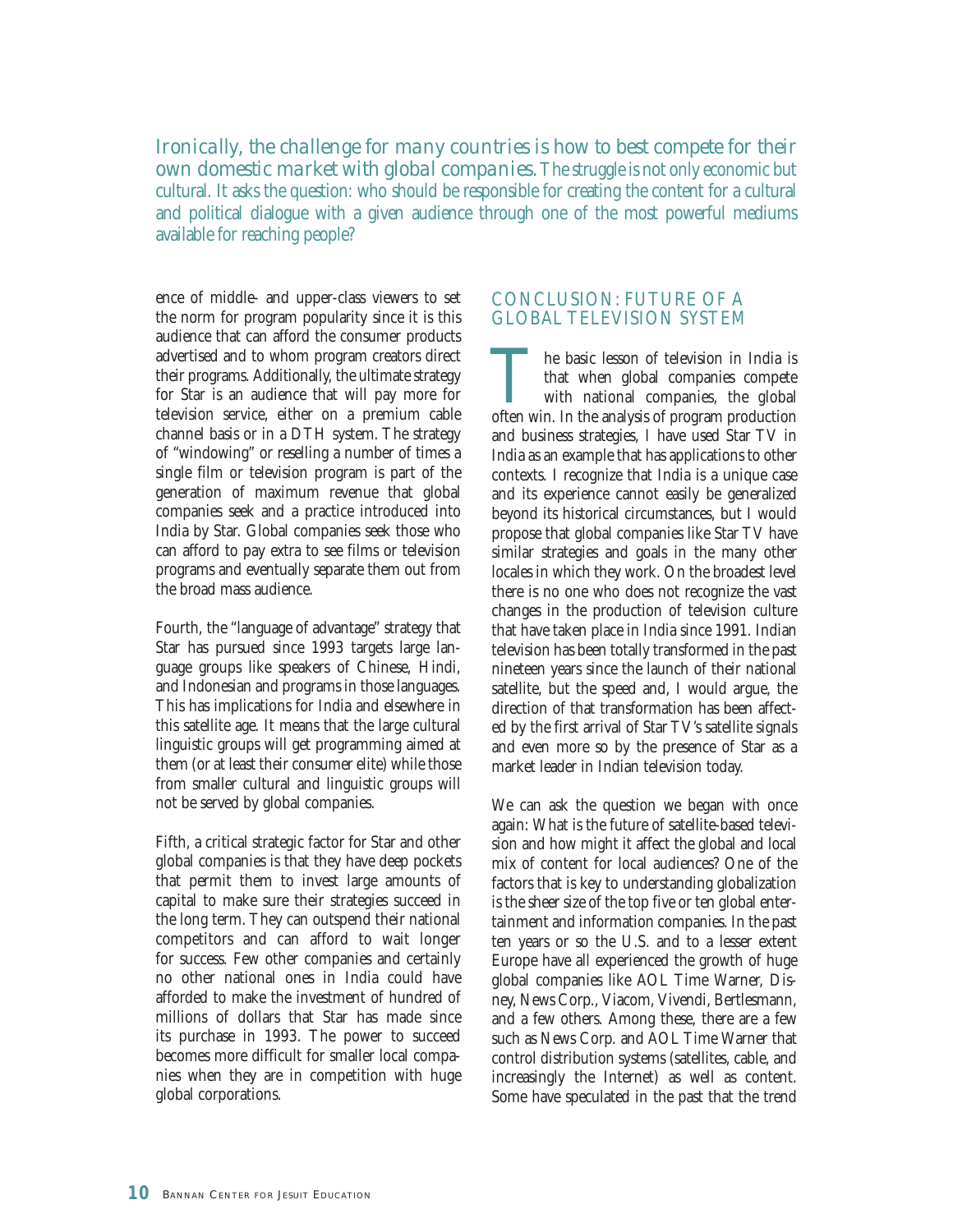toward concentration would lead to just a few companies that would control much of our information and entertainment content that audiences receive12 and that trend has continued and promises to continue into the future.13

Size is only one aspect of this phenomenon. As others have pointed out, there is a certain kind of treatment of content that is also critical. Local or national interests do not and cannot dominate the thinking of global players whose concern is primarily economic and not political or cultural. The economics of dominance of global film and television companies in the past has favored directly exporting content that they have produced elsewhere (often in the U.S.) to national systems as an important secondary source for national programming, as the evidence from Europe, for example, has shown.14 The case of India shows a new strategy for globalization of media production and distribution: a global corporation localizing content and becoming the primary source for national audiences as Star TV has done recently. Ironically, the challenge for

many countries is how to best compete *for their own domestic market* with global companies. The struggle is not only economic but cultural. It asks the question: who should be responsible for creating the content for a cultural and political dialogue with a given audience through one of the most powerful mediums available for reaching people? The answer in this debate is in the hands of both policy makers and audiences in each country, but the dialectic of local versus global is being redefined by outside forces as the discussion continues.

![](_page_10_Picture_3.jpeg)

**By Emile G. McAnany** *Walter Schmidt Professor of Communication, Santa Clara University*

#### **ENDNOTES**

1 Parts of this article are taken from a longer paper: "Globalization and Satellite Television: New Technology and Cultural Dominance," given at the Conference on International Relations and Cultural Communication, Beijing Broadcasting Institute, Beijing, April 14-15, 2002.

2 Arjun Appadurai. "Disjuncture and Difference in the Global Cultural Economy." In Mike Featherstone (ed.). *Global Culture, Nationalism, Globalization and Modernity* (New York: Sage Publications, 1990).

3 The Canadian economist Harold Innis argued that the Roman Empire had a critical interest in communicating with its conquered subjects, but he pointed out that each kind of communication medium (whether it be roads, a mail system, or forms of writing) contained biases that had political and economic consequences. See his *Empire and Communication* (Oxford: Clarendon Press, 1950) and *The Bias of Communication* (Toronto: University of Toronto Press, 1951).

4 *Unesco Statistical Yearbook 2000* (New York: 2000).

5 *Ibid*.

6 Because of satellites, even radio is beginning to lose its local flavor in the U.S. "All the great things about radio, including identity and community, are being devalued [by satellite radio]." Edna Gundersen. Article in *U.S.A Today* (June 5, 2002).

7 Margaret Scott. "News from Nowhere." *Far Eastern Economic Review* (Nov. 28, 1991), 32-34.

8 Paul Laskin and Abraham Chayes. "A Brief History of the Issues." In Russell Wills (ed) *Control of the Direct Broadcast Satellite: Values in Conflict*. (Palo Alto: Aspen Institute Program in Communication and Society, 1974). Also, Emile McAnany. "Reflections on the International Flow of Information." *Ibid.*

9 Mary Hyland, "Star Turns for Young Murdoch." *Australian Financial Review*, Jan. 23, 2002.

10 *Ibid*.

11 Geetika Patania. *When Global Companies Localize: Adaptive Strategies of Media Companies Entering India.* (Austin: University of Texas, PhD dissertation, 1998).

12 Ben Bagdikian. *The Media Monopoly*. (Boston: Beacon Press, 2000, 6th edition). Edward Herman and Robert McChesney. *The Global Media: The New Missionaries of Corporate Capitalism.* (London: Cassell, 1997).

13 M. Wolf. "Media Mergers: The Wave Rolls On." *Wall Street Journal*, Feb. 2, 2002, 6.

14 Else de Bens and H. de Smaele. "The Inflow of American Television Fiction on European Broadcast Channels Revisited." *European Journal of Communication.* 16 (2001), 51-67.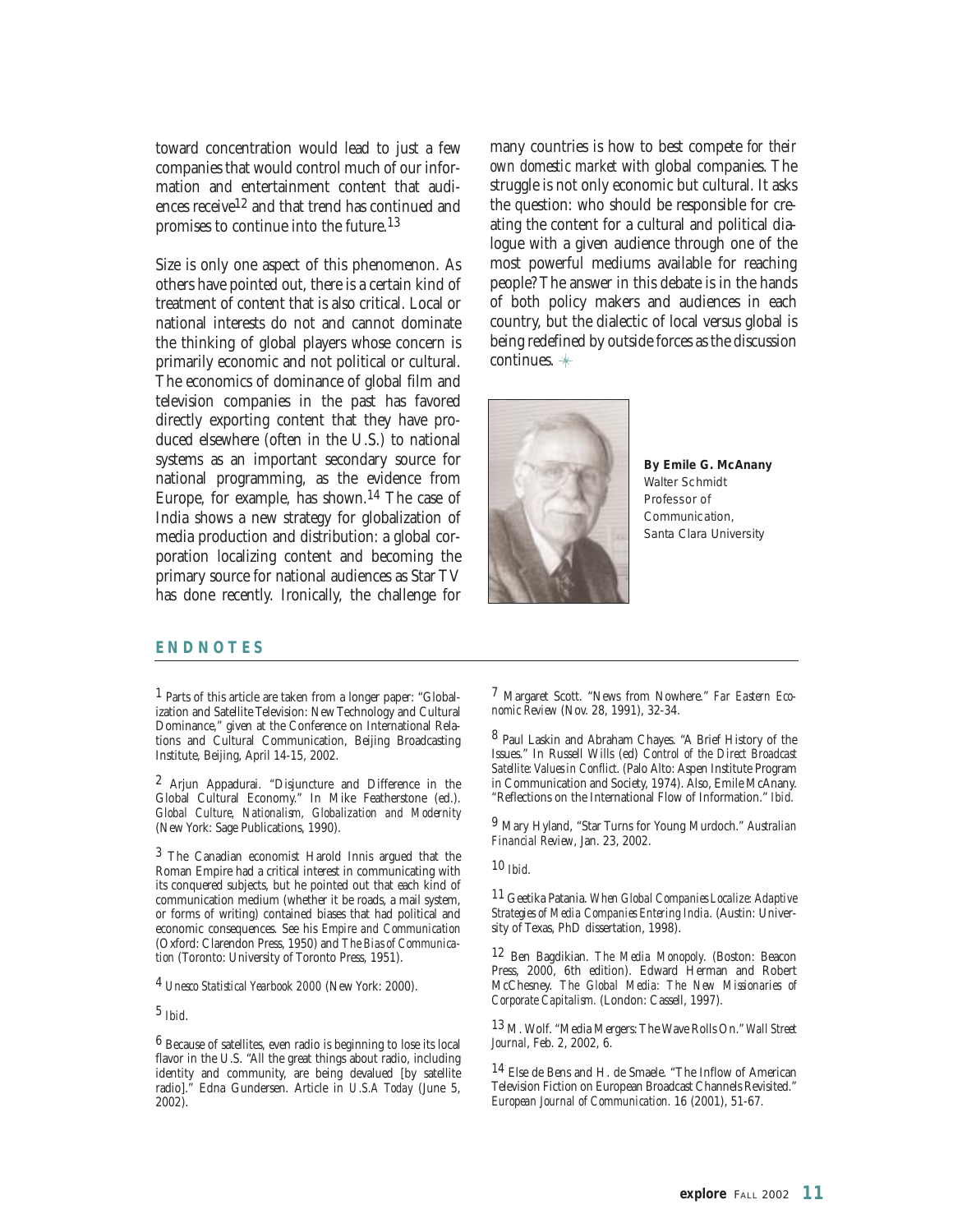**PAUL LOCATELLI, S.J. President, Santa Clara University**

![](_page_11_Picture_1.jpeg)

Iobalization has emerged as the major ethical issue of this new century. Even<br>though globalization means different things to different people, at this point in<br>history it has captured the attention of people across the spe though globalization means different things to different people, at this point in history it has captured the attention of people across the spectrum: investors and corporate executives, workers and environmentalists, politicians and educators, nations and people in every walk of life. The ethical question is whether the process of global integration can be guided to make the planet a more humane place.

World leaders have been calling attention to this process for some time now. When Pope John XXIII opened the Second Vatican Council in 1962, he spoke of God "guiding us toward a new order of human relationship." At the beginning of the 1990s, President George H. W. Bush called for "a new world order." Recently, Kofi Annan urged: "If globalization is to succeed, it must succeed for poor and rich alike. It must deliver rights no less than riches. It must provide social justice and equity no less than economic prosperity and enhanced communication...."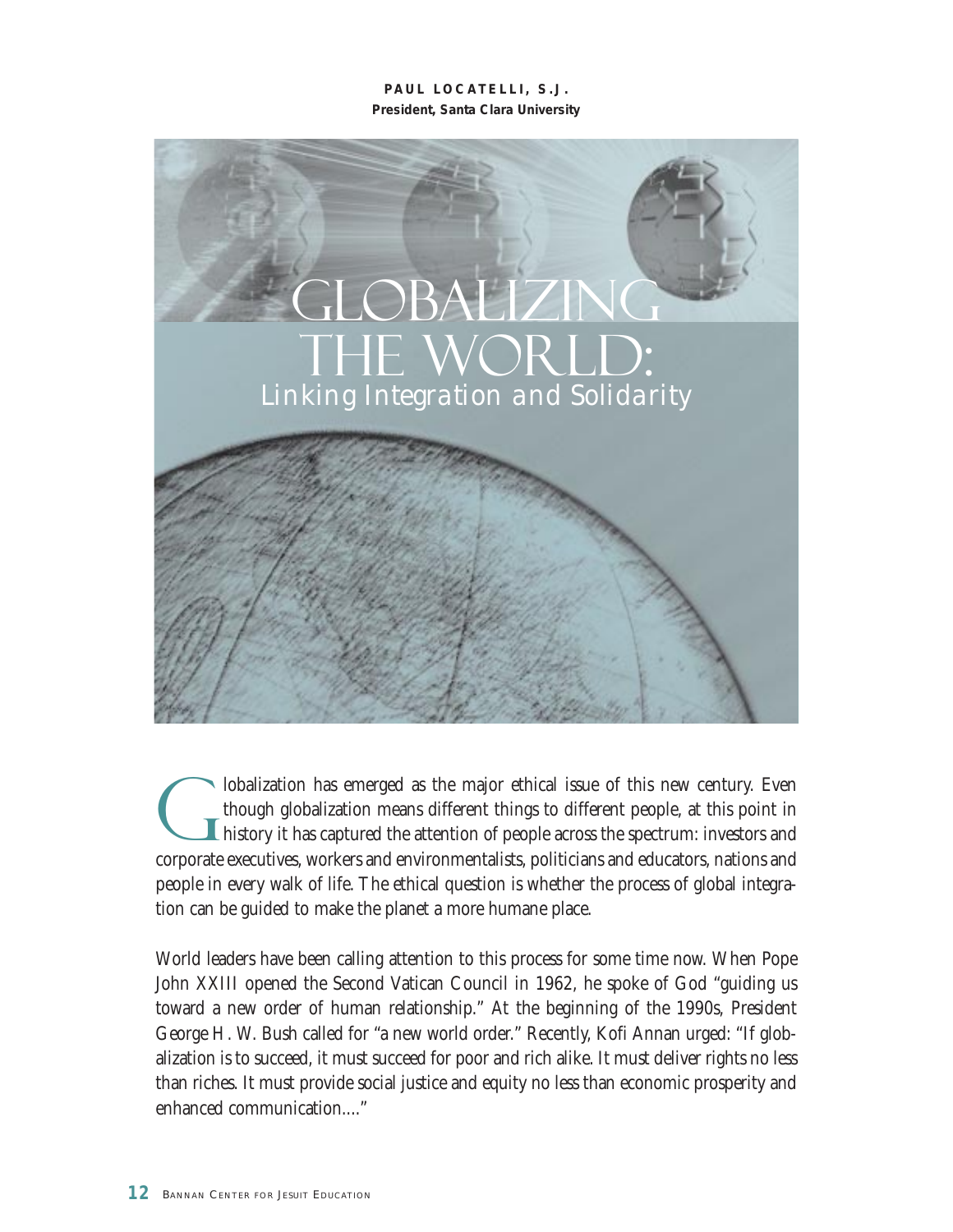In discussions of globalization the term "integration" is emerging to describe the social and institutional infrastructure that supports world-wide interconnection.

The December 2001 World Bank report, "Globalization, Growth, and Poverty: Building an Inclusive World Economy," opens with the statement that "societies and economies around the world are becoming more integrated." The report makes integration virtually synonymous with globalization. The World Bank's recipe for improving societies and overcoming grinding poverty is "global economic integration."

In Aspen, Colo., at the Fortune editors' invitational Brainstorm 2002, President Clinton foresaw integration as critical for broad institutional cooperation in that the process of globalizing requires new structures of cooperation among nation states to achieve international security against terrorism, help developing countries move toward liberal democracy, encourage wealthy countries to initiate a new Marshall Plan to eradicate poverty and curb the AIDS epidemic, and address environmental issues and economic development.

In a speech at Santa Clara University to educators from the 28 American Jesuit colleges and universities, Father Peter Hans-Kolvenbach, S.J., the Superior General of the Society of Jesus, used an even more comprehensive concept than integration. "The whole person of solidarity in the real world"1 is now the new goal

*The justice that is based on the biblical tradition of love sees people first and foremost not as individuals but as members of a community.* Justice grows out of appreciating the dignity of all who make up this community. Society is not an aggregate of competing individuals but a community brought into existence by God that seeks to preserve and deepen the bonds among its members by establishing just institutions and social structures.

for Jesuit education. Solidarity recognizes a moral ecosystem that binds each person to all of creation and humanity in the global common good. Solidarity is an active disposition, a readiness to support all who make up this moral ecosystem.

Integration, the new institutional connectedness, and solidarity, the new personal connectedness, require fresh thinking about the 21st century world. First, in order to make the process of globalization more humane, we have to make connections that we used to ignore. Economic and political policies have to include explicit attention to ethical and civic responsibility. Market capitalism depends less on democratic elections than on stable legal systems and widespread access to education. The issues are too complex and symbiotic to be grasped in the perspective of a single economic or political system or academic discipline.

Second, our vision of the world must be global in its reach and at the same time respectful of local cultures. Globalization should not mean standardization of culture. Our private vision of the world can unconsciously place us at the center and make the rest of the world subordinate to our interests and ways of doing things. This temptation is hard to resist for those who have great power and wealth, but today no perspective is adequate that is blind to the poverty, disease, and social and economic instability that plague the people of developing countries nor to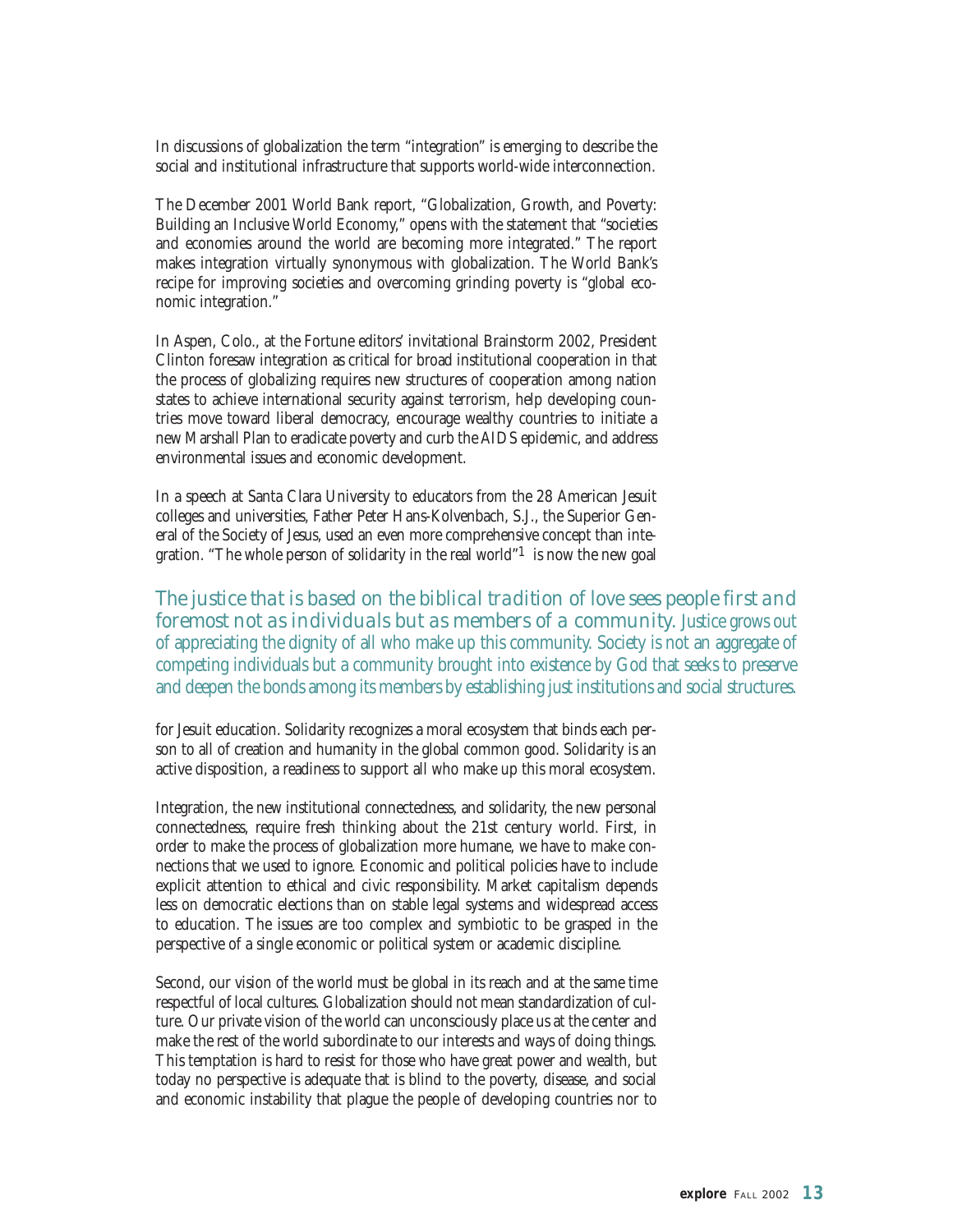the plight of the hungry, homeless, and disenfranchised in the United States. In the global moral ecosystem, their problems are our problems.

Third, globalization demands a new kind of justice. Jesuit education is grounded in a faith commitment that all God's children are equally valuable brothers and sisters. Our teaching and research have to give intellectual grounding to that compassion by finding ways to learn from those whose lives are at risk around the world.

Although the language of solidarity is recent, it is rooted in the biblical command to love one's neighbor and was made more explicit by the Second Vatican Council. The Council called upon church members to make their own "the joys and hopes, the griefs and anxieties of the people of this age, especially those who are poor or in any way afflicted." It went on to say that the community of faith offers "no more eloquent proof of its solidarity with the entire human family....than by engaging with it in conversation about these various problems...of hunger, poverty, illiteracy, oppression, war, international rivalries, and the whole purpose and meaning of human existence."2

The Hebrew and Christian scriptures call for this vision because they teach the very radical notion that justice is ultimately founded on a genuine love—on a love that brings harmony among people and nations. As Roberto Goizueta writes, "In order to truly serve the neighbor, that love must be born out of an identification or solidarity with the neighbor in his or her joys, suffering, and struggles."3

In this vision, justice is not based primarily on inalienable rights, even though each person has irreducible dignity as created by the hand of God. Furthermore, justice is not based ultimately on self-interest—the position of John Rawls, the most widely recognized American social philosopher. Rawls presents a version of social contract theory in which the original members of society freely agree to certain social conditions. In this hypothetical situation, all the parties, not knowing what their position in society will be, protect their self-interest by consenting to structures of society that will not unduly penalize them and will give preference to those in greatest need. Citizens agree to enough restrictions on their liberty to maintain a minimum of social equality.

For Rawls, the original condition of humanity is like a mildly regulated market, a competition of fairminded strangers, rather than a community. If you start from self-interest, however, you get a very different notion of justice than if you start from that love of neighbor which is discovered in the search for the common good.

The justice that is based on the biblical tradition of love sees people first and foremost not as individuals but as members of a community. Justice grows out of appreciating the dignity of all who make up this community. Society is not an aggregate of competing individuals but a community brought into existence by God that seeks to preserve and deepen the bonds among its members by establishing just institutions and social structures.

Justice, therefore, is not restricted to fairness or the minimum protection needed to preserve our property and rights from the threat of others. Justice is the way that love is shared, even with people we do not know but with whom we share the common life of society.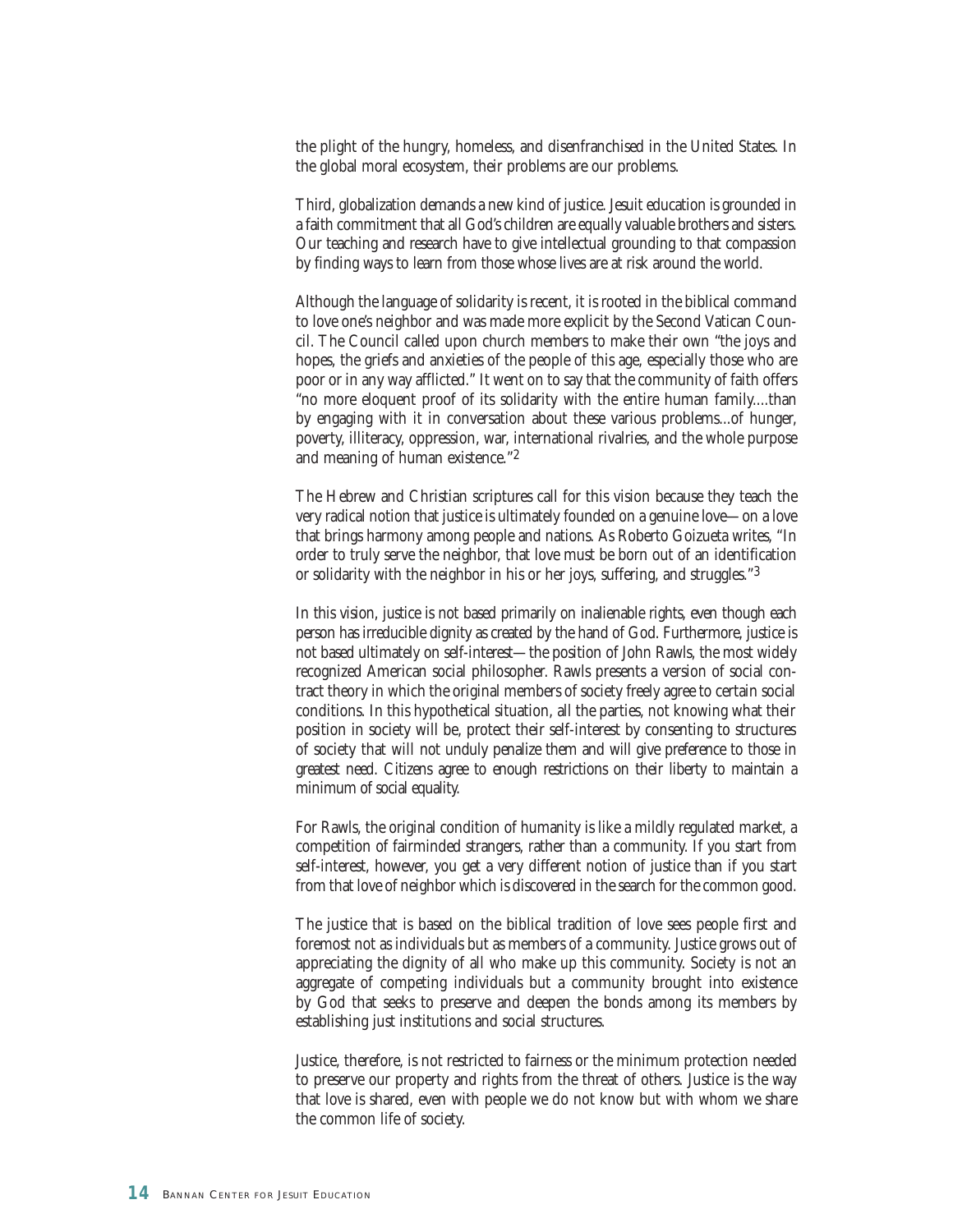If justice is seen primarily as a means to defend my interests, getting from justice to solidarity will be a long journey indeed. If, however, justice is generous love bringing about the institutional means for a new order of human relations, the journey from justice to solidarity is only a short step. Solidarity reveals the love that is the foundation of justice by affirming that justice arises from an empathetic identification with others in society. Solidarity turns love into an active compassion, insists on the virtue of human interdependence, and finds its opposite in the indifference or fear that excludes others from participating in the common good of society. Living in solidarity, therefore, is as the ancient prophet Micah urged, to "love and act justly."

For Father Kolvenbach, solidarity is the virtue that links us to "the real world." It is not a private feeling of empathy or friendship with people who are just like me, but a perspective that identifies with the whole world—from the chair of the board to the suffering mother in Rwanda or hungry child in East San Jose, from nature all around us to humanity in all its promise and tragedy.

Since compassionate justice has such an enormous scope, we have to rethink the notion of the common good. How do we get people to recognize that we are all in this together? The events of September 11 forced Americans and the rest of the world to realize for better or worse that we are connected. Around the world people responded to the attack and its aftermath with an outpouring of grief and sympathy. Their concerns were based not only on our common vulnerability but also on a genuine empathy for the thousands of innocent people who were killed in order to make an ideological point. It was a time of strengthening the fabric that holds us together as a human community.

Education in solidarity cannot be an abstract process, but must be generated by actual contact with people and regions different from ourselves. The great moral figures of history have expanded the concept of the common good to include all creation, acknowledging that if anyone or anything is diminished, they themselves are diminished. In light of this, sociologist Saskia Sassen contrasts the global north that experienced a decade of unprecedented peace and prosperity with the global south that experienced a decade of increasing indebtedness and unemployment along with deteriorating health, social services, and infrastructure. Recognizing that such a continuing deterioration is not conducive to global solidarity, she insists that the scope of the common good is global: "No

![](_page_14_Picture_4.jpeg)

*The logic of global capitalism and the demands of justice clash when we hear that the net worth of the world's richest 200 individuals exceeds that of the world's poorest 2.5 billion people.* It also clashes when we realize that 82 million of the 83 million people added to the world population each year are born into poverty.

![](_page_14_Picture_6.jpeg)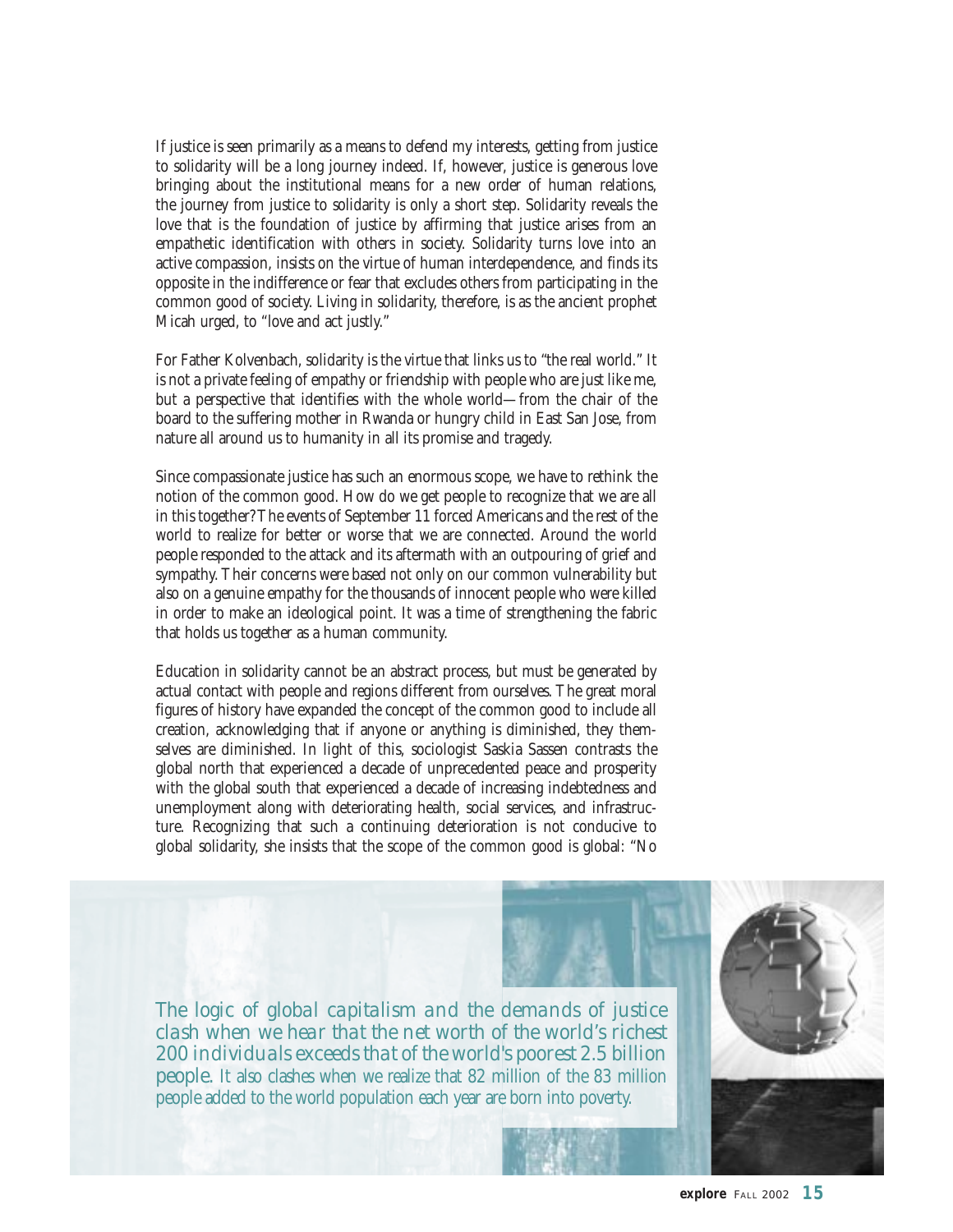matter how far away geographically, we in the rich countries can no longer fully escape or ignore poverty, wars, and disease in the global south..."4

Renowned economists, including Dani Rodrik, Jeffrey Sacks, Amartya Sen, and Joseph Stiglitz, recognize the need for global solidarity, arguing for modifications to the market system that would promote the common good. Perhaps not quite employing "love of neighbor" as the basic assumption, these economists nonetheless advocate global integration of economic policies and political intervention, social and civic stability, cultural and environmental preservation, and ethical principles. They are deeply concerned about the millions of people who are usually ignored in discussions of globalization, and they propose economic development policies that seek to make globalization more humane and just.

#### **Some questions to consider for making globalization more humane and just:**

**1. How do we develop an ethics of globalization?** As Bryan Hehir has said, the problem with globalization is that it has a logic (principally economic logic) but not an ethic. Consider the debate over the findings of the World Bank report which concludes that globalization helped reduce poverty in the poorest countries when they were most integrated into the world economy. While the report claims global inequality has declined since 1975, others cite empirical evidence as well as the World Bank's own data to draw the opposite conclusion. Regardless of how that debate turns out, the logic of global capitalism and the demands of justice clash when we hear that the net worth of the world's richest 200 individuals exceeds that of the world's poorest 2.5 billion people. It also clashes when we realize that 82 million of the 83 million people added to the world population each year are born into poverty. What economic policies will begin to actually solve these kinds of problems when it is self-evident that neither "free" market fundamentalism nor anti-globalization anarchism has the answers?

**2. How do we achieve global integration with justice when so much of the world's population has no access to learning technologies and minimal opportunity for education?** Access to technology and education is critical for achieving global integration and solidarity. Yet, the facts are glaring: less than 1 percent of

![](_page_15_Picture_5.jpeg)

*What do we do to preserve the fragile environment and prevent global warming that is jeopardizing our planet and humanity itself?* As Vinod Thomas and Tamara Belt argue: "In the main, the experience of rapidly growing countries has been to grow first and clean up later. However, this neglect of the environment has resulted in irreversible losses and high cleanup costs." An American uses seventy times as much energy as a Bangladeshi, and twenty times as much as a Costa Rican.

M.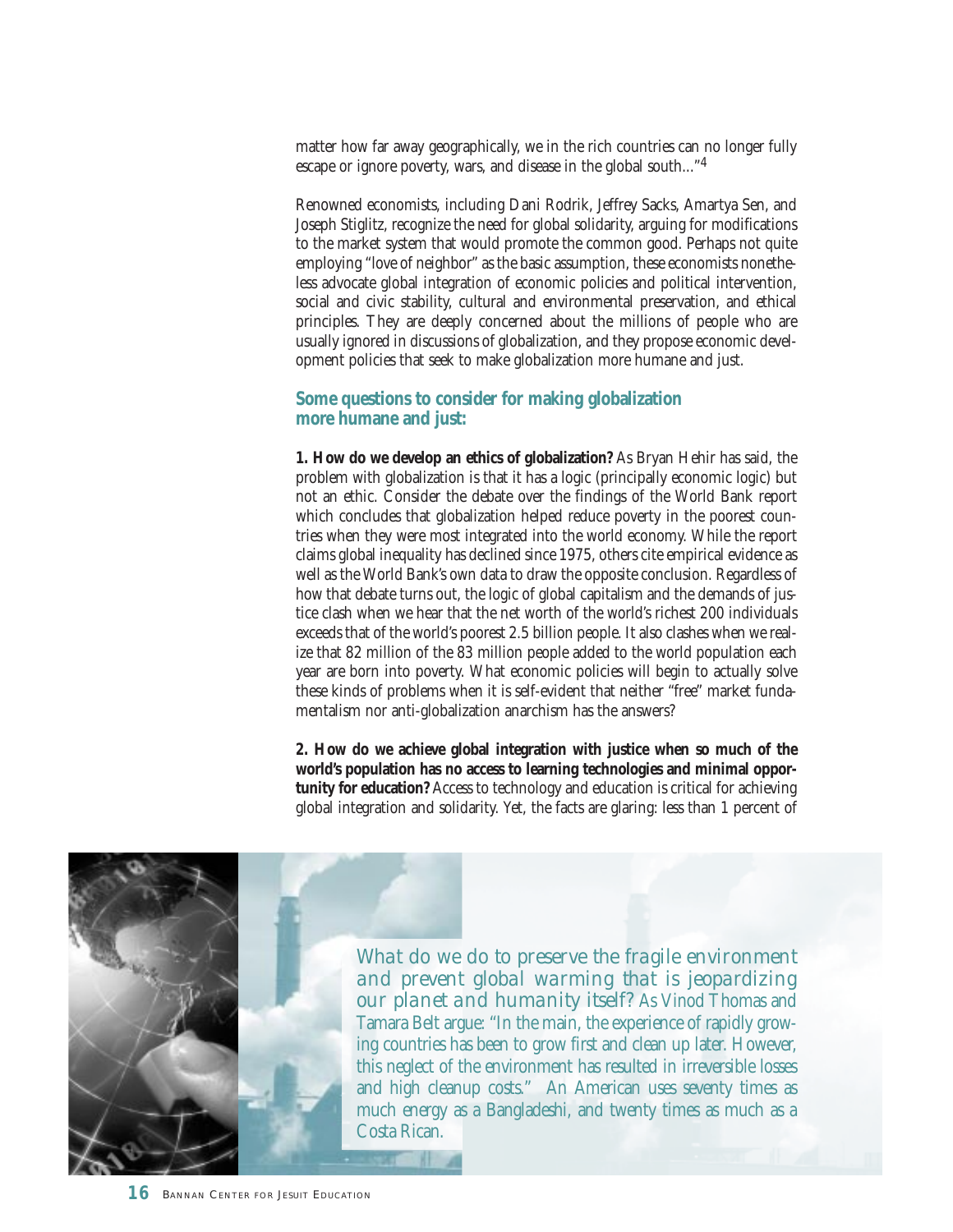Africans have used the Internet and there are more telephones in Tokyo than in all of Africa. Forty percent of Latin Americans cannot read or write, and only a small percentage of them consider the Internet for cultural and educational purposes. The educational deficit is compounded by gender inequity: 70 percent of the world's 1.3 billion poor are women.<sup>5</sup> Improved literacy for the poor, guaranteed human and civil rights for women, and access to learning technologies and education are the best, perhaps the only, path to global integration. Has there ever been a genuine democracy in a population that could not read or write? Who will take responsibilities for the policies and allocating resources to expand both learning technologies and educational opportunities to those currently left out?

**3. What do we do to preserve the fragile environment and prevent global warning that is jeopardizing our planet and humanity itself?** As Vinod Thomas and Tamara Belt argue: "In the main, the experience of rapidly growing countries has been to grow first and clean up later. However, this neglect of the environment has resulted in irreversible losses and high cleanup costs."<sup>6</sup> An American uses seventy times as much energy as a Bangladeshi, and twenty times as much as a Costa Rican. During the next decade it is estimated that India and China will each add about ten times as many people as the United States to the planet. As these two countries become more globalized, it is expected that their demand for energy and neglect of the environment will put great stress on the global ecosystem and cut a deep hole in the ozone layer, contributing to global warming. Will the nations of the world ever be able to effect or enforce global cooperation through instruments like the Kyoto agreement?

To solve these and the many other difficult questions in a humane way, we need more than simply discussion among the experts. What is needed is a dialogue where the G8 leaders, economists, and business leaders sit at the same table with the people who will be affected by the decisions. Women working in Malaysian factories and Mayans growing coffee in the highlands of Guatemala have to participate. If we think of globalization as a matter of "winners" and "losers," these problems will be intractable. But if experts have direct contact with those who bear the burdens of their policies, it may engender that solidarity, that sense of radical human connection, which will be the basis of a humane globalization.  $*$ 

![](_page_16_Picture_3.jpeg)

**Paul Locatelli, S.J.** *President, Santa Clara University*

#### **ENDNOTES**

1 Peter-Hans Kolvenbach, S.J. "The Service of Faith and the Promotion of Justice in American Jesuit Higher Education," The Santa Clara Lectures (October 6, 2000), 10.

2 "Gaudium et Spes, #1," in *Documents of the Vatican II,* Walter M. Abbott, S.J., ed. (New York: Herder and Herder, 1966).

3 Michael Downey, ed. *The New Dictionary of Catholic Spirituality* (Collegeville, MN: Liturgical Press, 1994), 906.

4 Saskia Sassen. "Globalization After September 11." *The Chronicle of Higher Education* (January 18, 2002).

5 Data from "2000 State of the Future—At the Millennium." (American Council for The United Nations University), 20, 21.

6 Vinod Thomas and Tamara Belt. "Growth and the Environment: Allies or Foes?" *Globalization and the Challenges of a New Century,* Patrick O'Meara et al., ed. (Bloomington: Indiana University Press, 2000), 382.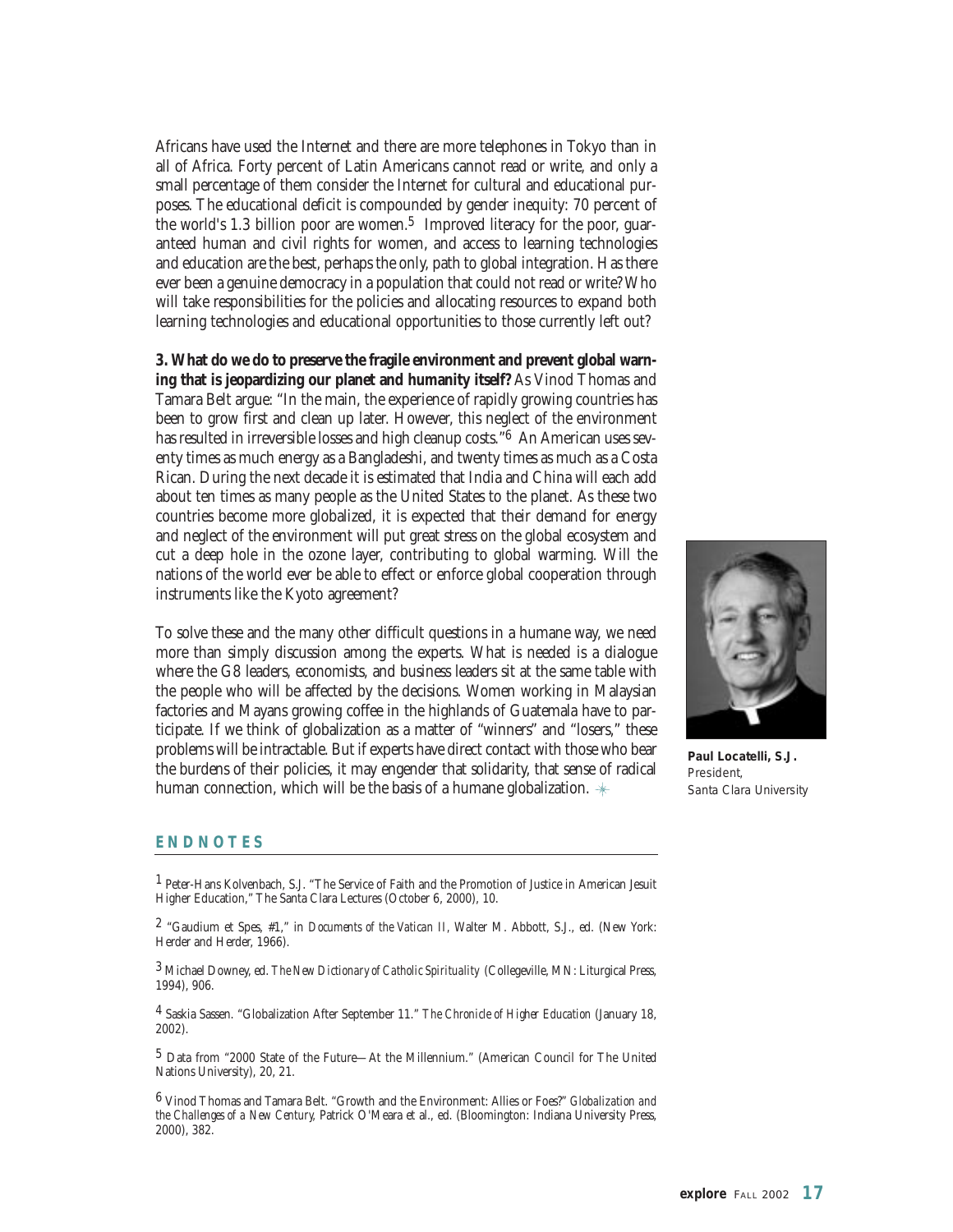**BY ROBERT FINOCCHIO Dean's Executive Professor of Management, Santa Clara University** Reflections *of* Globalization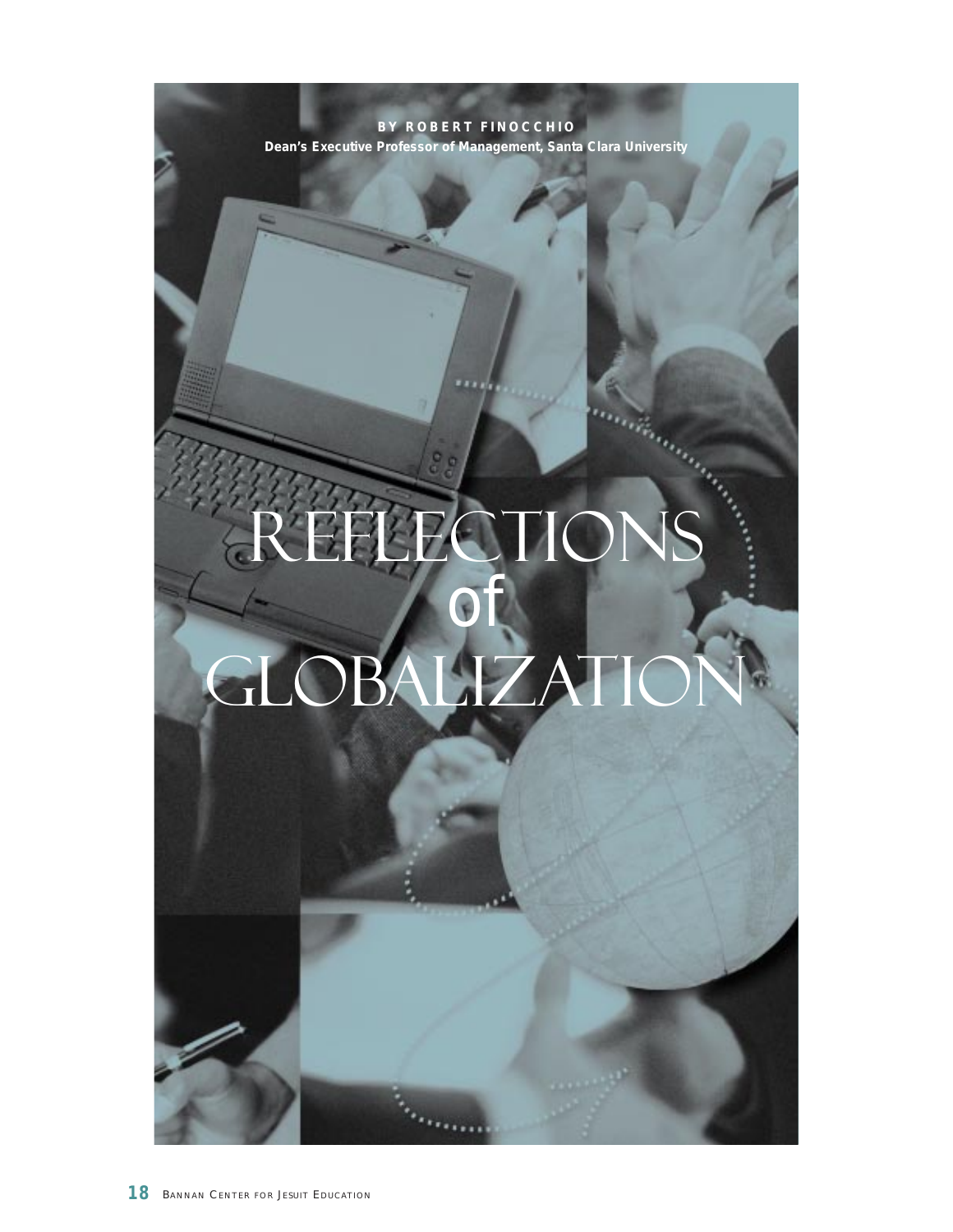*Globalization is inevitable. There is no technology that can ultimately prevent the free flow of ideas and information across borders.* Satellite television and radio, the Internet, fax machines, and cell phones have allowed contemporaneous, uncensored global communication. Modern information technology has effectively enabled and greatly accommodated the free flow of capital among nations.

s a businessperson and unapologetic practitioner of globalization, educated in the Jesuit tradition of Santa Clara University, I share the deep concerns for poverty, oppression, threatened cultures, and the environment expressed by globalization critics. Nevertheless, I am perplexed and frustrated by much of the current debate.

Let me begin by asserting that globalization is inevitable. There is no technology that can ultimately prevent the free flow of ideas and information across borders. Satellite television and radio, the Internet, fax machines, and cell phones have allowed contemporaneous, uncensored global communication. Modern information technology has effectively enabled and greatly accommodated the free flow of capital among nations. Only fortified borders and large armies can control the flow of people. Modern transportation has rendered historical geographic barriers nearly irrelevant. There has been a significant trend toward reduction of trade barriers.

Global society has evolved beyond the point where any permanent walls can be built around anything, real or virtual. Political leaders can no longer count on deriving substantial power from controlling information. Human, intellectual, and economic resources are increasing in fluidity. Consequently efforts to stop or reverse the forces of globalization are fruitless, and as I will argue later, most probably harmful.

There are very strong empirical, theoretical, and ethical arguments that the forces of globalization actually contribute to the common good. Poverty, suffering, and oppression have plagued human society from the beginning of time. But the most successful economic and societal environments that reduce poverty, feed people, provide public health, and minimize political oppression are those that reflect the key forces of globalization: freer markets, freer trade, rule of law, private property rights, and democratic governance. Such environments allow and encourage the growth of income and the creation of wealth and opportunity. Economists argue that free trade allows the most efficient allocation of resources and maximizes the productivity of those resources. Countries with these environments are more humane and less likely to attack their neighbors. All of this falls within (at least my) definition of the common good.

Transcending the economic argument there is perhaps a stronger argument that any idea of the common good must include basic human freedom and liberty: the unencumbered rights of people to trade their labor, income, wealth, intelligence, or creativity in transactions they believe make themselves better off. These freedoms must be part of the molecular structure of justice and aggregate into the common good. Forces of globalization help make these freedoms real for more people.

Frequently it is hard to follow the arguments of the critics of globalization and even more difficult to know what exactly they would propose to do.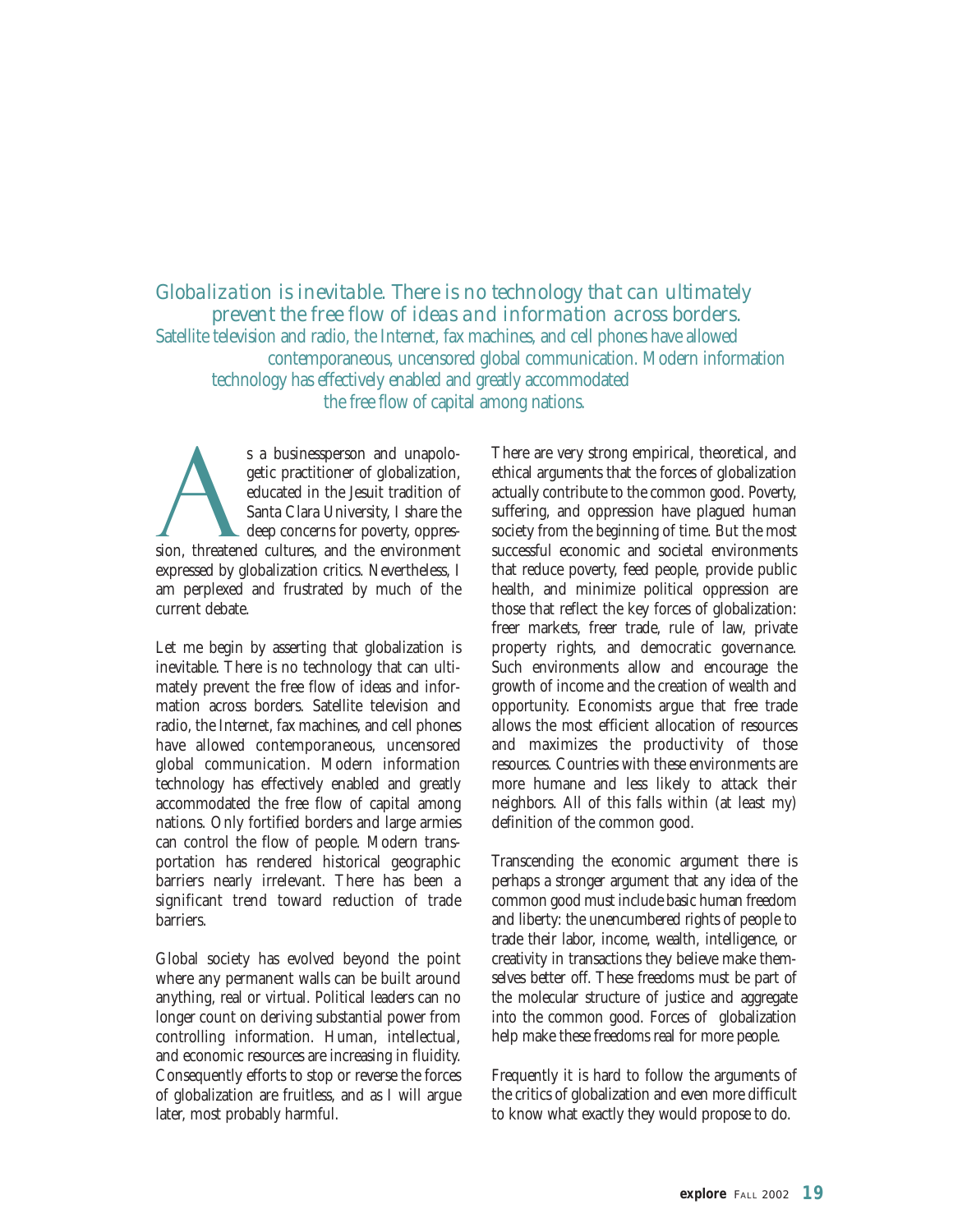Globalization critics decry the horrendous poverty, suffering, and oppression that exist in the world. They then note that because globalization exists at the same time there must be some kind of causality, when in fact, virtually all empirical evidence shows that the forces of globalization on the whole are perhaps the only methods that actually help reduce these problems.

There is substantial rhetoric about the haves and have-nots and about the gap between the rich and the poor. If we really care about the poor we should care about making the poor less poor and not be obsessed with making the rich less rich. We need to ask: What policies allow the poor to earn income and build wealth? Are there free trade, property rights, rule of law, and a stable democratic government? Are the poor trapped or does the economic system have the infrastructure to encourage the migration from the state of being a have-not to the state of being a have? When market forces cause individual dislocation does the economic system allow, encourage, and support the free flow of peoples' resources (their labor, expertise, property) to more productive activities? State-driven redistribution of wealth by fiat has never resulted in a stable, permanent solution to the problem of poverty because it destroys wealth and resources and more importantly the human spirit. Why do the critics refuse to acknowledge what works?

It is particularly galling to hear the frequent sanctimonious calls for trade protectionism. Protectionism almost always hurts the people it is purported to protect as well as hurting potential trading partners. Is the United States contributing to the world common good by imposing tight import restrictions on foreign sugar causing U.S. consumers to pay higher prices and depriving poor people of the world the opportunity to earn income and build wealth? Are milk price supports helping feed the children of the poor? The recent United States tariff increases on steel and wood are an embarrassment that compromised principle, diminished credibility, and put our motives in question.

Protectionist policies of rich nations are hobbling efforts of poor countries to solve fundamental problems. We should question not just the economics but the morality of restricting free trade with developing nations. What ethical basis is there to keep African and Asian textiles out of the U.S.? Further, it is easy to be stunned by the hypocrisy of businesspeople whom I would call "asymmetrical globalists." These are businesspeople who are strident advocates for free markets with one condition: they want free access to someone else's market but want to be protected from competition from that market because in their view it may not be "fair."

Thomas Friedman's "Olive Tree" metaphor helps us better understand the concerns with globalization's impact on our cultures. The olive tree is "everything that roots us, anchors us, identifies us, and locates us in the world."1 And, the biggest threat to the olive tree is globalization, "the anonymous, transnational, homogenizing, standardizing market forces and technologies."2 These are tough, disturbing, unsettling issues. But I propose they will be dealt with in an inevitable free market for culture. I do find particularly disturbing the infringement of individual liberties by cultural elitists in the name of preserving their various olive trees. For example, should cultural elitists in France prevent its citizens from eating McDonald's hamburgers if they choose to? This is no more outrageous than a restriction of Chinese restaurants in the U.S. Should some government agency specify the country of origin for the music citizens listen to, movies they watch, books they read, Web sites they visit, plays they perform, art they view, wine they drink, and poems they recite? The elitists may claim noble motives, but at best this is very dangerous territory, at worst immoral and inhuman. There is no alternative but to let people vote with their ears, eyes, pallets, and feet. A cultural free market must be better than the elitist alternative. The diversity of world cultures should be studied and preserved, but it cannot possibly be ethical for any authority to restrict people from choosing to enjoy the benefits of globalization and trap them in some Disneyland-type, artificially insulated society for the benefit of academics, cultural elitists, tourists, and wellmeaning humanitarians. The most evil, cynical, and exploitive use of cultural elitism is governments driving their nations to war to "protect" their olive trees.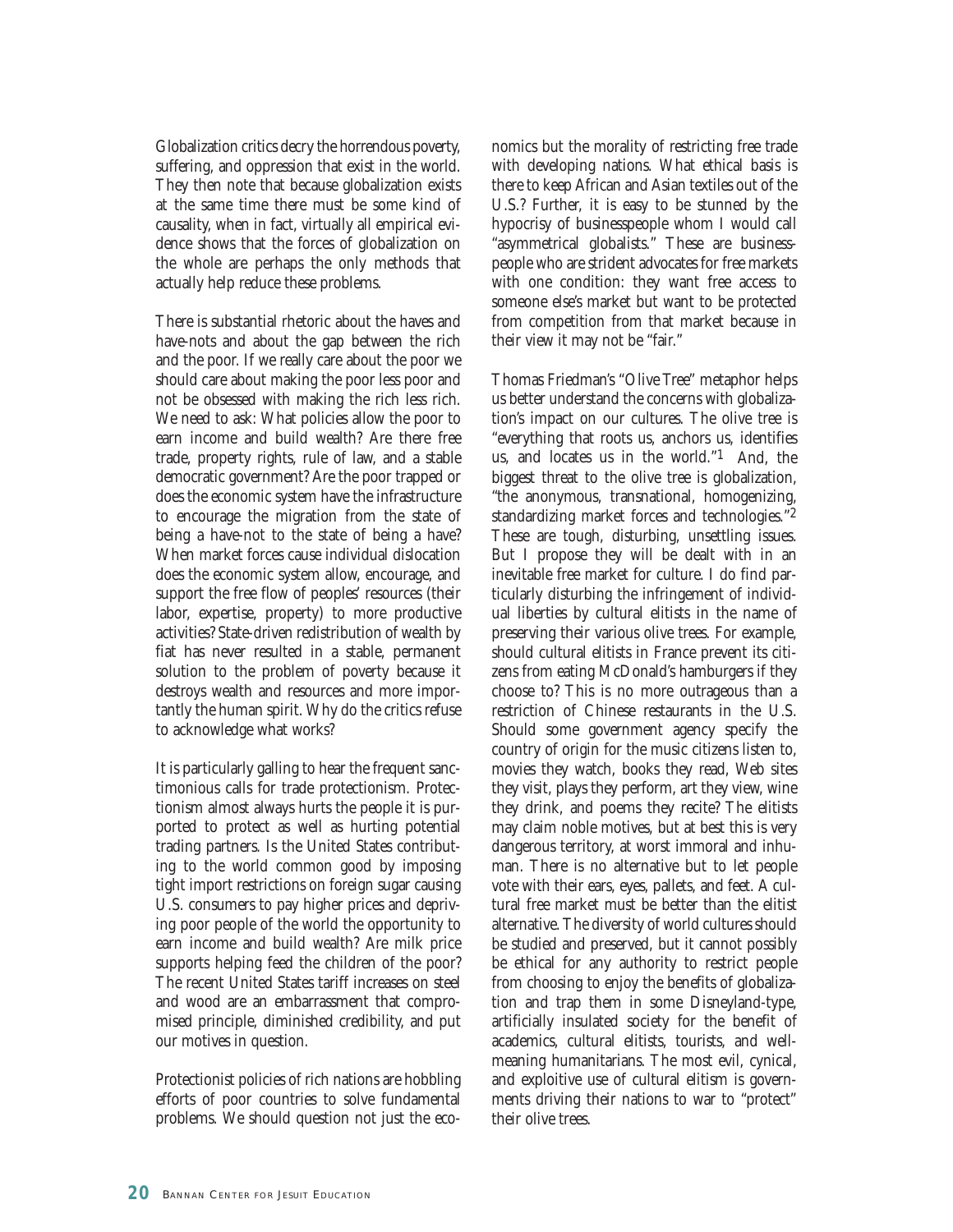Global corporations are the targets of many anti-globalization activists. According to Jean-Bertrand Aristide, global capitalism is a "machine devouring our planet" with the poorest 20 percent of the world "reduced to cogs in the machine, the bottom rung in global production, valued only as cheap labor, otherwise altogether disposable."3 I can appreciate Aristide's concern for the poor but his analysis may be faulty and his rhetoric not constructive. Corporations are subject to the laws of the countries wherever they do business. Whether global or not, they are run by people, staffed by people, owned by people, and sell their products and services to people. Participation is voluntary. A corporation is not an inhuman entity. Most corporate leaders I know and have known have a genuine, human concern for their employees, feel a real responsibility to their shareholders, customers, and other constituents. This is good business but it is also the right thing to do. Making global corporations hobgoblins of the debate is exploitive and irresponsible. It is a distraction from the real issues facing the poor and their governments. Lashing out at corporations may galvanize people but it won't feed them.

Labor standards in trade agreements have been frequently proposed as a means to help developing countries; such standards are almost always opposed by developing countries. Dartmouth economist Douglas Irwin calls the U.S. emphasis on labor standards "an enormous and unprofitable diversion from the true task of helping developing countries to improve their economic performance."4 Friedman notes that jobs created by globalization in Sri Lanka pay less than jobs in Seattle but then asks the right questions: "Are the jobs created…better than the alternatives of grinding poverty or child prostitution? Absolutely. Are they the first and necessary steps out of poverty? Absolutely."5 If we were truly concerned for the poor in developing nations we would fight to keep our markets totally open to those nations. Global corporations more frequently raise the demand for labor and increase the wages and working conditions of the poor.

There are legitimate concerns for globalization's impact on the environment. Empirical data show that countries with the most wealth tend to have better preserved environments. So, if we want to save the planet, let's build wealth. The difficult issue of how we prevent the exportation of pollution from wealthy countries to poor countries remains. According to Irwin this is better dealt with by treaties, establishment of clear public and private property rights, and rule of law than by trade restrictions, which, like labor standards can "expand the allowable rationale for trade barriers, thus undermining the liberal trading system without generating compensating benefits."<sup>6</sup>

We in the West must be careful with our heavy hand. The World Health Organization estimates that 30 to 60 million people have died from malaria since we deemed DDT was harmful to the environment and banned it in 1972.7 Certainly the morality of these kinds of decisions should be debated.

One of the challenges of any discussion of globalization is dealing with its impact on individuals at the grass roots level. The benefits of globalization are widely dispersed and frequently not even noticed or acknowledged by the beneficiaries. However, it is not hard to find people who are displaced, hurt, and suffering because of the

Corporations are subject to the laws of the countries wherever they do business. *Whether global or not, they are run by people, staffed by people, owned by people, and sell their products and services to people.* Participation is voluntary. A corporation is not an inhuman entity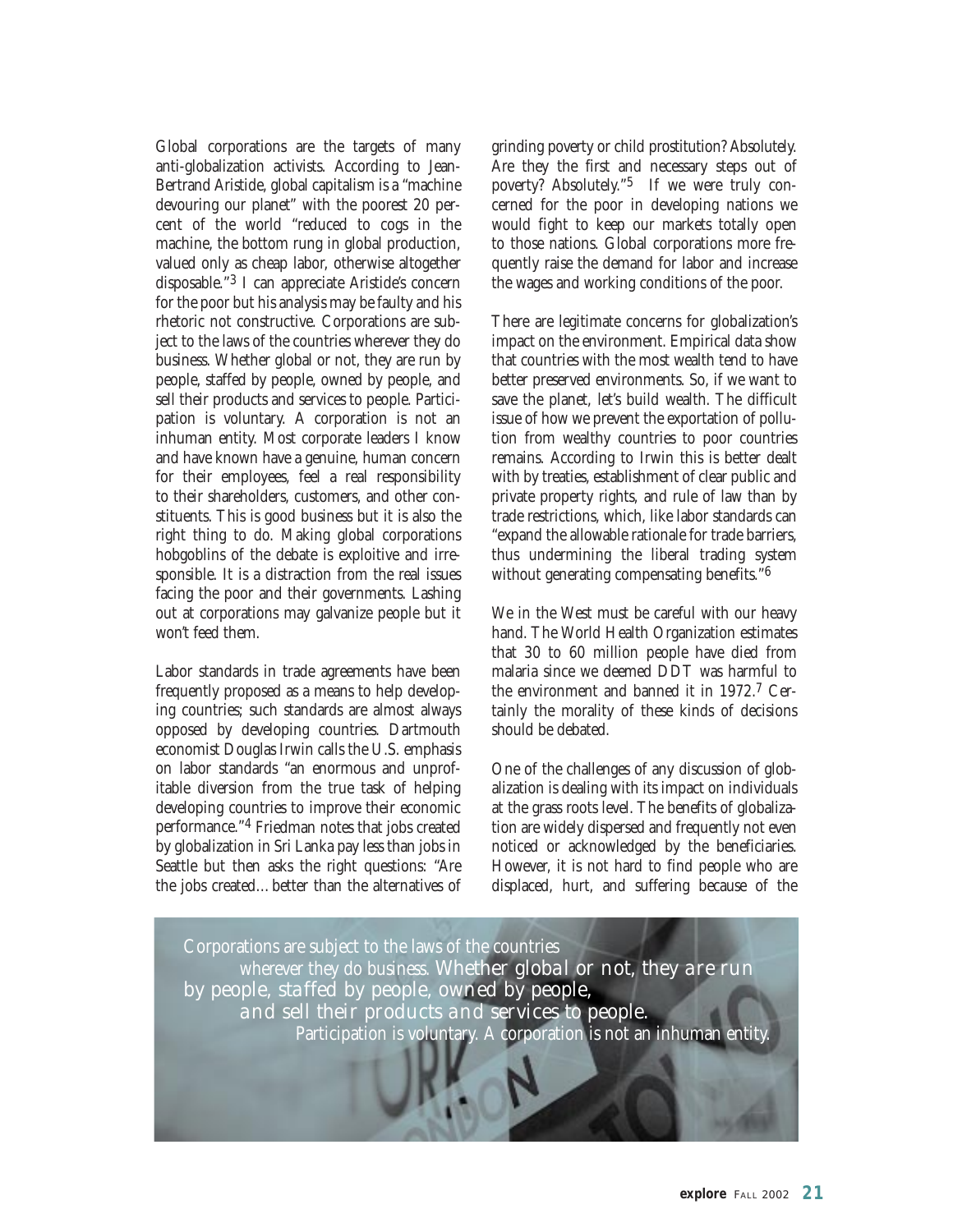#### *Globalization is creating a global free market for reputation,*  letting people choose with whom they want to do business based on (among other factors) the consumer's view of social responsibility. Globalization allows corporate reputations to be built or destroyed at the speed of light.

forces of globalization, even though the common good may have benefited. One of the extraordinary attributes of Silicon Valley is the fact that the benefits of globalization are widely visible at the grass roots level. In my twenty-five years here I have seen countless immigrants, by virtue of their hard work, break the cycle of poverty and build wealth creating a very different future for themselves and their children. This was possible because, perhaps more than anywhere else on earth, Silicon Valley is an environment of meritocracy, a free market of labor that rewards people who create value independent of where they came from, what they look like, and what they had when they got here. But even in Silicon Valley, there are poor. What can and should we do?

I have observed that globalization critics rarely propose workable alternatives. Clearly hooligan demonstrators burning buildings and breaking windows do not contribute to either constructive debate or the development of any solutions. We all agree that poverty and suffering are bad whether created by globalization forces or not. Critics of globalization do not have a monopoly on compassion. Likewise no group has a monopoly on greed. We businesspeople should cede no moral superiority to elitists who abhor wealth but are as greedy for power and control as Gordon Gekko on his worst day. Thankfully most of us agree that a just society has an obligation to take action.

Some efforts, while perhaps founded in compassion, may actually hurt people. When I drive up to Peet's Coffee and Tea in my BMW and buy "fair trade" coffee, what is really happening? I may feel good and noble but the maintenance of artificially high prices for coffee to protect the livelihood of poor coffee farmers is resulting in the maintenance of too many resources devoted to coffee production. Supply will always exceed demand. More coffee will be grown than should be grown. Less efficient growers will displace more efficient growers. Our good will is trapping

the farmer in an uneconomic activity. We at best have briefly deferred the negative effects of the reality that the demand isn't there or that there are more economically efficient ways or places to grow coffee. It would be more humane to help the farmer transition to an economically efficient activity rather than get him addicted to distorted market conditions. If we really care about the farmer we will send money, technical help, build infrastructure, provide education and public health assistance, and develop some real alternatives for how he feeds himself and subsequent generations of his family. We will make sure our markets are open and opportunities are available.

It is fair to ask the globalization advocate to propose a course of action that can make progress with the very real issues of poverty, oppression, displacement, and injustice we confront in this debate. Here is my prescription:

- **n** More globalization: more free trade, open markets, free flow of capital and information. Wealthy nations should lead the reductions in barriers to trade. This generates wealth, creates opportunity, and reduces poverty. Labor and other resources become more productive. The size of the pie is not fixed.
- **n** Wealthy countries should encourage the adoption of free and open markets, rule of law, private property rights, and democratic governance. Government's job is to maintain the infrastructure that enables the creation of wealth. We in the West should practice what we preach. Encourage economic policies that allow wealth to be built and discourage redistribution by government coercion. To the extent the World Bank and the IMF want to give "advice" they should stay focused on these principles rather than macroeconomic micromanagement. Encourage local entrepreneurship. Finance micro lending. Fight corruption in all ways possible.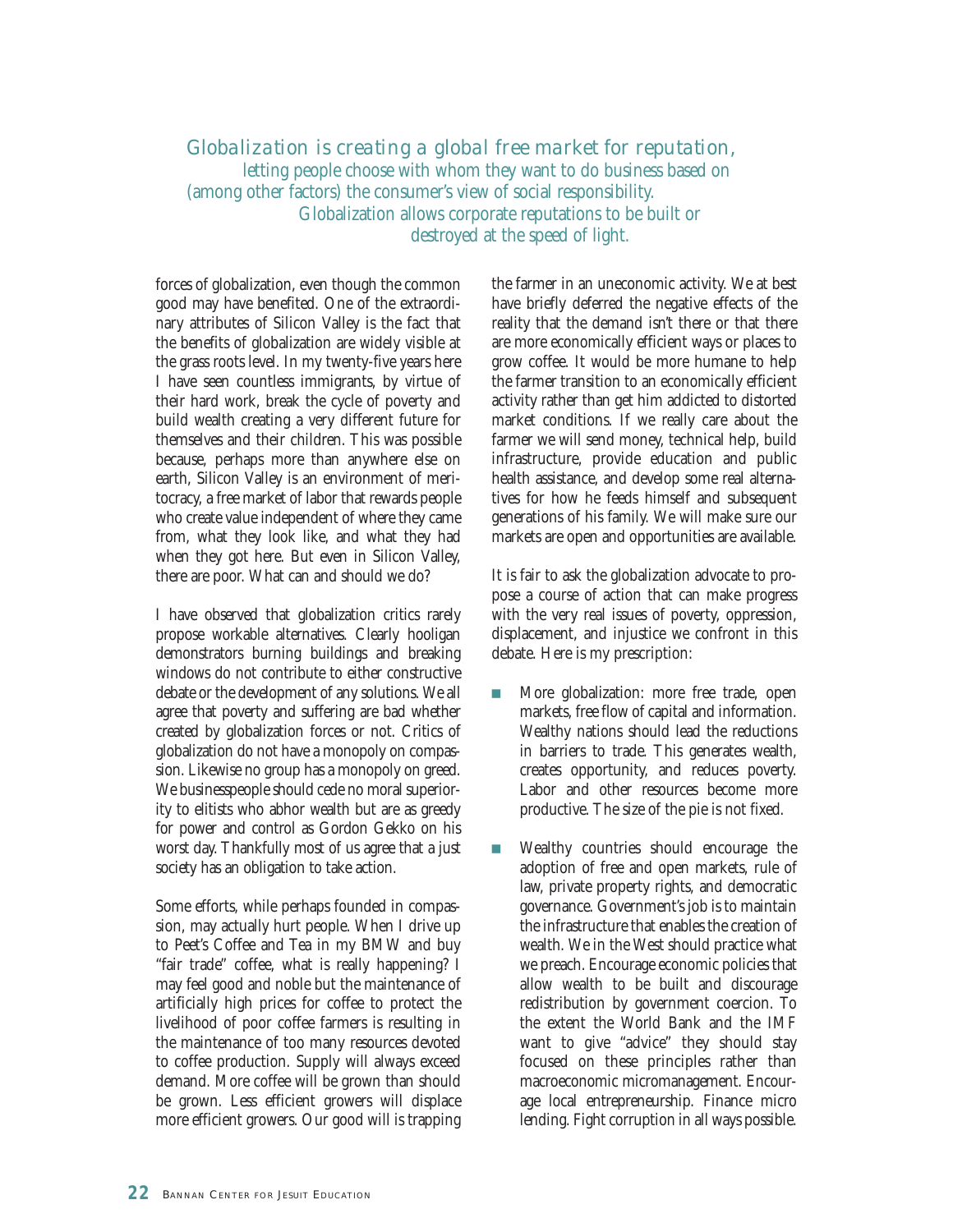- The people of wealthy countries should provide economically effective assistance: education, public health, physical, communications, and IT infrastructure to the poor of other nations. Deal with our own poor with safety nets, education, and charity. Public and private safety nets should enable and encourage the poor to enter the process of migration to the state of being a "have," and minimize economic distortion as well as dependency on the state. Charity should have sound bases in economics and science; otherwise we can drift into compassionbased self-indulgence. Our charity should reflect compassion with competence.
- Our focus should be on aiding the poor. If actions we take to help the poor also help the rich we should live with it. Eliminating poverty must be more important to the common good than the ideological issues some critics have with the existence of rich people. What rich people choose to do with their wealth is an issue for their consciences. Leave those discussions to moral philosophers and theologians. If we really want to feed people, allow wealth to be built.
- Let the flow of information fueled by globalization provide the right set of incentives for global corporations to behave. Globalization is creating a global free market for reputation, letting people choose with whom they want to do business based on (among other factors) the consumer's view of social responsibility. Globalization allows corporate reputations to be built or destroyed at the speed of light.

Yoweri Museveni, President of Uganda recently wrote: "We Africans are no longer looking for handouts. Rather we are asking for the opportunity to compete, to sell our goods in Western markets, to be considered for private investment funds, and to participate more fully in the global trading system. In short we want to trade our way out of poverty and ask that the U.S. and other developed countries support us in this effort."8 Museveni is an example of a leader using globalization to help solve his nation's problems.

Let me conclude by reasserting my belief that the forces and principles of globalization are moral, ethical, and contribute to the common good, even though the process does cause displacement and suffering to some people as progress is made. In a just society we have an obligation to help those people, but help them in ways that are effective, not just in ways that are politically expedient or make us feel good. The personal freedoms embodied in free trade must be part of our definition of justice. Trade cannot be fair unless it is free. More people are "left behind" in today's world because of oppressive political regimes than because of global economic forces. Only compassion with both competence and conscience will allow us to make progress.

#### **ENDNOTES**

1. Thomas L. Friedman *The Lexus and the Olive Tree.* (New York: Anchor Books, 2000), 31.

2. Ibid., 34.

3. Jean-Bertrand Aristide. *Eyes of the Heart.* (Monroe, Maine: Common Courage Press, 2000), 6.

4. Douglas A. Irwin. *Free Trade Under Fire* (Princeton: Princeton University Press, 2002), 233.

5. Friedman, 362.

6. Irwin, 22.

7. "The Life and Deaths of DDT." *The Wall Street Journal* (June 14, 2002).

8. Yoweri Museveni. "How America Can Help Africa." *The Wall Street Journal* (May 24, 2002).

![](_page_22_Picture_14.jpeg)

**Robert Finocchio,**  *Dean's Executive Professor of Management, Santa Clara University*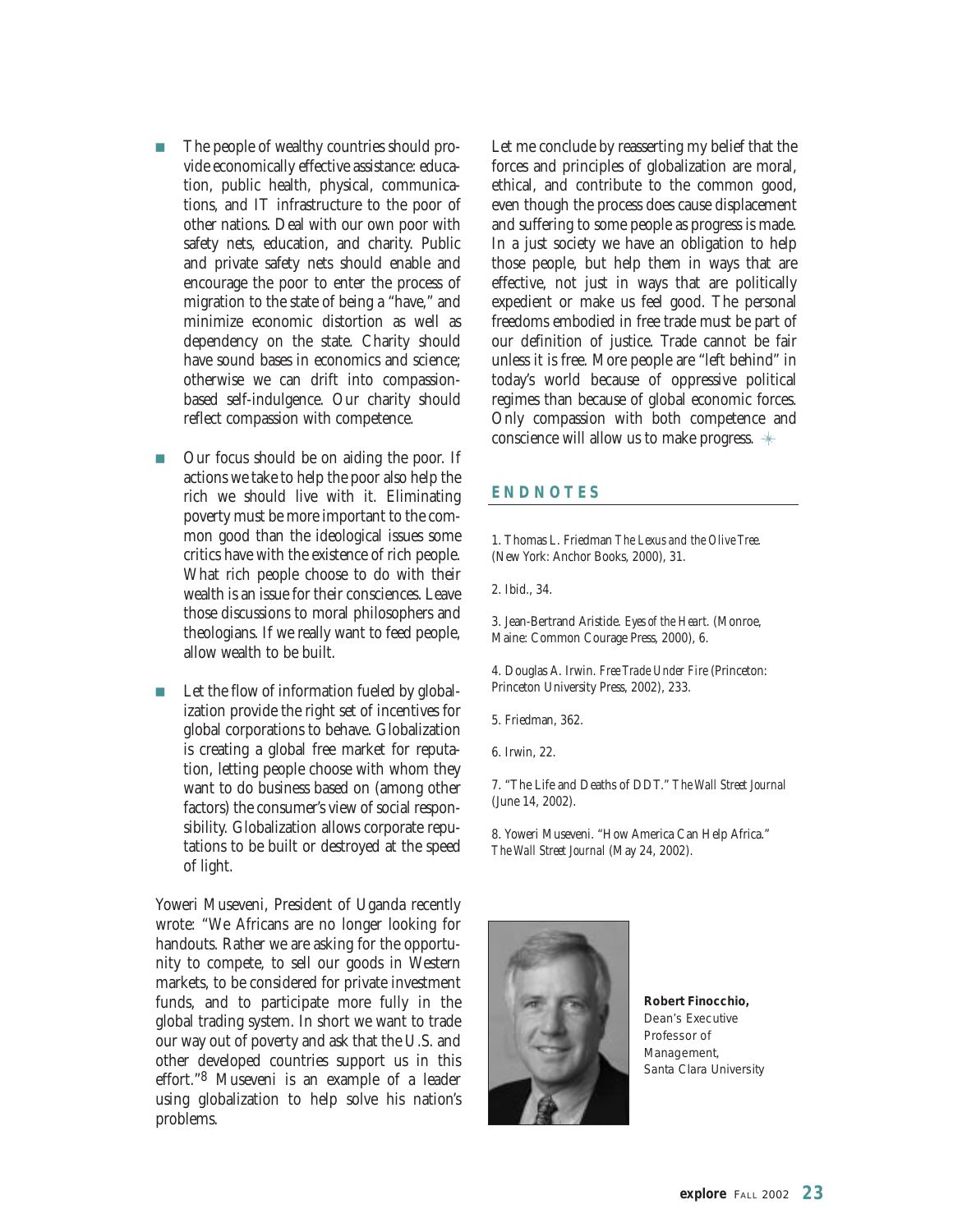![](_page_23_Picture_0.jpeg)

The term "sweatshop" is used to describe working situations in which the conditions violate one or more universally accepted human rights. Among the common characteristics of sweatshops is a culture of fear and intimidation in which the rights of workers—to earn a livable wage, to organize and collectively bargain, to take leave in the case of illness, and to protect their own privacy, among others—go generally unacknowledged. Additional characteristics include unsafe and unsanitary working conditions and the presence of toxins that pose equally dire threats to the wellbeing of both people and the environment. Despite the implications of the term "sweatshops," they can exist outside of the factory setting. One primary example is "sweatshops in the fields," a phrase which refers to the oppression that agricultural or farm workers face in the United States and abroad.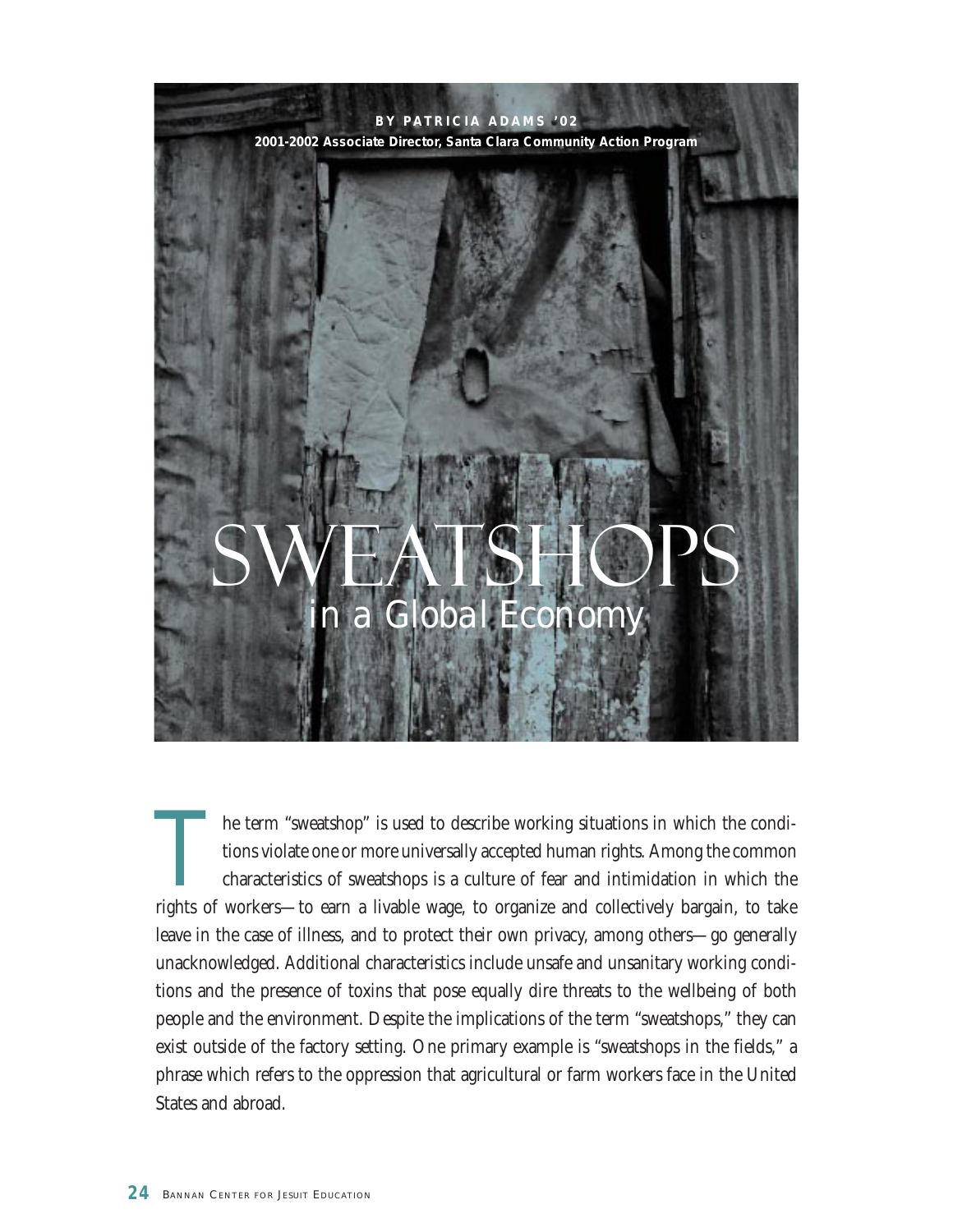Sweatshops are not new. They did not begin with the signing of NAFTA in 1994. Nor are they confined only to the U.S. or the U.S.-Mexican border, but rather exist within the U.S. as well as throughout the entire world, especially in Latin America and Asia. Sweatshops have, however, enjoyed considerably greater success in the decade or so since globalization truly became the New World Order. This is mostly attributable to the mobility and advantage afforded to international corporations who can afford to continuously relocate in search of workers willing to labor for the lowest pay, thus creating a race to the bottom for the world's workers.

Sweatshops are an intrinsic part of the global economy. Smaller, developing countries are forced into cash cropping by their lack of natural resources. In order to participate fully in the international market, they must have something to sell in order to afford to buy. Thus, smaller subsistence farmers are pushed out to make way for large (normally foreign) corporations to control the land for cash cropping. This shift forces the small farmers to look for other means of survival. This is where sweatshops come into the picture. At the same time that lands are being taken over for cash cropping, many areas become open to industrialization by Free Trade Zones, which offer outside corporations tax-free facilities in which to produce their goods for export. The displaced farmers are forced into industrial areas—like Tijuana, Mexico—in order to find work to survive. Thus a viscious downward spiral is created on both personal as well as political levels. Individuals are forced into lower and lower-paying jobs because the alternative is homelessness and greater poverty. Countries are forced into a cycle where they must exploit their human and natural resources in order to secure their spot in the global market economy. The only winners are the corporations and the economic elite. The losers are everyone else, including the environment.

The most common form of sweatshop is the *maquila*, a term referring to factories that originated in Mexico in the early 1960s after the Border Industrial Program (BIP). The *maquila* is a low-cost production facility situated inside a Free Trade Zone, which usually produces or finishes goods imported from an American corporation that, upon completion, will be shipped right back to the U.S. for sale. In this way, the local economy receives little to no financial benefit from the factory—beyond the meager wages earned by the workers, most of which go back to the factory owners in the form of "union" taxes and to pay for food in the factory cafeteria. The majority of the profit remains in the hands of the factory owners and the companies who have contracts at the factories.

The most common question that arises in this discussion is: What is the alternative? Without these jobs, many economists argue, the workers would be unemployed and thus suffer more than they may be suffering now as sweatshop workers. Would the anti-sweatshop advocates rather these workers be jobless altogether? Clearly I (and most sweatshop opponents, though I do not speak for all of them) do not wish unemployment on any of these workers. What I wish for, and what I work for, is a critical evaluation of how these workers arrived in their current state of economic and political marginalization. I also wish and work for fair and equal access to the kinds of resources that *all people* should have. Most notably, these include the right to organize and collectively bargain, to work in safe and sanitary environments, to take leave when personal or family situations demand it, to work reasonable hours, and—perhaps most important—to earn a wage that allows for a stable lifestyle, including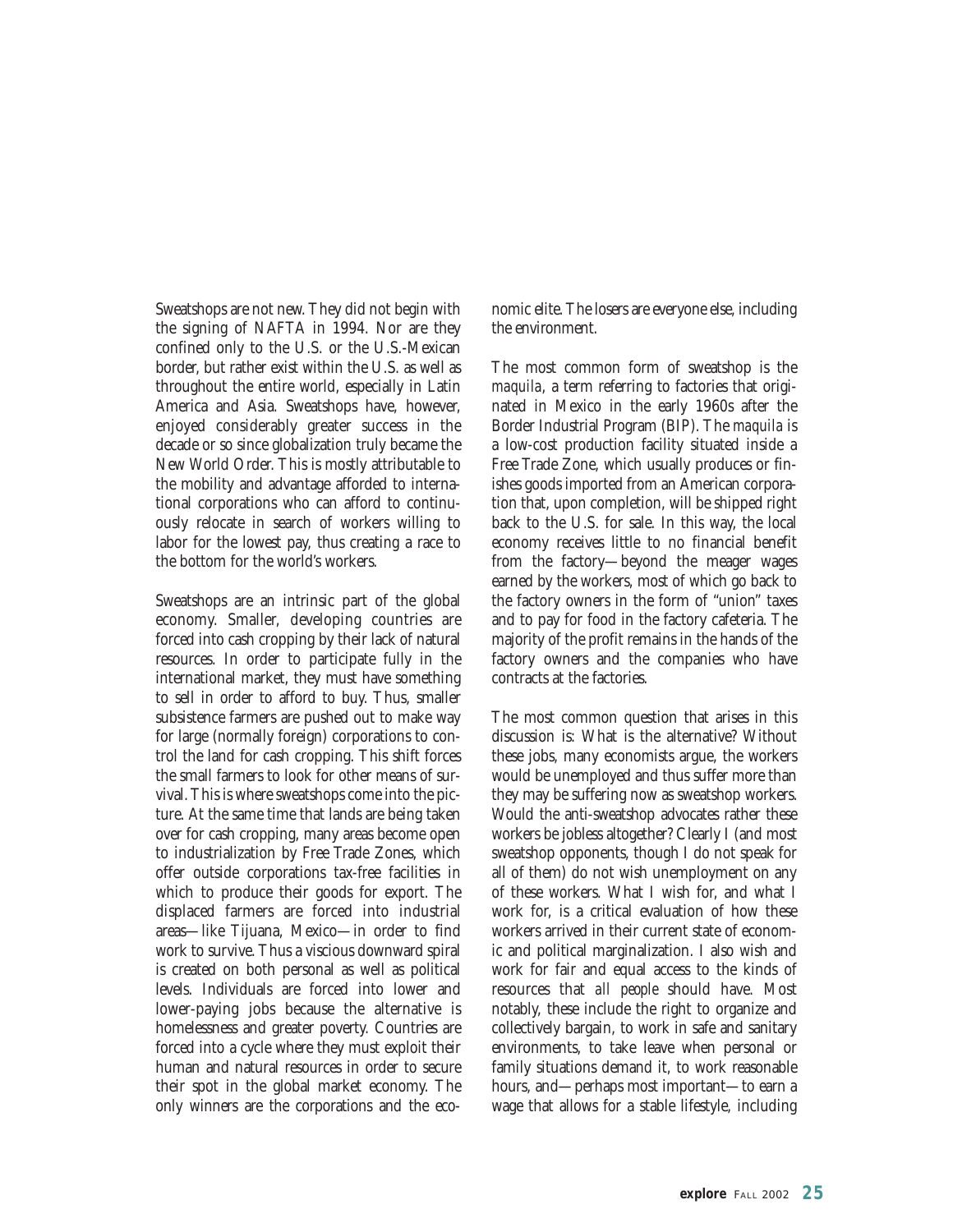![](_page_25_Picture_0.jpeg)

*Among the common characteristics of sweatshops is a culture of fear and intimidation* in which the rights of workers—to earn a livable wage, to organize and collectively bargain, to take leave in the case of illness, and to protect their own privacy, among others—go generally unacknowledged.

access to food, clothing, shelter, health care, and education. None of these is particularly extreme. None of these is a "special privilege." In fact, if we value the United Nations Declaration of Human Rights, all of these and more should be a part of every person's daily reality.

In fact, we know that is not true**.** If we are living with eyes wide open we know that the standard of living in the United States is far superior to most of the rest of the world. We know that our lives and our realities are vastly different than others'. However, if our eyes are indeed open, we must also realize that in fact our lifestyles directly impact those of the rest of the world. The choices we make impact their lives, just as the products they make impact ours.

The danger we are facing is not globalization. Globalization itself need not be destructive or exclusive but rather can be inclusive and empowering. Social globalization is a powerful thing, helping to unite people and struggles that have historically faltered from their lack of cohesion. It is, however, the particular breed of corporate globalization, which is characterized by undemocratic and woefully short-sighted structures and policies, that strikes fear into the hearts of humanists, activists, and all politically- or globally-conscious people. It is this economic/political/social force that is perpetrating the sort of globalization that makes ever-more popular and profitable the proliferation of sweatshops throughout the globe.

Trans-national organizations, such as the World Trade Organization (WTO), are quite powerful and do play a key role in the continuous homogenization of global markets, which most often results in a race to the bottom for wages and living conditions. Nonetheless, such organizations are not in and of themselves powerful. They do not have minds of their own. They were created and are controlled by people, who are in turn supported by other people and institutions. Regrettably, such support is what allows them the virtual free-license they currently enjoy.

Fortunately, many of these supporting institutions are (in theory) accountable to us, you and me, the average citizen, and therefore each of us has a responsibility. Herein lies the greatest danger of our time, one that existed long before globalization but that facilitates the process perfectly: rugged individualism. The culture of the United States encourages us to believe that we are autonomous, that we have complete control over our lives and our destinies and each of us has the potential to achieve The American Dream: to be a self-created and self-determined woman or man.

This individualism, on a global scale, translates into the kind of reality we are shaping every day, one in which we are not concerned with the impact of our choices on our neighboring countries, or even on our neighborhoods, but rather focus only on ourselves. When coupled with the overwhelming power of the globalization of markets, this individualism is becoming fatal. It allows us to turn our backs on our brothers and sisters. It permits us to dismiss the cries of lowerincome communities of color when they protest the placement of yet another toxic waste dump or landfill in the heart of their neighborhoods. It lets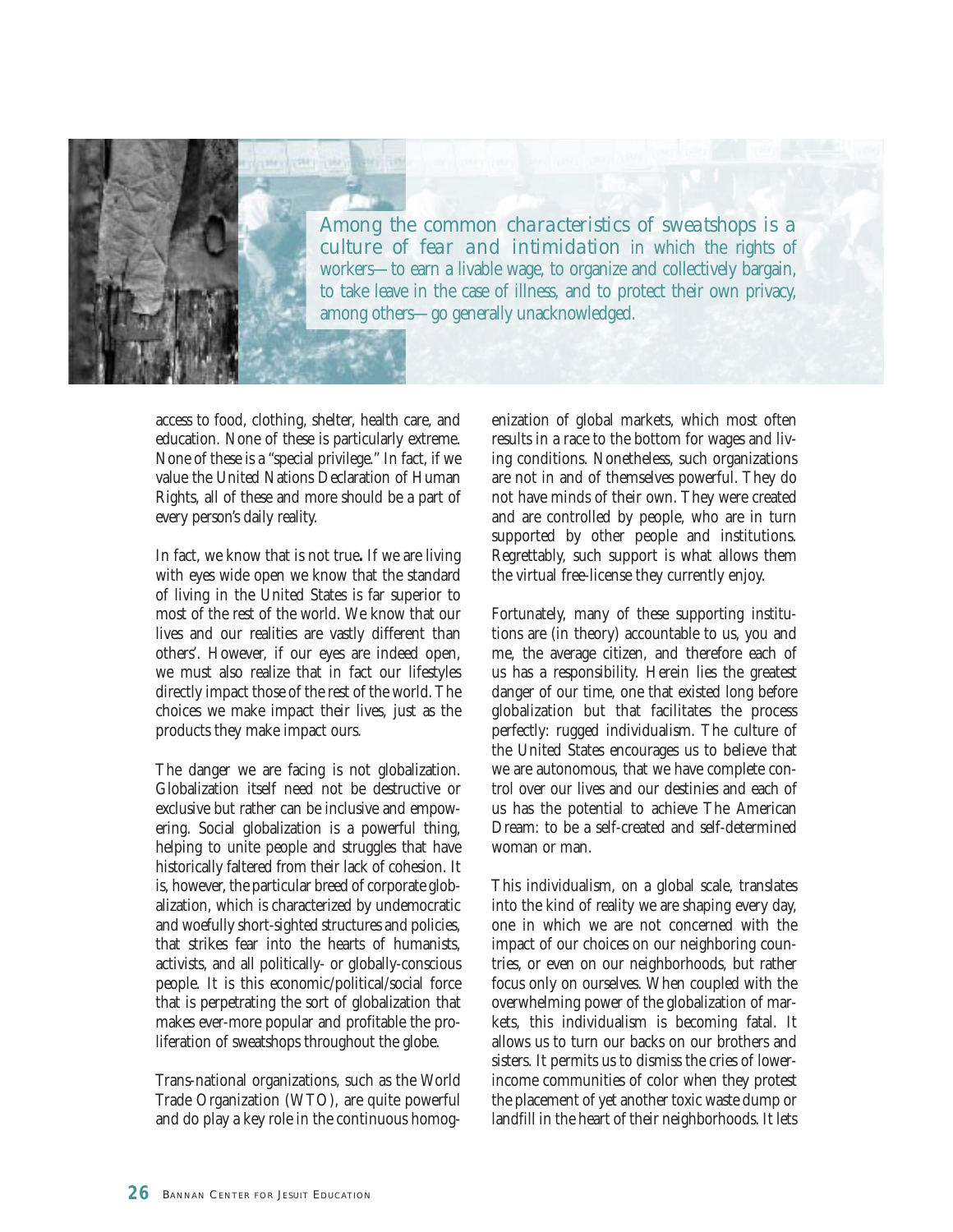*If we are living with eyes wide open we know that the standard of living in the United States is far superior to most of the rest of the world.* We know that our lives and our realities are vastly different than others'. However, if our eyes are indeed open, we must also realize that in fact our lifestyles directly impact those of the rest of the world. The choices we make impact their lives, just as the products they make impact ours.

us ignore the news that another one of our favorite brands—like Nike or Reebok or Gap or Safeway or Starbucks or Taco Bell—is actively complicit in the abuse of both human and natural resources.

In short, this notion of individualism to which we cling steadfastly makes us equally accountable perpetrators of global injustice. Maybe not as directly as the factory manager who asks for visual proof that a young female worker does in fact need menstrual leave. Perhaps not as directly as the government of a developing (or "Third World") country who is so desperate for money that they allow a U.S. company to pay for the right to import toxic waste and deposit it into one or another of their ghetto communities. Perhaps not even as directly as the millions of companies that hire contracted employees and offer them no benefits, vacation or sick leave, fire them before their tenure would have guaranteed them some sort of job security or benefits, and rehire them the next day as an unskilled worker. No, perhaps we are not personally doing any of those things. But we are accountable. We do business with these companies, this government represents us, and we are educated people who have been taught to question the status quo and the ramifications of our decisions. Indeed, we are implicated.

This thought should not depress but rather inspire us. *We are not helpless. The situation is not hopeless*. We have power, and infinitely more the more we work together. There are numerous examples of the ways in which ordinary humans have begun to use their power. One notable example was the WTO protest in Seattle in 1999.

Another is the ongoing work of organizations like the United Students Against Sweatshops (U.S.AS), whose campaigns have successfully encouraged participation and accountability from companies like Nike, the Gap, and New Era, which produces all the caps for Major League Baseball. Social globalization has helped to make these campaigns as successful as they have been, in part because it has made possible the exchange of information that promotes understanding, which in turn allows for the connection of all the global struggles, including those related to labor, environmental, or class struggles.

The power we have is our ability to act together, in community—to affect change within ourselves, our families, and the communities and institutions of which we are a part or to which we are connected. The biggest mistake we make is relying on ourselves, acting in solitude when we should be acting in solidarity. It is time that we make globalization work for us.

![](_page_26_Picture_6.jpeg)

**Patricia Adams '02** *2001-2002 Associate Director, Santa Clara Community Action Program*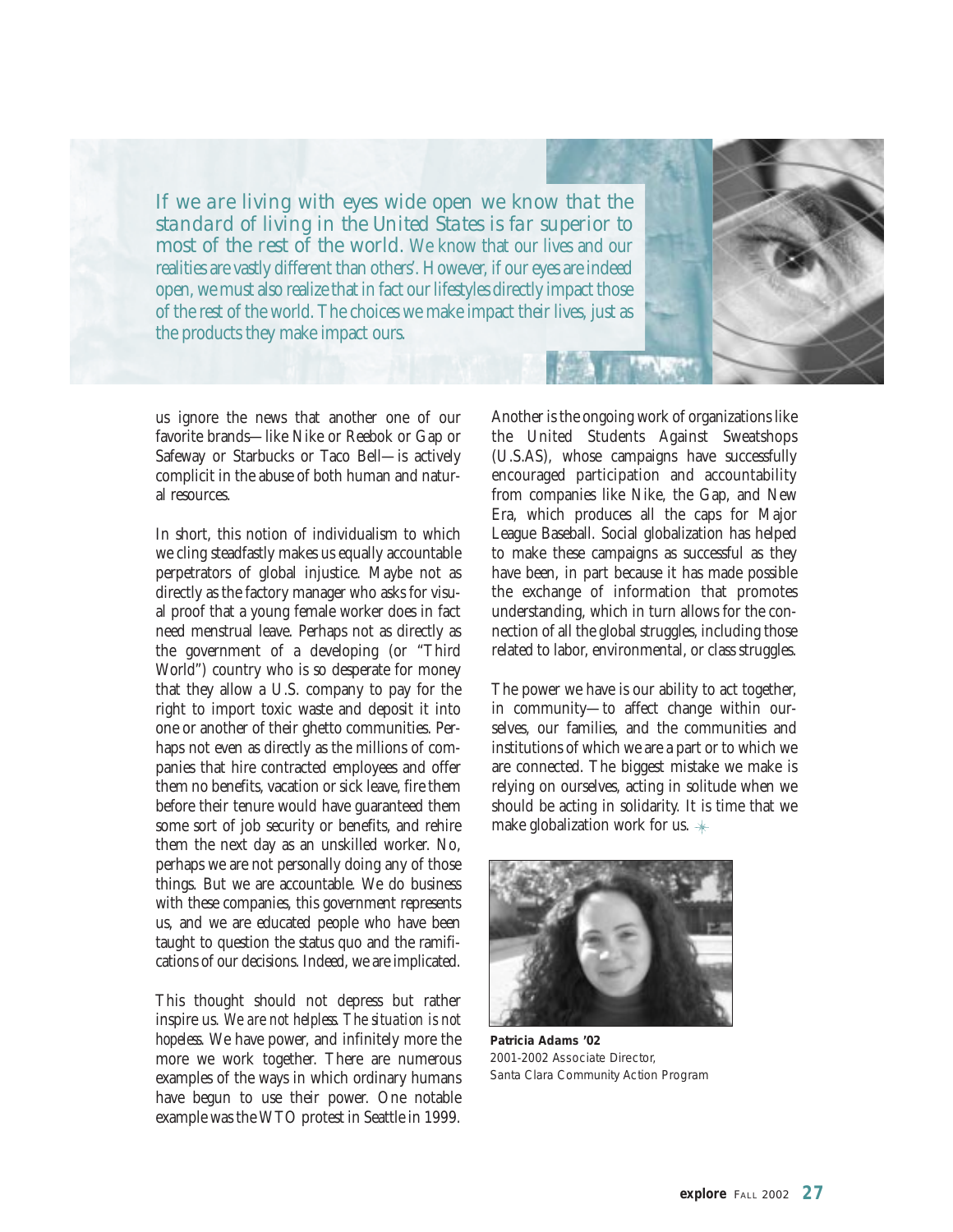**BY LESLIE C. GRAY Department of Political Science and the Environmental Studies Institute, Santa Clara University**

# Can Globalization **GREEN THE WORLD?** *Reflections on Globalization and the Environment*

The overwhelming perception of globalization and the environment<br>is negative: trade and economic growth have led to increasingly<br>severe environmental degradation. Indeed, the last half of the 20<sup>th</sup> is negative: trade and economic growth have led to increasingly severe environmental degradation. Indeed, the last half of the 20<sup>th</sup> century saw not only unprecedented increases in world trade and global interconnectedness (travel, communication, movement of peoples, etc.), but also saw severe crises of pollution, the largest species die-off since the dinosaurs, and new global environmental challenges of climate change and ozone depletion. Many of these environmental challenges are intrinsically connected to processes of global industrialization. On the bright side, though, new institutions of global environmental governance have emerged that in the long-term have the potential to solve many of these environmental problems. Whether they will succeed depends on the participation of governments, international institutions, business, and civil society in creating solutions rather than roadblocks. One of the most interesting developments is the role of non-governmental organizations in forcing governments and businesses to reform practices.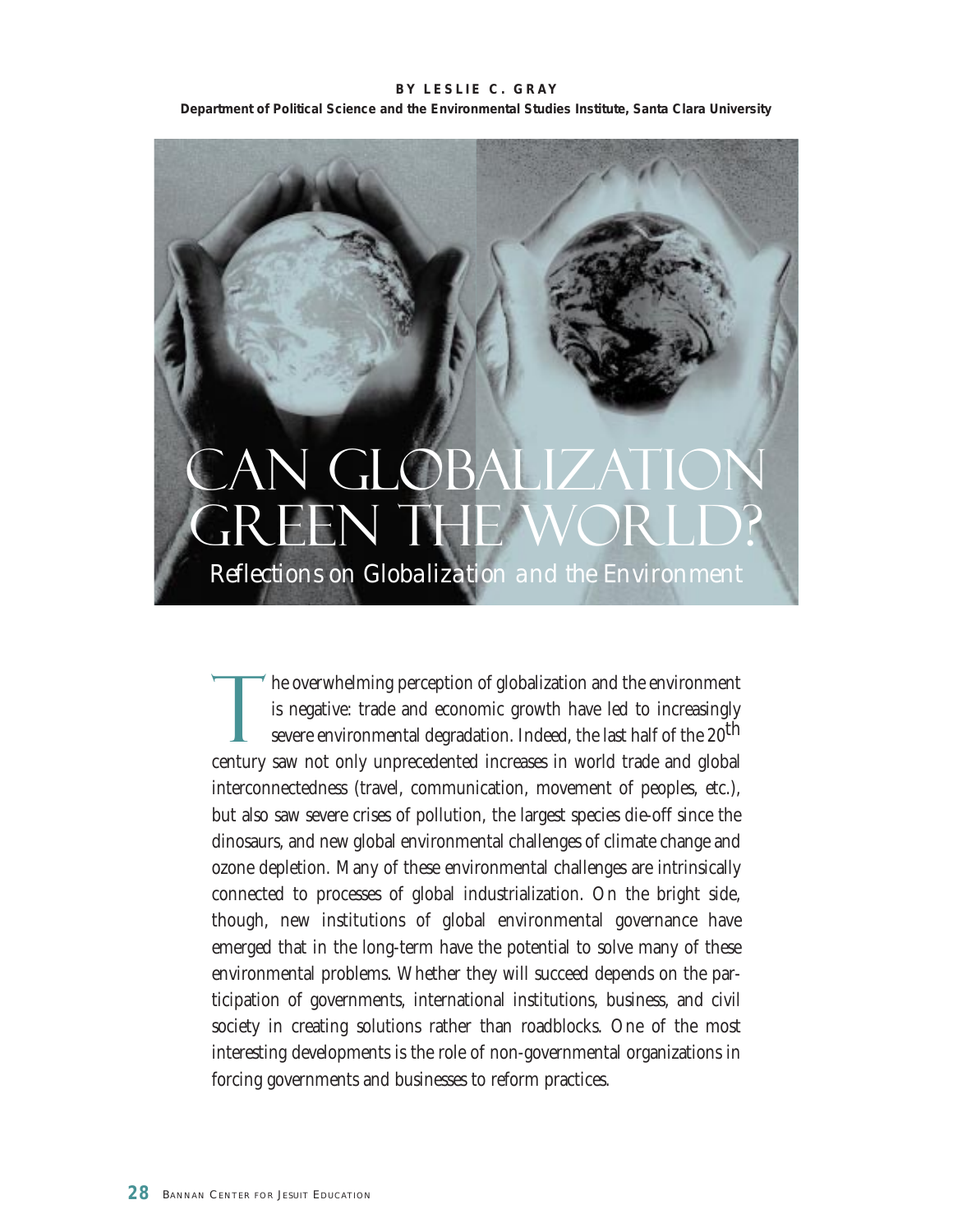These issues were brought home to our local community this year with Silicon Valley Toxics Coalition's (SVTC) report "Exporting Harm: The High Tech Trashing of Asia." The authors found that electronic waste—mostly from obsolete computers and televisions—collected for recycling is not recycled domestically. Instead, from 50 to 80 percent of electronic waste is exported to developing countries in Asia. Many of the components of computers involve chemicals such as lead, beryllium, mercury, cadmium, and other toxics. Although this trade is termed "recycling," materials are frequently disposed of in ways that pose threats to human health. They include open burning of plastic, dumping of toxics into river systems, and general dumping near village communities. Toxic chemicals then make their way into the air, water, and soil resources of communities in countries such as China, India, and Pakistan. The health and environmental costs of this trade are not borne by manufacturers, consumers, or traders of electronic waste but by the poor men, women, and children who inhabit the environments where this material is being dumped.

This report illustrates the importance of watchdog groups. SVTC's exposure of the practices of various corporations has helped to make the public aware of the offshore environmental effects of Silicon Valley, shamed corporations

into making changes, and most importantly, spurred the legislative process**.** These watchdog groups are clearly a crucial voice in the process of bringing to light environmental injustice and bad corporate practice. Indeed, California legislators are fashioning legislation that would require electronics manufacturers to

be responsible for taking back materials after consumers have finished with them. This would ideally lead to more responsible design of computers and reduction of hazardous materials, changes that are already being made in Europe and Japan. However, the electronics industry is intransigent in opposing any kind of new legislation and except for a few voices, there is no widespread call for change. Local governments, increasingly alarmed by the filling of local landfills, recognize the need for this type of legislation. The federal government stands steadfastly behind the interests of business.

This example illustrates what critics of globalization have long argued: governments and corporations willfully ignore the detrimental effect of environmental pollution, actively promoting policies that take pollution offshore. Electronic waste is increasingly finding its way to poorer countries because of low labor costs, lax environmental and occupational regulations and the fact that, in the United States, exportation of hazardous wastes has no controls. Examples such as this lead to the perception that industry has undue influence on governmental action, and that governments, particularly the United States government, will protect them from the environmental costs of doing business.

Alliances between business and government that negatively affect the environment were demonstrated more broadly by the recent reluctance of the Bush administration to ratify the Kyoto Protocol, an international agreement that would have reduced greenhouse gases by reducing fossil fuel emissions. The accumulation of greenhouse gases in the atmosphere is thought to be leading to climate change and global warming. Because the United States consumes 25 percent of the

*From 50 to 80 percent of electronic waste is exported to developing countries in Asia.* Many of the components of computers involve chemicals such as lead, beryllium, mercury, cadmium, and other toxics. Although this trade is termed "recycling," materials are frequently disposed of in ways that pose threats to human health. They include open burning of plastic, dumping of toxics into river systems, and general dumping near village communities.

> world's energy, any meaningful solution to reductions in greenhouse gases must have the U.S. on board. While initial criticisms of the protocol were based on the inconclusive nature of the science of global warming, recent evidence has led the Bush administration to acknowledge that global warming is occurring and that the causes are fossil fuel emissions and other human activities.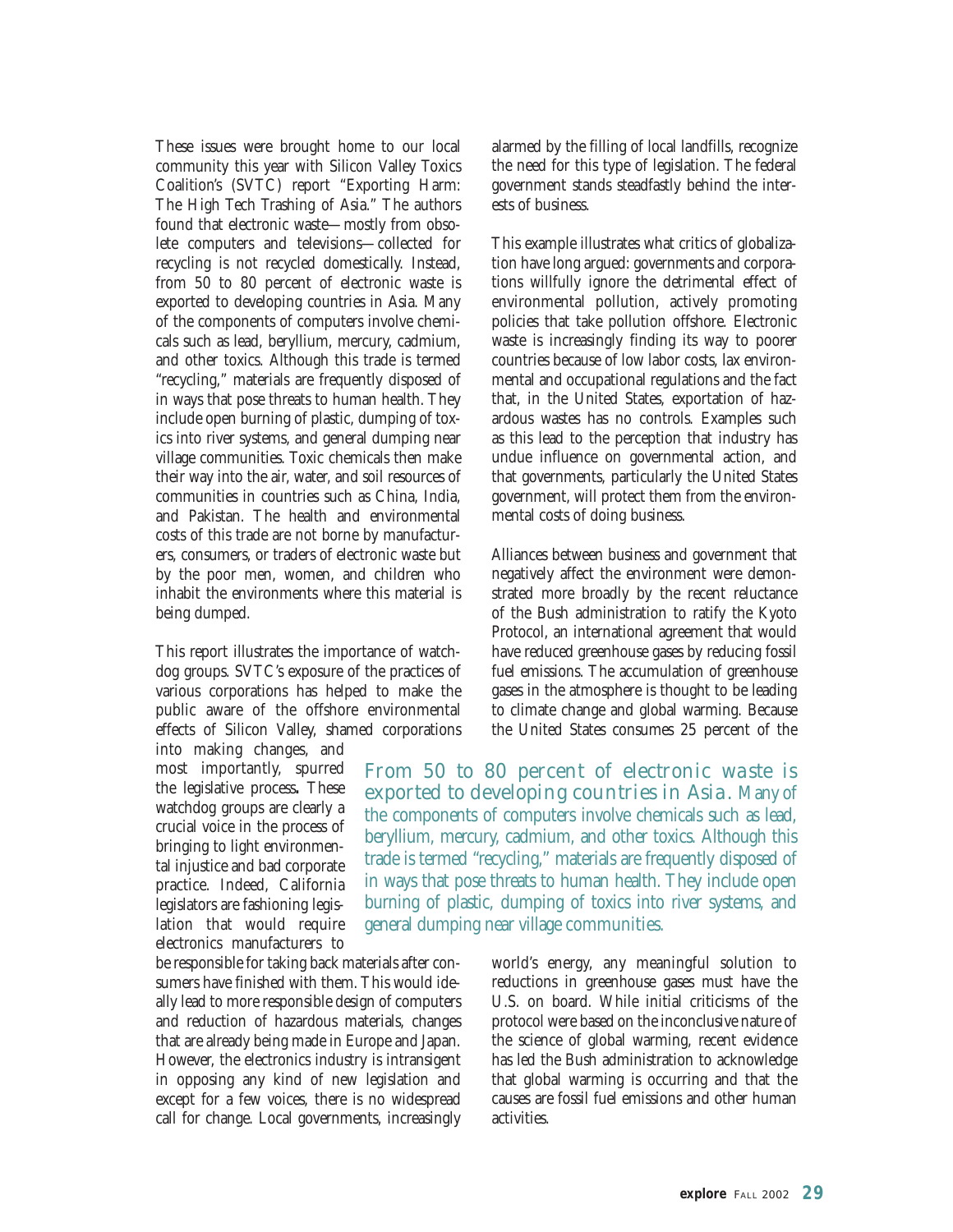If we look at the success of the Montreal Protocol and compare it to Kyoto efforts to tackle global warming, there are a couple of key elements that have led to success. First was the scientific certainty and perceived urgency of the problem. *Stratospheric ozone was being depleted, the cause was clear and the implications, such as higher skin cancer rates, were also clear. This prompted a sense of urgency that enabled countries to undertake the tough political decisions.* Compare this to the global warming debate, where the science is becoming clearer, but is unable to predict certain outcomes.

So why are both the Senate and the current administration so against Kyoto? Nominally, the current administration argues that the treaty is flawed because developing countries such as China and India are not required to decrease their greenhouse gas emissions in the first phase. At this point, these countries do not contribute much to overall global greenhouse gas emissions, but with their growing populations and their even faster growing economies, they will at sometime in the future. However, these objections by the United States appear to be a smokescreen for other more pressing issues—the strong objections of the fossil fuel industry. The fossil fuel industry is not only a big supporter of many politicians, but it has mounted vigorous lobbying and advertising efforts designed to discredit mainstream scientific conclusions. Again, industry and government work hand in glove to block meaningful environmental solutions.

Another realm of concern for environmentalists is trade policy. Critics of globalization argue that treaties such as the North American Free Trade Agreement (NAFTA) weaken existing environmental laws. One NAFTA provision, Chapter 11, has been repeatedly used to challenge host countries' environmental laws. Chapter 11 was designed to protect multinational corporations from government actions that result in direct and indirect corporate takings. The result of this is that a foreign corporation can seek monetary compensation when it feels that a host country has expropriated its investor rights. MetalClad, an American waste disposal company, used this provision against the Mexican government when a local municipality denied a license for a toxic waste dump that the company had been operating and declared the site part of a larger ecological zone. MetalClad sued for \$90 million and was eventually granted \$16 million. Likewise, a U.S.

company, Ethyl, was awarded \$13 million for a case that challenged the Canadian government's regulation of an environmentally damaging gasoline additive, MMT. The United States has been sued by a Canadian company, Methanex, which argued that California's ban of MBTE, a chemical that has been shown to cause cancer and moves into groundwater, was an illegal corporate taking.

These cases demonstrate how under NAFTA, local environmental regulations can be challenged and undermined by corporations. In the case of MetalClad, the Mexican national government supported MetalClad's challenge even though it ultimately had to pay the compensation, illustrating how Chapter 11 pits federal economic interests against local environmental sovereignty. Under NAFTA's Chapter 11, corporations are given permission to pursue profits at any environmental cost. It seems that this provision of NAFTA will be expanded to other free trade agreements such as the Free Trade Area of the Americas as corporations and national governments are generally in favor of it.

Loss of local sovereignty, the exporting of pollution, and undue influence of corporations are the environmental dark side of globalization. Is there anything to be optimistic about in the globalization and environment nexus? Fortunately, there are some very optimistic trends, mostly in the creation of institutions of global governance of environmental problems. The last several decades have seen successful treaties and conventions concerning transportation of biohazards, trade in endangered species, biological diversity, and ozone depletion. Undoubtedly the most successful of these agreements has been the Montreal Protocol for the reduction of CFCs, which deplete stratospheric ozone. Ozone layer deple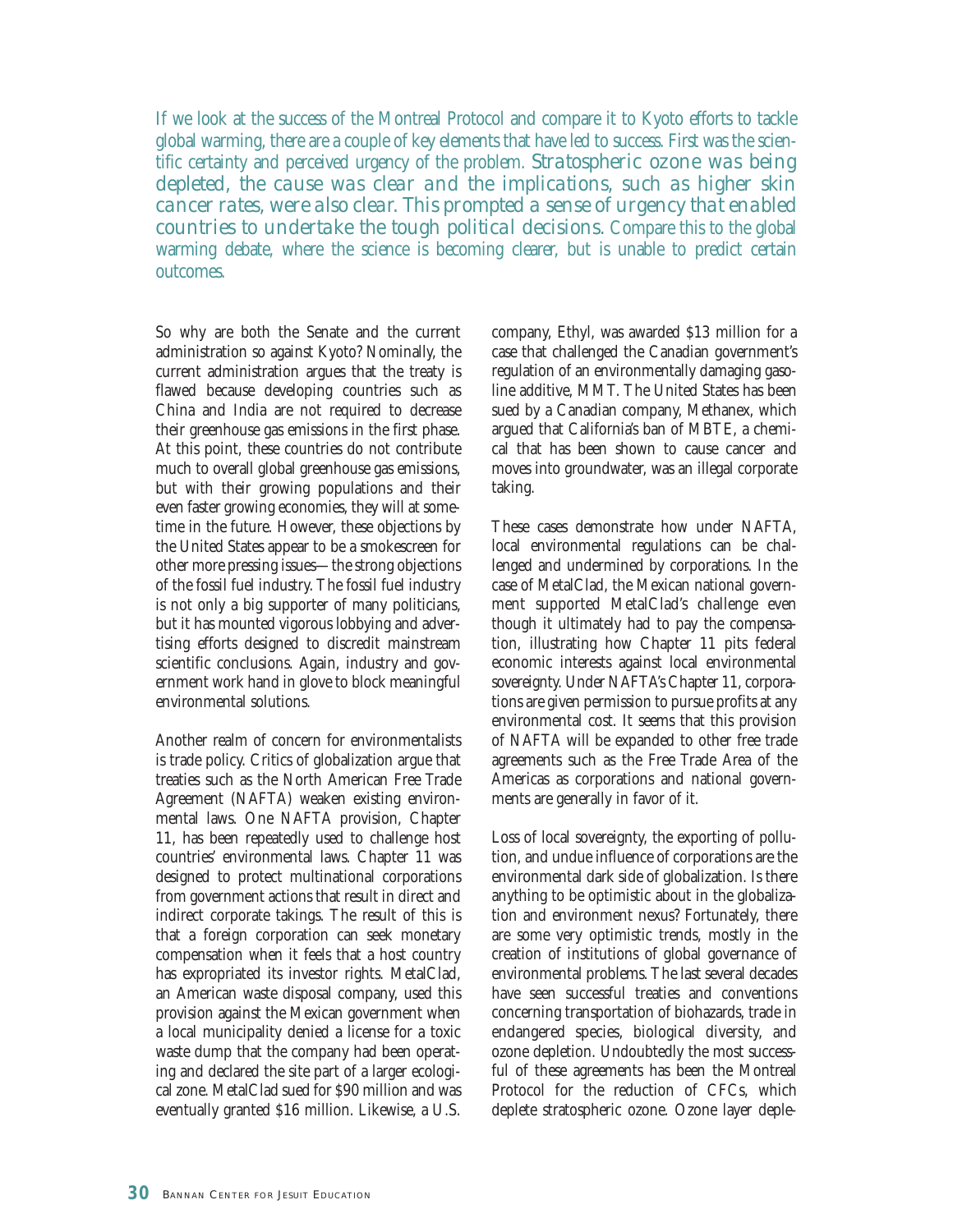tion is associated with increased skin cancers and other health risks. Most of the CFCs have been released into the atmosphere by the industrialized countries of the North, but the big challenge of the treaty was to bring developing countries such as India and China on board. These poor countries were hesitant to ban chemicals that could aid in development. Finally, funding from different governments and multilateral institutions allowed these countries to move to less harmful chemicals, with minimal impact on their economic growth.

If we look at the success of the Montreal Protocol and compare it to Kyoto efforts to tackle global warming, there are a couple of key elements that have led to success. First was the scientific certainty and perceived urgency of the problem. Stratospheric ozone was being depleted, the cause was clear and the implications, such as higher skin cancer rates, were also clear. This prompted a sense of urgency that enabled countries to undertake the tough political decisions. Compare this to the global warming debate, where the science is becoming clearer, but is unable to predict certain outcomes. Second, the industry that produced CFCs was in favor of the changes, had other replacement options, and was in any case a very small sector of the economy. With the Kyoto accords, the petrochemical sector has a lot to lose and is proportionally a much larger part of the economy. Finally, the wealthier nations, including the United States, were able to bring along the poorer nations of the world by providing them with subsidies. With Kyoto, European nations see the political necessity and justice in postponing the participation of the developing world, but the current U.S. administration does not.

So in a world where corporations have undue influence over the political process, what is the solution? Recent events such as the World Trade Organization meetings in Seattle have shown that pressure from non-governmental organizations is crucial in getting governments and international organizations to take the environment into account. Non-governmental organizations have brought lawsuits, been visible critics of the process, and argued vociferously for more transparency in decision-making. The Silicon Valley Toxics Coalition example illustrates how crucial non-governmental organizations can be in forcing policymakers and corporations to consider the environmental costs of their actions.

Indeed, the environmental movement has benefited more broadly from globalization, particularly in the creation of new communication networks. Non-governmental organizations have been able to link up with new technologies such as the Internet, giving what was a diffuse movement new levels of organization and influence in international environmental policymaking. Protests against World Trade Organization meetings in Seattle illustrated how important these non-governmental forces are becoming, bringing them both a voice and potentially a seat at the table. Globalization in this way is truly a doubleedge sword.

#### **REFERENCES**

French, Hilary. *Vanishing Borders: Protecting the Planet in the Age of Globalization.* (Washington, D.C.: WorldWatch Institute, 2000).

Silicon Valley Toxics Coalition and The Basal Action Network. *Exporting Harm: The High Tech Trashing of Asia.* (San Jose and Seattle, 2002). www.svtc.org/cleancc/pubs/technotrash.pdf

![](_page_30_Picture_8.jpeg)

**Leslie C. Gray** *Department of Political Science and the Environmental Studies Institute, Santa Clara University*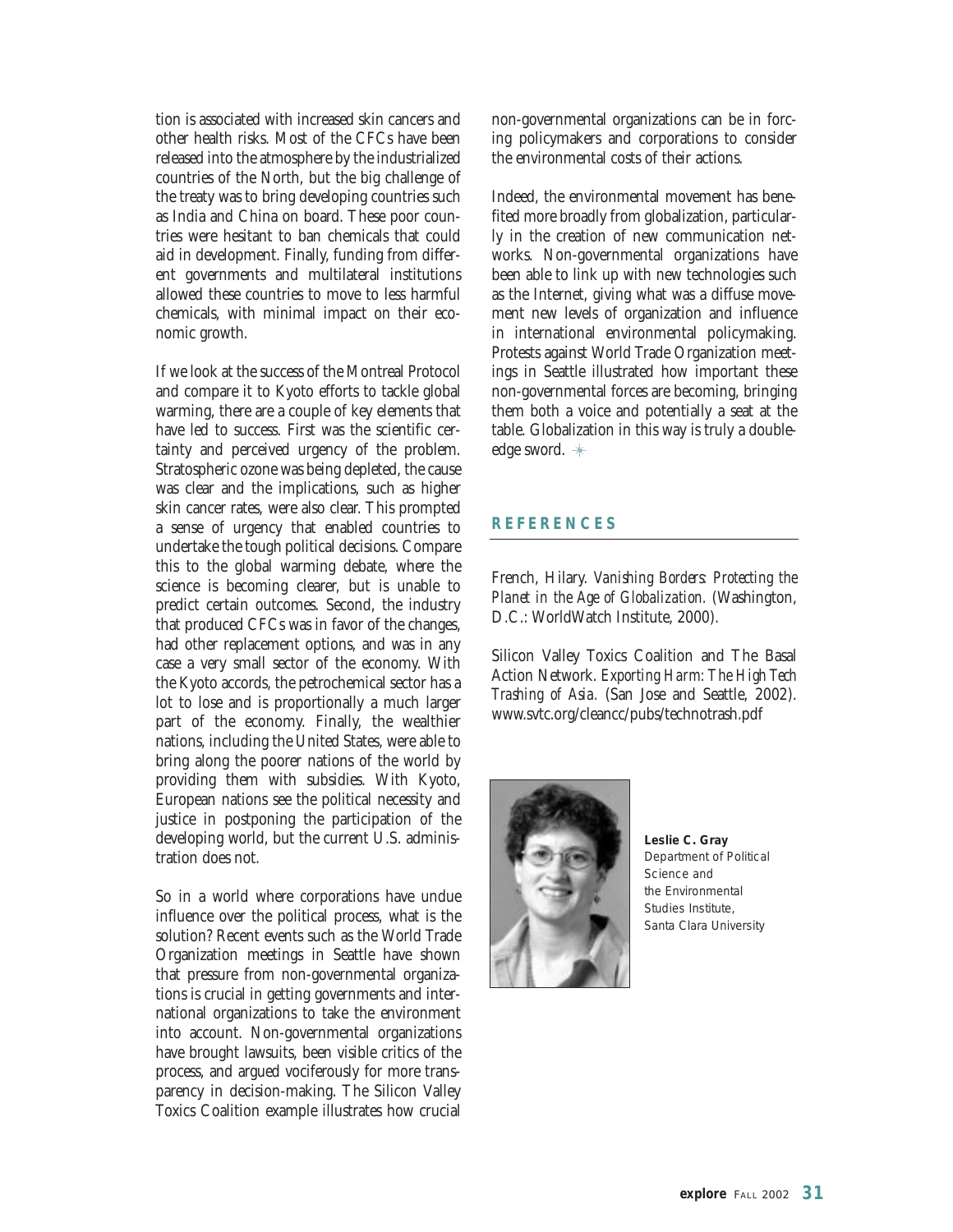**BY MICHAEL KEVANE Department of Economics, Santa Clara University**

# Globalization **AND DEVELOPMENT** *Some personal reflections*

Iobalization and development were put on the balance in<br>Béréba village, Burkina Faso, this summer. I'll tell you which<br>one was heavier in a minute. It happened like this. I was hav-Béréba village, Burkina Faso, this summer. I'll tell you which **L** one was heavier in a minute. It happened like this. I was having a couple of beers with Koura Bemavé, Donkoui's father. Donkoui has been a friend in the village ever since 1995, when I first went there to do research. Donkoui is a proud *animiste*, as he puts it in French, and his father is one of the important elders of the village. You might meet Bemavé in the forest, riding his jalopy of a moped, wearing flak jacket and rifle, wild cat hanging from the handlebar, with a pipe jutting from the corner of his mouth. Bemavé is a veteran of the French army. When the lieutenant went to pick men for a mission, he always wanted Bemavé near, explaining, "He's not afraid to shoot." Donkoui's father wanted to talk about the Test Of English as a Foreign Language (TOEFL) exam. Would Donkoui pass the next time? Could Donkoui get to America? Five million people in Burkina Faso are ready to get on a plane tomorrow if they could. The population is only about twelve million. We chatted some more and then Donkoui walked me home in the very dark night. Heavy clouds drifted past, just above the trees, with their occasional jet-black protrusions threatening to drum the tin roofs of the village.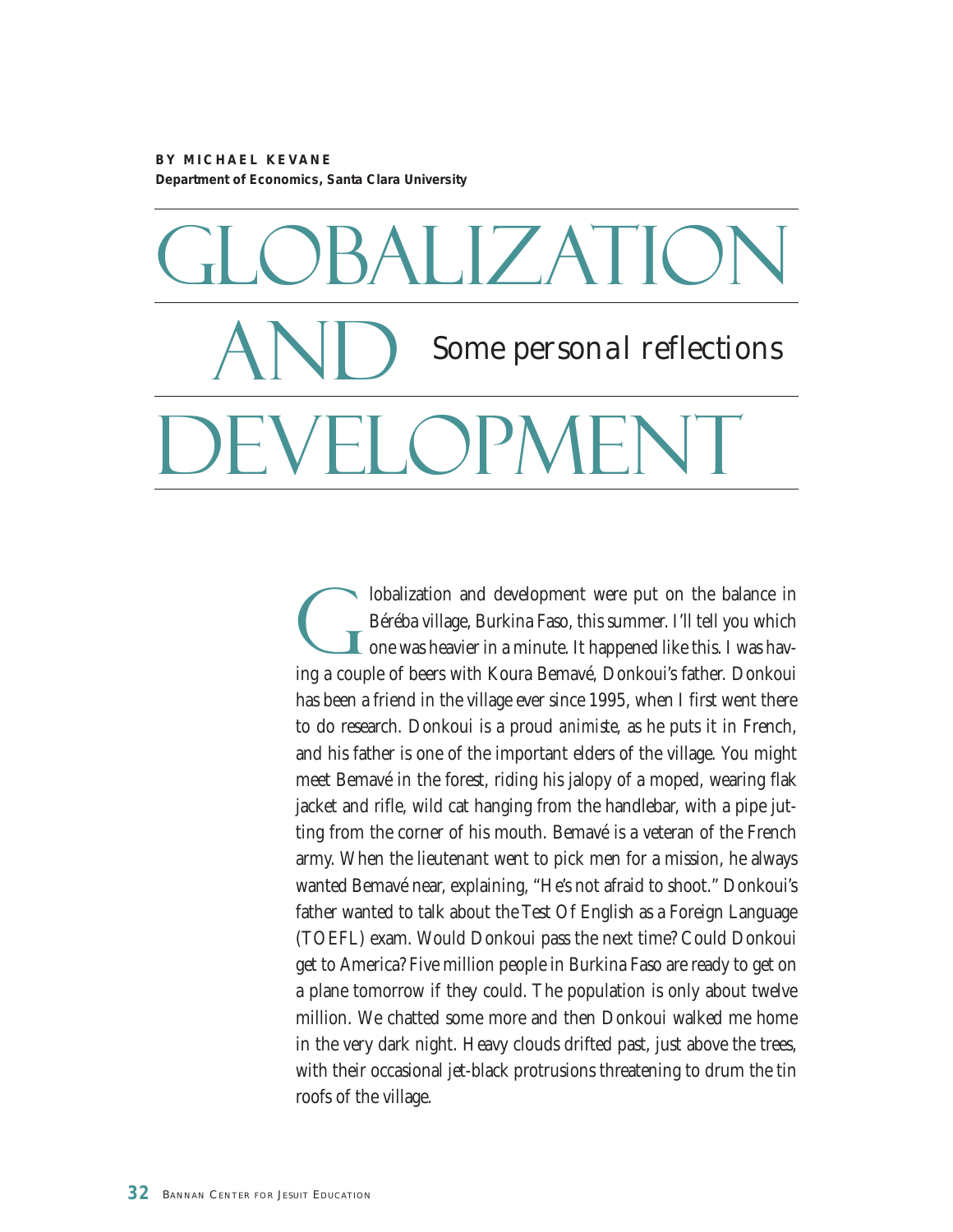Laurent and Yazouma were arguing and Donkoui stopped to listen and translate. "They are asking who has the better life," he said, "Laurent because he is married, or Yazouma because he has money." Laurent asks who will mourn Yazouma if he dies with no wife or child. Yazouma asks whether Laurent can go to a restaurant and pay money to eat. "Why should I go to a restaurant when my wife can cook?" Laurent proudly replies, and ups the ante by asking who will help Yazouma to work in the fields. This brings a quick retort that without a woman at home he does not have to go to the fields in the first place. An audience of young men, themselves tired from working in the fields all day, listens seriously. Yazouma finally delivers his spectacular argument: "Imagine a balance. I am on one side, with my P50 moped, and you are on the other side, with wife and child. Who will weigh more? Who! Me, of course!" Hoots of laughter, and much shouting follow, but Donkoui and I move on. Donkoui cannot shake the balance metaphor. "You see, Michael," he asks, "the banality of village conversations?" This is indeed the kind of conversation people have all the time, and after visiting Béréba for many years, and having spent several years before that in Sudanese villages, I know exactly what he means. People take the banal conversations very seriously; they are a substitute for something that we must have in Western societies, but I am not sure what.

"*La balance*," Donkoui repeats the French word for scale. We mull over the metaphor as we head through the night up to the house on the hill. As we continue to interact over the week, we find ourselves looking at each other every hour

![](_page_32_Picture_2.jpeg)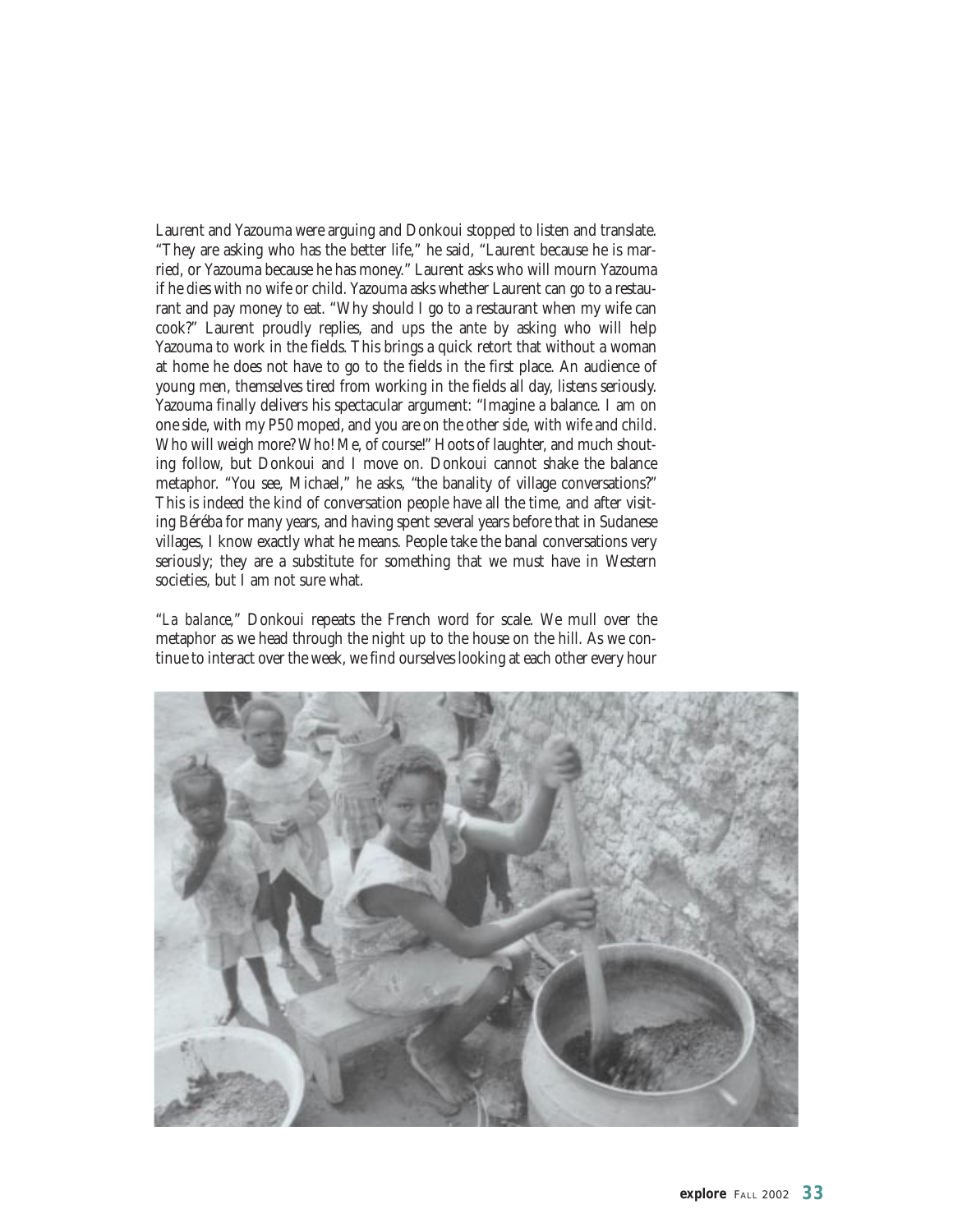or so, in the course of our interactions with people in the village, exchanging knowing glances and mumbling *la balance.* Friends want the insider joke explained. Suddenly *la balance* is everywhere. Who in the village is ascending? Which foods are the better ones to eat? What is the best road to Tougan, in the north? Every conversation we encounter, it seems, involves people making relative judgements using some criteria, and the criteria may as well be *la balance*. Funny, though, how Donkoui, now a schoolteacher in a village on the edge of the Sahara desert, has become a stranger to his village, like me.

Perhaps conversations elsewhere, though, are not so different. I realize that Donkoui and I, and non-villagers like us, are just as prone to use measurement imagery to make our point. Globalization and development. Has one gone too *far?* Is there not *enough* of one? Which is proceeding *faster*? We may as well be saying that one weighs more. Let us then use Yazouma's *balance* to weigh globalization and development in Burkina Faso. On one side we can put Yazouma's P50 moped again. We add anti-malarial drugs, tampons, and glossy magazines. The Burkinabè are busy watching a Brazilian soap opera, *dona Chiquinha*, about a liberated

![](_page_33_Picture_2.jpeg)

female piano composer in turn-ofthe-old-century Rio who wants to introduce popular idioms into the classical repertoire of the elite. We can put that on the globalization side. On the other side, we put the heavy wooden masks of owls and antelopes, and the leaves and vines found in the forest that villagers use in the ritual ceremonies in the spring. Maybe we should throw in all the children standing quietly in the bush, behind the family's cattle, quietly absorbing the sounds of grasshoppers and dragonflies, and then the shooting stars that follow in the night. What shall we call these things. Hmmmm. Aren't these the wonderful moments of life that we should be developing? Let us call them development. Not the normal usage, but then, *la balance* is about weighing unexpected things. *La balance* tilts towards development, in my mind. Are you objecting? Do you have your own balance in your head? Do you want to relabel the items on each side of the balance? Perhaps you are more like Laurent and Yazouma than you think. Something to remember the next time you see an image on tele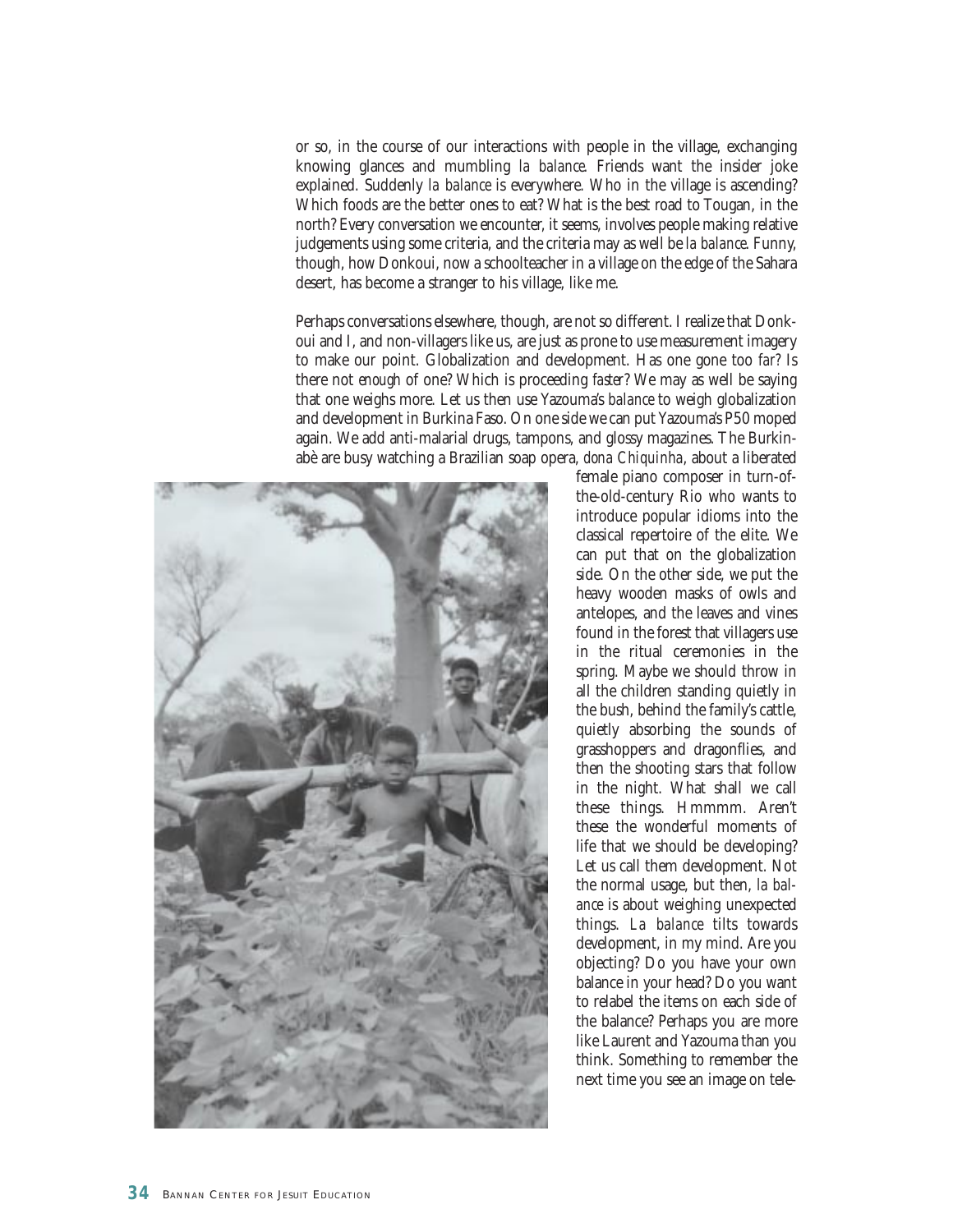vision of a haggard Congolese woman, with two children standing close, emerging from a forest into the waiting plastic blue tents of a refugee camp. You and she could weigh yourselves on the *balance*. Would you know what to think if it tilted one way rather than the other?

I decide some weeks later to ask Bako Maurice, in Ouagadougou, to explain *la mondialisation*, using the French word for globalization. He gives a small smile, "Well, I can say that it is a word that I don't know what it means, but we hear it on television all the time when some learned person or politician is talking." I ask how he can hear a word and not know what it means. If I asked him what a donkey was, couldn't he tell me? "Well," he says slowly, "I can say that when I hear the word on television I immediately stop listening, because I know that the per-

*I decide some weeks later to ask Bako Maurice, in Ouagadougou, to explain la mondialisation, using the French word for globalization.* He gives a small smile, "Well, I can say that it is a word that I don't know what it means, but we hear it on television all the time when some learned person or politician is talking." I ask how he can hear a word and not know what it means. If I asked him what a donkey was, couldn't he tell me? "Well," he says slowly, "I can say that when I hear the word on television I immediately stop listening, because I know that the person talking is just saying some conneries." He uses the untranslatable French word for damned, stupid, insulting untruths.

son talking is just saying some *conneries*." He uses the untranslatable French word for damned, stupid, insulting untruths. Maurice and I met on the train to Ouagadougou seven years ago. He was returning from Cote d'Ivoire. His father was dead, he could not continue his schooling, he had no money. He gave me his seat on the train, which I gave to my travelling companion, Lazare, who was travelling with his baby. Maurice and I stood and chatted the whole train ride. Over the years Maurice got poorer and poorer. A rich person in Burkina lives on about a dollar a day, Maurice probably lived on 25 cents. The security guard standing outside the health clinic where we were sitting earned about 25,000 CFA, or 35 dollars per month, which he might share with his wife. Maurice was now on his way up; he had been admitted to the police academy, and so would start earning a salary. *La balance* was working for him.

People in the clinic where we spoke were the elite of Ouagadougou. They came in to be treated for malaria, amoebic dysentery, tuberculosis, and AIDS. They were the lucky few of the unlucky many. In Béréba the clinic is up on the hill, close to my house. The nurse practitioner, Somda, walks the dusty hallway. Foam padding pokes out of the doctor's examination table. A chair is carefully propped against the wall, since it only has three legs. In the maternity ward, twins lie on an iron bed. They weigh about three pounds each. The women milling around look sceptical, the mother sour. They know what the likely end is. One in five children dies before reaching the age of five in Burkina Faso, and the odds are worse out in Béréba. *Dona Chiquinha* also knew what early death was, in old Brazil. Maybe that is why the show is popular. I can't think of any American television show that reminds us how good it is not to have death be a neighbor. I suppose I should put that on *la balance*.

![](_page_34_Picture_5.jpeg)

**Michael Kevane** *Department of Economics, Santa Clara University*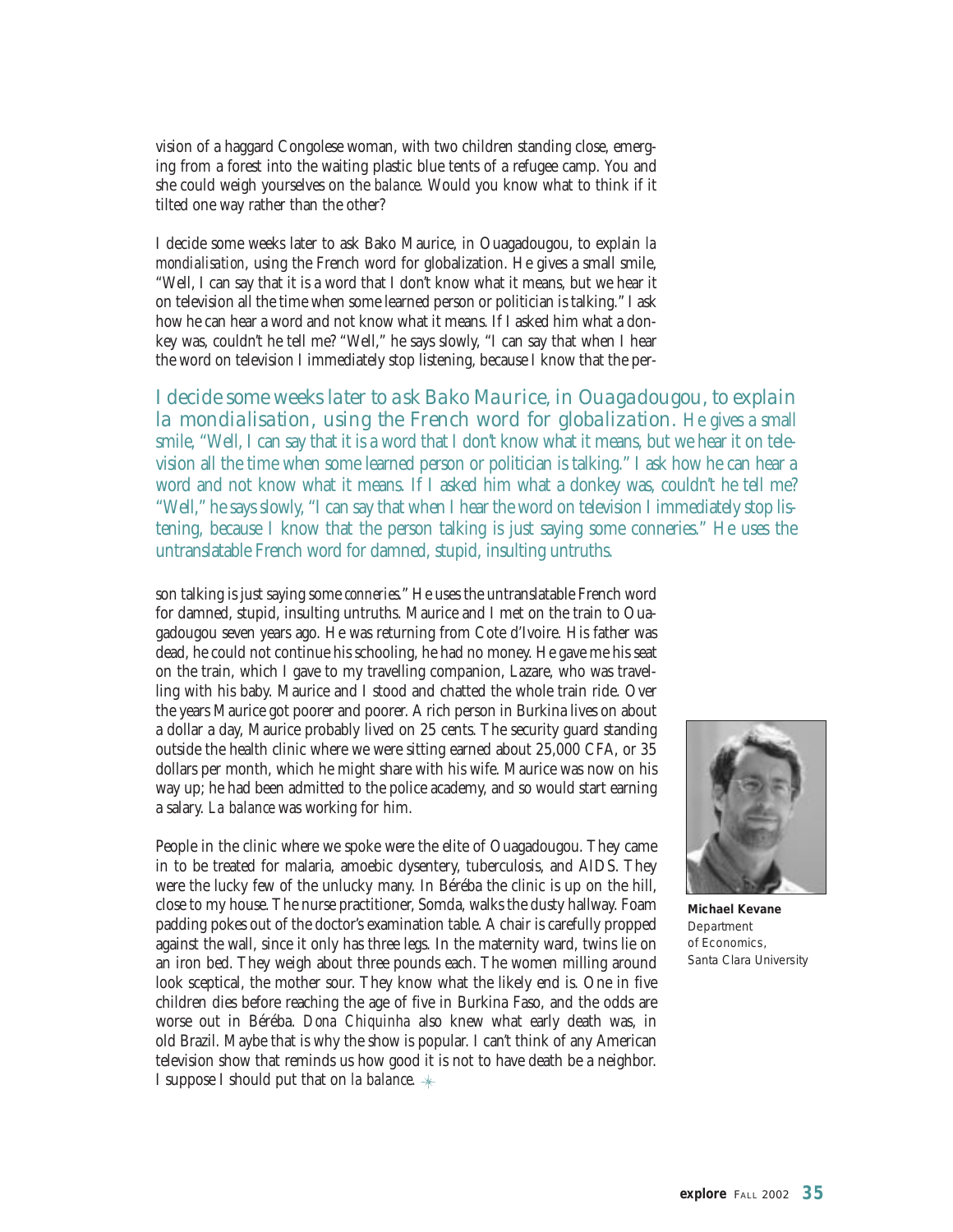**BY DAVID PINAULT Department of Religious Studies, Santa Clara University**

THE AKBAR PROJECT

> *Ritual Observances and Religious Pluralism in Contemporary Pakistan*

![](_page_35_Picture_4.jpeg)

The "Horse of Karbala" procession, Heera Mandi district, Lahore, during the 2002 Muharram season. Bystanders touch the horse as it passes to honor the Imam Husain and the other Karbala martyrs. Garlands of flowers are placed atop the saddle as an act of veneration.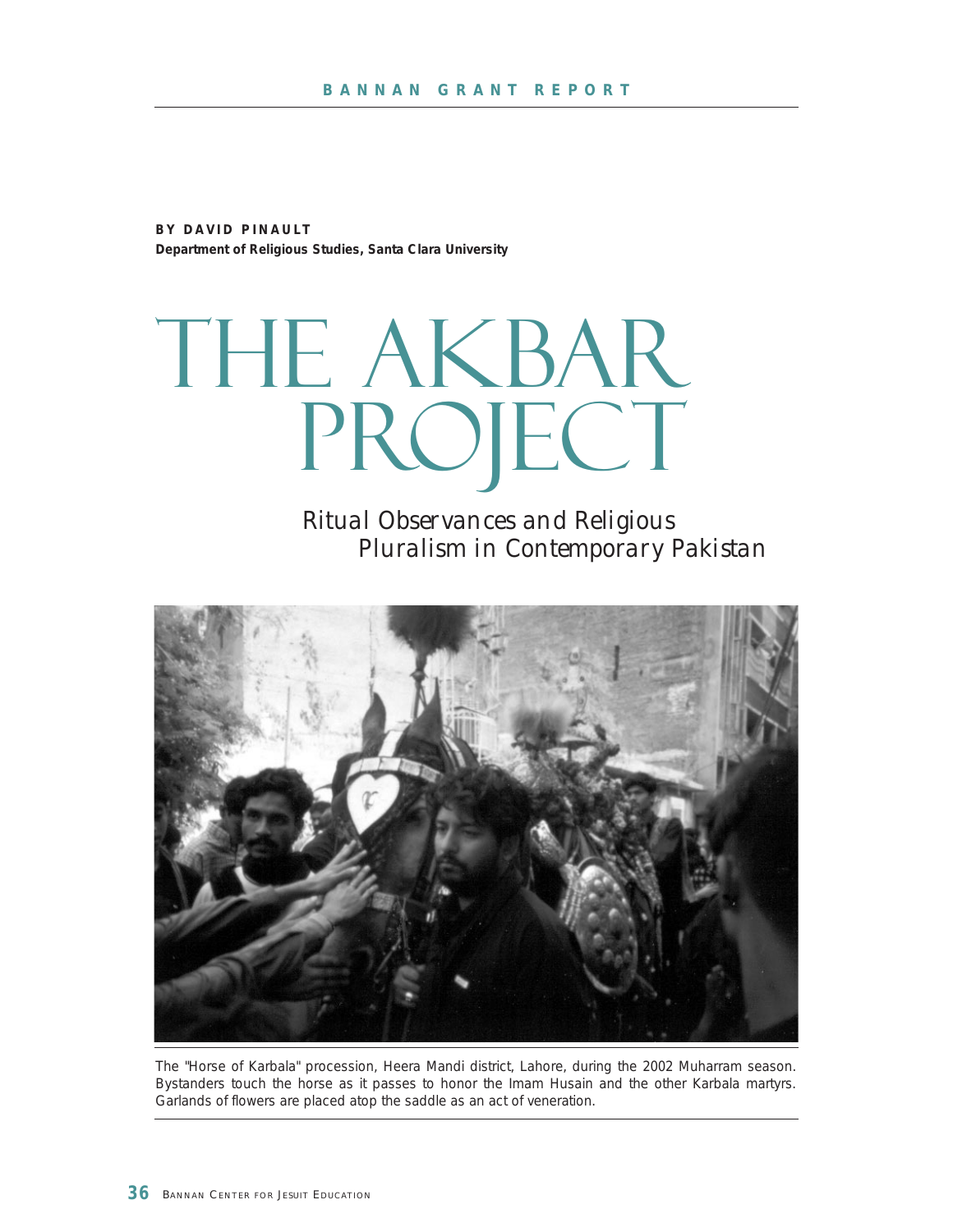The idea for the Akbar Project (as I named it) came to me from studying the lives of the Moghul emperors of sixteenth- and seventeenth-century India. I was fascinated by two Muslim noblemen in particular: Akbar the Great and his great-grandson Dara Shikuh.

Akbar is famous (or infamous, depending on one's view of his life's work) as the emperor who established the *Din-e Ilahi*, the "divine religion" that synthesized Islamic belief and Hindu principles. The *Din-e Ilahi* was influenced by Sufism, an Islamic spiritual discipline that cultivates the individual worshipper's direct and ecstatic experience of the divine presence.

Among the practical and social effects of Akbar's program was the concept of *sulh-e kull* ("universal reconciliation"), entailing a policy of state-sponsored religious tolerance and the abolishment of discriminatory taxes on non-Muslims. Akbar was opposed by many of the empire's *ulama* (Muslim scholars learned in

Islamic law and Qur'anic scripture), but the emperor's reward was the loyalty of India's Hindus, who comprised the majority of the population subject to Moghul rule.

Like his great-grandfather, the young prince Dara Shikuh was *For me the lives of Akbar and Dara Shikuh are important because their work represents a legacy*—a legacy that has been largely overlooked in recent years—of initiatives for tolerance and religious pluralism arising from within the Islamic tradition.

an enthusiastic disciple of Sufism. As was the case with Akbar, Dara Shikuh's taste for mystical speculation led him to spiritual explorations beyond the denominational boundaries of Islam. He welcomed both Jewish scholars and Jesuit priests to his court, but it was Hindu thought, and the prospect of demonstrating the underlying unity of the Qur'an and the Vedanta, that became his spiritual focus. For this purpose he learned Sanskrit, and with the help of Hindu pundits he translated the *Upanishads* and the *Bhagavad-Gita* into Persian.

As the eldest son of the emperor Shah Jahan, Dara Shikuh was heir to the Moghul throne. But *ulama* who were loyal to his younger brother and rival, Aurangzeb, issued a fatwa targeting Dara Shikuh with a proclamation of *takfir*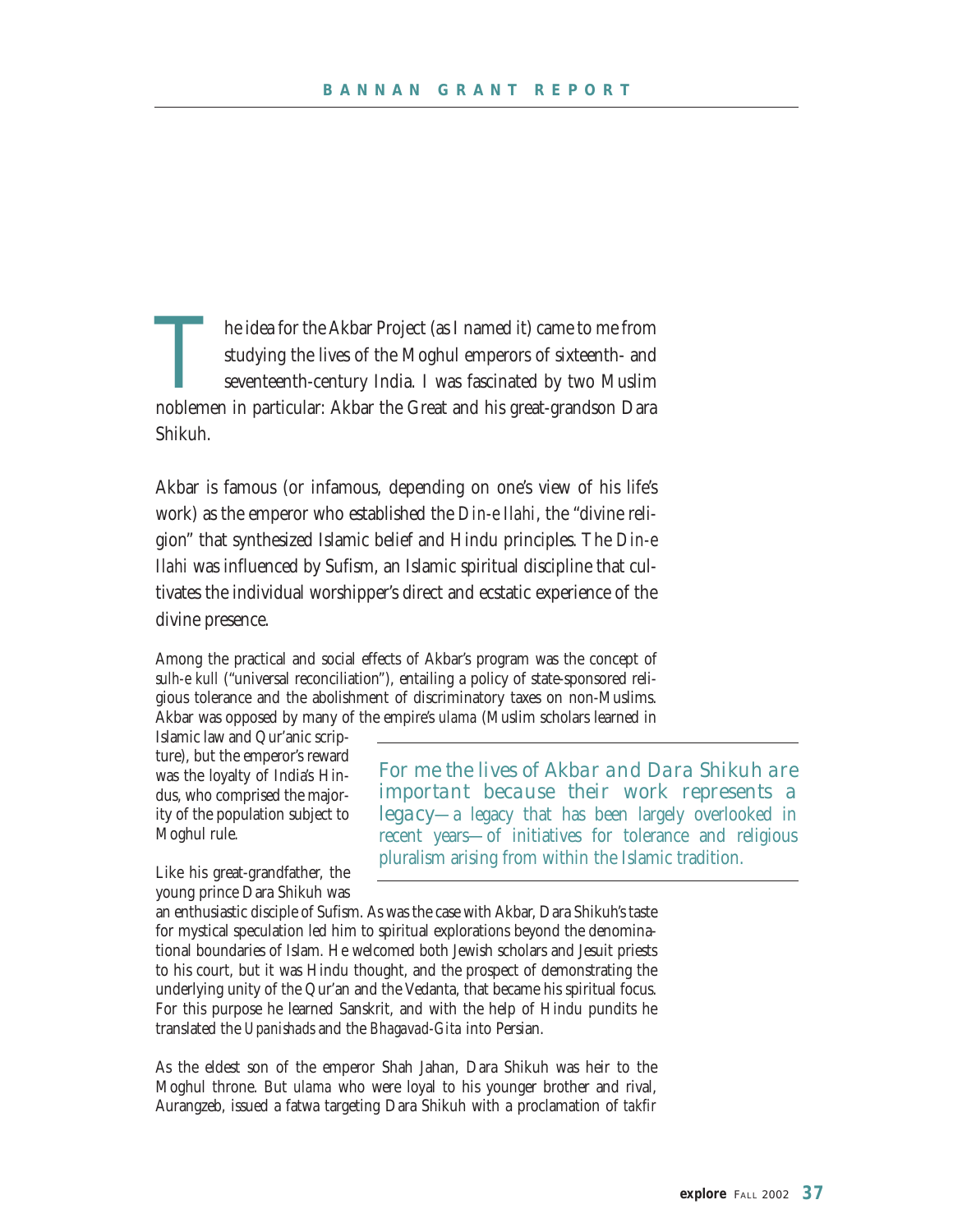March 2002 was an important time to return to Pakistan, for two reasons. This was the first Muharram season since President Parvez Musharraf announced a crackdown on both Sunni and Shia militant organizations. *Furthermore, this was the first Muharram since the September 11 terrorist attacks on America.* I regarded this Muharram season, typically a time of heightened devotional fervor and intensified awareness of sectarian identity, as an opportunity to learn to what extent recent events had caused Pakistani Muslims to reflect on issues of communal tolerance, the implications of martyrdom, and the use of violence in the name of religion.

> (the denunciation of someone as a *kafir,* a non-Muslim infidel). According to the *ulama's* legalistic understanding of Islam, Dara Shikuh had degenerated into an apostate, a spiritual renegade. The result: the murder of the mystically minded prince, and the rise to power of Aurangzeb. The latter nullified the Akbarian tradition of *sulh-e kull*, persecuting both Hindus and Muslim religious minorities, especially the Shia denomination. To this day Aurangzeb's name is a byword in South Asia for ferocity in the name of religious orthodoxy.

> Muslim opinion on Akbar and Aurangzeb and what they represented remains divided (as will be seen below). For me the lives of Akbar and Dara Shikuh are important because their work represents a legacy—a legacy that has been largely overlooked in recent years—of initiatives for tolerance and religious pluralism arising from within the Islamic tradition.

> The goal I set myself in pursuing the Akbar Project was to assess the prospects in contemporary South Asian Muslim societies for the development of what I call "humanistic Islam." By this I mean a form of the Muslim tradition that respects the individual's spiritual autonomy and that sees diversity in religious thought and practice as a good in itself and as a source of strength rather than as something to be feared.

> For the initial stage of my project I returned to a city I had not visited for years: Lahore, the cultural capital of Pakistan's Punjab province and formerly one of the greatest cities of Akbar's Moghul empire. In Pakistan today the struggle over tolerance and religious pluralism is manifested especially in conflicts between the Sunni and Shia denominations. The Shias of Pakistan are a minority community, as they are in most Muslim countries; in Pakistan they constitute 20 percent of the population.

> In March 2002, I visited Lahore and Islamabad to study the annual lamentation rituals associated with the Islamic month of Muharram. These Muharram rituals commemorate the martyrdom of Imam Husain ibn Ali, the Prophet Muhammad's grandson. Although all devout Muslims agree in revering Husain as a descendant of the Prophet, Muharram is for the most part an observance dominated by Shias. Throughout Pakistan in recent years Muharram rituals have been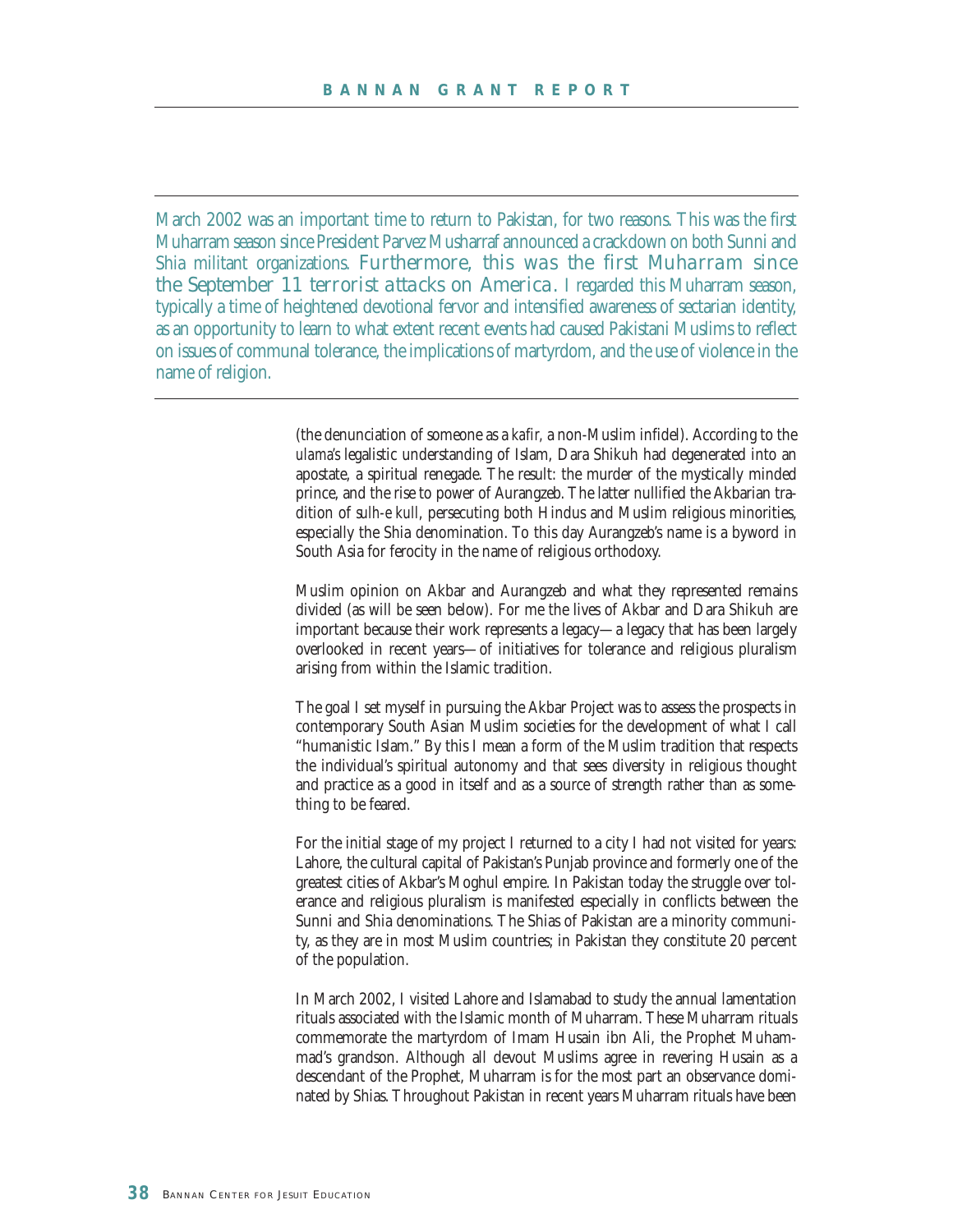marred by violence between Sunnis and Shias. Much of this violence involves assaults on places of worship masterminded by militant sectarian organizations.

Since 1989 I have been studying Muharram rituals in various parts of the Indian subcontinent. But March 2002 was an important time to return to Pakistan, for two reasons. This was the first Muharram season since President Parvez Musharraf announced a crackdown on both Sunni and Shia militant organizations. Furthermore, this was the first Muharram since the September 11 terrorist attacks on America. I regarded this Muharram season, typically a time of heightened devotional fervor and intensified awareness of sectarian identity, as an opportunity to learn to what extent recent events had caused Pakistani Muslims

to reflect on issues of communal tolerance, the implications of martyrdom, and the use of violence in the name of religion. I also set out to gauge the extent of Pakistani support for Musharraf's policies.

The Shia denomination arose from a dispute concerning leadership of the *ummah* (the "community of believers") after the Prophet Muhammad's death (AD 632). Most Muslims accepted the notion that the caliph (the Prophet's successor as leader of the *ummah*) would be elected via a process of consultation and voting among a council of elders. Such Muslims were later identified by the name Sunni (those who follow the *sunnah* or "exemplary custom and lifestyle" of Muhammad). A minority of Muslims, however, supported the candidacy of Ali ibn Abi Talib, the Prophet's cousin and son-in-law (Ali married Muhammad's daughter, Fatima). This minority became known as *Shi'at Ali,* "the partisans of Ali," or simply

![](_page_38_Picture_5.jpeg)

the Shia. A riderless stallion is led through the streets of the Gawal Mandi district, Lahore, during the 2002 Muharram season. The horse represents Zuljenah, the mount ridden by the Imam Husain at the battle of Karbala.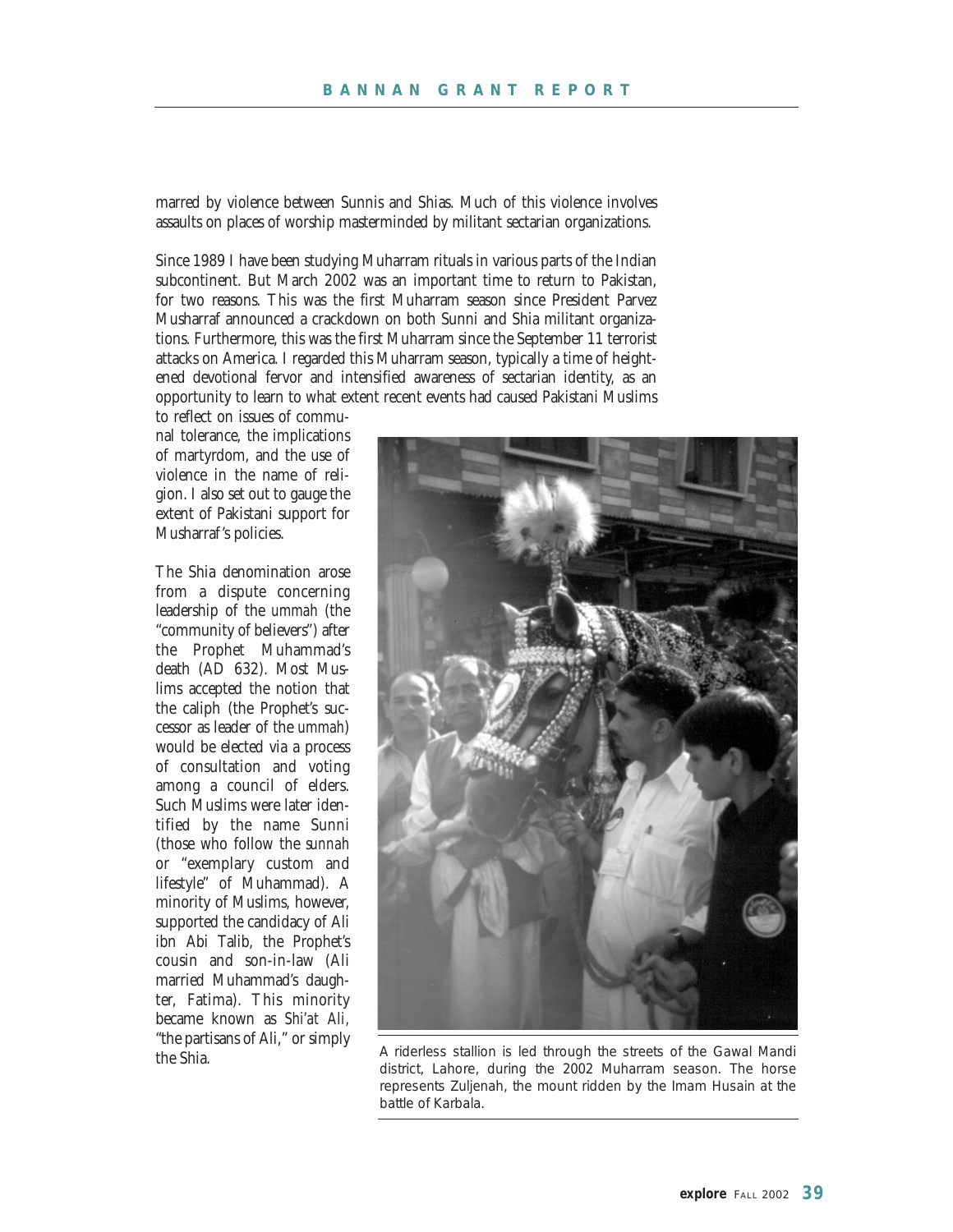Ali ruled briefly as caliph but only after three other men from among the *Sahaba* (the Prophet's "companions," who supported Muhammad in the dangerous early days of Islam) had been selected successively to rule. A number of the *Sahaba* had contested Ali's right to the caliphate. After Ali's death in 661, his supporters transferred their loyalty to his sons, first Hasan, and then, after Hasan's death, to the younger son, Husain. Shias developed a theory of hereditary leadership based on family kinship linked to the Prophet Muhammad, restricting the role of ruler to a line of Imams or spiritual leaders descended from Ali (revered as the first Imam) and Fatima.

Husain was killed at the battle of Karbala (which took place in the month of Muharram, AD 680), fighting the unjust rule of a tyrannous caliph named Yazid. The latter's soldiers had besieged the Imam Husain and his family in the Iraqi desert, inflicting torments of thirst on the Imam's family in hopes of forcing their surrender. Husain chose death instead. Although a political failure, his revolt is honored today as a spiritual triumph.

Every year in Lahore, as in many other cities where there are substantial Shia populations, Shias commemorate Husain's martyrdom through "Horse of Karbala" processions. A riderless stallion caparisoned to represent Zuljenah ("the winged one," Husain's battle-steed) is paraded through the city streets. The sight of Zuljenah triggers among participants ritualized expressions of grief in honor of the Karbala martyrs. Among these expressions: *zanjiri matam* (self-scourging with flails, razors, and chains), in which the shedding of one's own blood expresses solidarity with the sufferings of the martyrs. Thousands of people crowd the streets to watch as Zuljenah and its attendant flagellants pass through each neighborhood.

Most Sunnis I interviewed in Lahore voiced disapproval of *zanjiri matam,* claiming that it violates Islamic norms of self-restraint and decorum. But Sunnis disagreed with one another on other points. The most militant Sunnis, for example, members of the SSP (*Sipah-e Sahaba Pakistan*, "the soldiers of the Prophet's companions"), claim that Shias dishonor the *Sahaba*. The SSP has helped incite attacks on Shia places of worship and has tried (unsuccessfully, so far) to pass legislation that would target Pakistani Shias with the charge of *takfir* and reduce Shias to the status of *kafirs*. The SSP is among the militant organizations that have been banned as part of the Pakistani government's recent campaign against violent sectarian groups.

Precisely those sectarian militants who condemn "heterodox" rituals and who are quick to label fellow Muslims *kafirs* also support a pan-Islamic caliphate. The Taliban, too, when they ruled Afghanistan, made use of caliphate rhetoric. *Common to such groups is the suppression of religious diversity so as to consolidate power in the hands of those leaders who claim to be the sole authentic representatives of Islam.*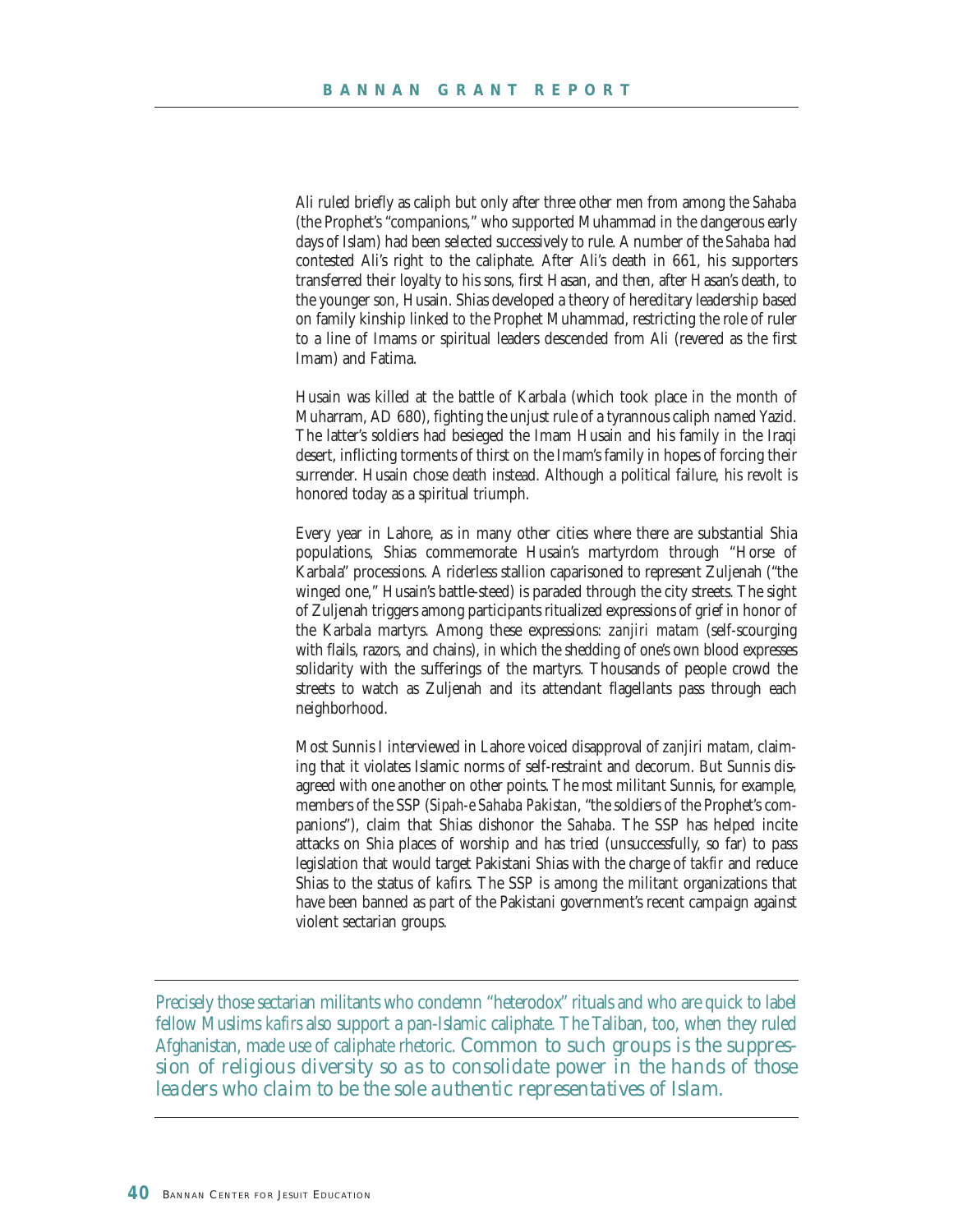![](_page_40_Picture_1.jpeg)

Islampura district, Lahore, 2002 Muharram season: children at a *sabil* or "refreshment stand" offer water to passersby to commemorate the thirst suffered by the Imam Husain's family at the battle of Karbala.

Most Sunnis I interviewed, however, told me that even though they applaud the SSP's goal of "guarding the *Sahaba's* honor," they disapprove of the use of violence. And like the Shias I met, they strongly support Musharraf's crackdown on sectarian militants. Moreover, despite the disapproval they voiced concerning self-flagellation and Horse of Karbala parades, many Sunnis nevertheless turn out to watch the Muharram processions: *tamasha deikhne ke lie,* as one Sunni explained to me, "to watch the spectacle." And some Barelvis (adherents of a relatively tolerant form of Sunnism that is influenced by South Asian Sufism) told me of a Muharram observance engaged in by Sunnis as well as Shias. On Ashura, the day of Husain's death, Muslim families set up a *sabil* or "refreshment stand" before their homes and offer water, tea, and sherbet to passersby to commemorate the thirst of the Karbala martyrs.

After concluding my fieldwork in Lahore I drove to Islamabad and gave a lecture on the topic of Shia-Sunni reconciliation. While there I visited the Shah Faisal Mosque and was given a leaflet being distributed at the mosque's entrance. The leaflet's authors belong to the *Harakat al-Khilafah* ("the caliphate movement"), which condemns the present government of Pakistan and advocates the re-establishment of the caliphate. This notion, which is also supported by adherents of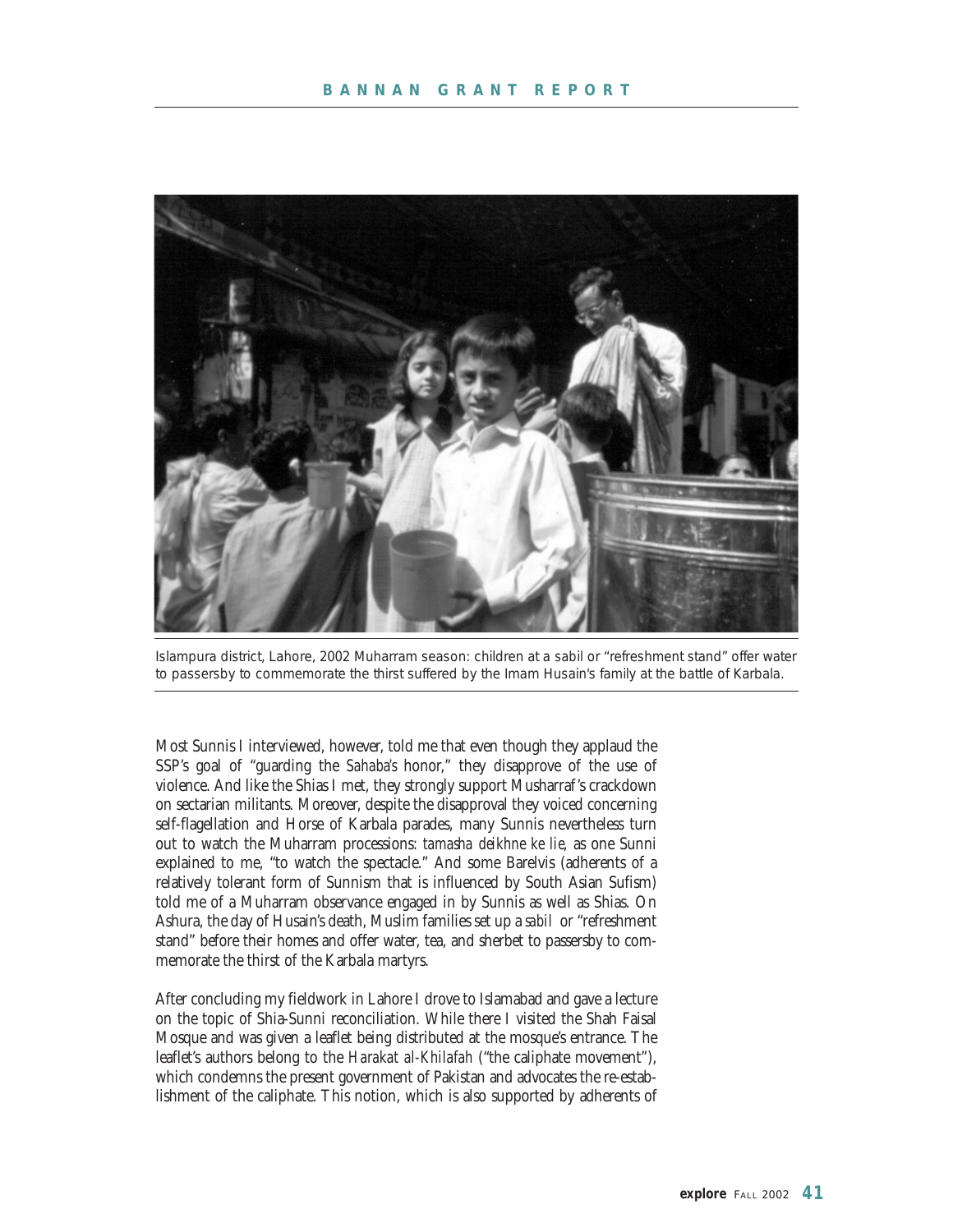One way to test the on-the-ground limits of pluralistic tolerance is to be a conspicuous foreigner in attendance at public religious gatherings. I witnessed dozens of Muharram rituals during my time in Lahore, as I walked about the neighborhoods and chatted with participants and bystanders. As may be imagined, I attracted attention. Questioned (as I was repeatedly) about my presence, *I explained that I was an American and a Christian. At no point did anyone show hostility. Just the opposite: people on the street welcomed me and invited me to visit their homes and neighborhood shrines.* 

> both the SSP and Osama bin Laden's al-Qaeda, rejects the concept of national identity and argues for a pan-Islamic government (the caliphate) that would be supported via global religious solidarity among Muslims. It is not irrelevant that this caliphate-leaflet cites approvingly the emperor Aurangzeb and his program of killing Hindus who "dishonored" Islam.

> While in Pakistan I noted with interest the following point. Precisely those sectarian militants who condemn "heterodox" rituals and who are quick to label fellow Muslims *kafirs* also support a pan-Islamic caliphate. The Taliban, too, when they ruled Afghanistan, made use of caliphate rhetoric. Common to such groups is the suppression of religious diversity so as to consolidate power in the hands of those leaders who claim to be the sole authentic representatives of Islam.

> To judge by the people I spoke with in Pakistan's Punjab, most Pakistanis reject caliphate talk. Newspaper editorials and posters on walls in Lahori neighborhoods use the term *Pakistan ke dushman* ("enemies of Pakistan") to describe sectarian militants. While caliphate-supporters belittle the concept of national identity, many Muslims I met linked Shia-Sunni tolerance to the notion of a Pakistani patriotism that transcends sectarian differences.

![](_page_41_Picture_5.jpeg)

**David Pinault** *Department of Religious Studies, Santa Clara University*

One way to test the on-the-ground limits of pluralistic tolerance is to be a conspicuous foreigner in attendance at public religious gatherings. I witnessed dozens of Muharram rituals during my time in Lahore, as I walked about the neighborhoods and chatted with participants and bystanders. As may be imagined, I attracted attention. Questioned (as I was repeatedly) about my presence, I explained that I was an American and a Christian. At no point did anyone show hostility. Just the opposite: people on the street welcomed me and invited me to visit their homes and neighborhood shrines.

To illustrate my point: in Lahore's Gawal Mandi locality, on the fifth of Muharram (March 20), I tried to photograph the Zuljenah stallion but had trouble getting a clear shot because of the crowd. One of the men leading Zuljenah spotted me. At once he halted the horse and motioned me up close. And in fact the entire procession stopped, and onlookers and marchers waited patiently, while I snapped my pictures. Hospitality, not hostility, was what I had the good fortune to experience during my time in Akbar's city of Lahore.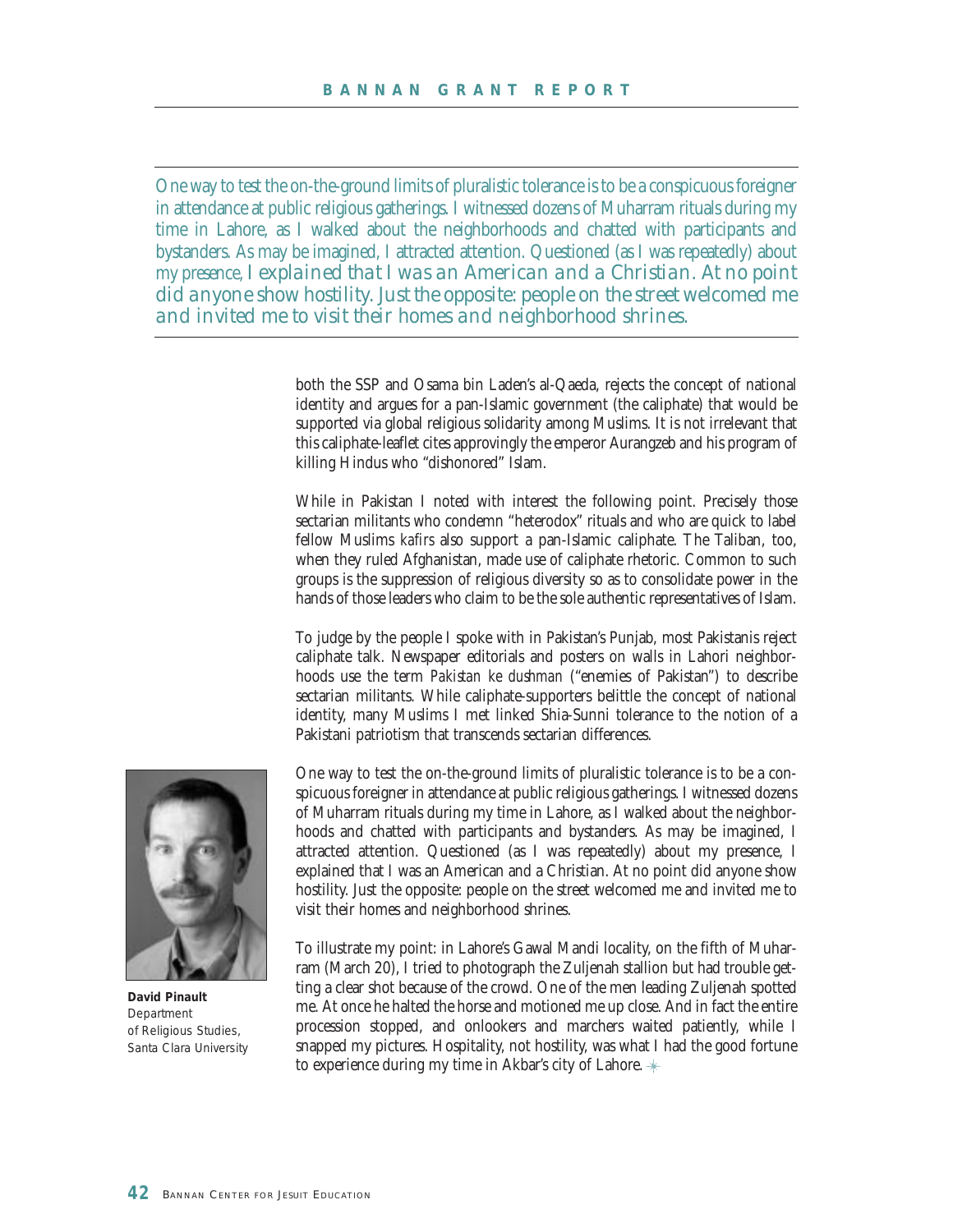![](_page_42_Picture_0.jpeg)

## CALL FOR GRANTS

The Bannan Center offers two categories of grants for faculty, staff, and students: Bannan Grants and Dialog and Design Grants. Proposals in both categories will be competitively reviewed, and grants should support the mission of the Bannan Center.

#### **BANNAN GRANTS**

Scholarly grants may be used to support or develop a scholarly project that relates to the Institute's mission. Research assistance, travel, scholarly resources, and conferences are some types of activities the grants will support.

Pedagogical grants may be used to support or develop a pedagogical project that relates to the Institute's mission. Course development or enhancement, the support or development of cocurricular activities that further the Catholic and Jesuit character of Santa Clara, and faculty, staff, or student development workshops are some of the types of activities the grants will support.

Grants may not be used to replace full-time faculty in the classroom. Moneys must be used within eighteen months of the time the grant is awarded.

#### **DIALOG AND DESIGN GRANTS**

Dialog and Design grants support the development of scholarship focused on efforts central to the Jesuit mission and identity of Santa Clara University. This "seed" funding encourages and supports the early stages of creative and collaborative scholarly projects by faculty.

Faculty group applicants will identify themes for new scholarship inspired by the Jesuit mission and identity which are linked to current faculty interests and competencies. These themes would spark mutual interest among several faculty and

would likely have a larger scope than individual scholars can address. They are likely to be embryonic and not yet sufficiently developed to attract grant funding.

Funding might support activities such as regular luncheon or dinner meetings over a quarter; offcampus Dialog and Design conferences or retreats; bringing in resource faculty from other universities to support the discussion and planning; a regular series of "working papers" with discussion and group commentary; funding for books or other media products pertinent to the common effort; or any other collaborative efforts by the faculty group to address their chosen theme.

#### **APPLICATION DEADLINES**

Deadlines for submission for both types of grant proposals will be November 1 and May 1. Grants will be announced by December 1 and June 1 respectively.

For complete grant information and guidelines, please visit www.scu.edu/bannancenter/grants.htm or call Paul Woolley at 408-554-4383.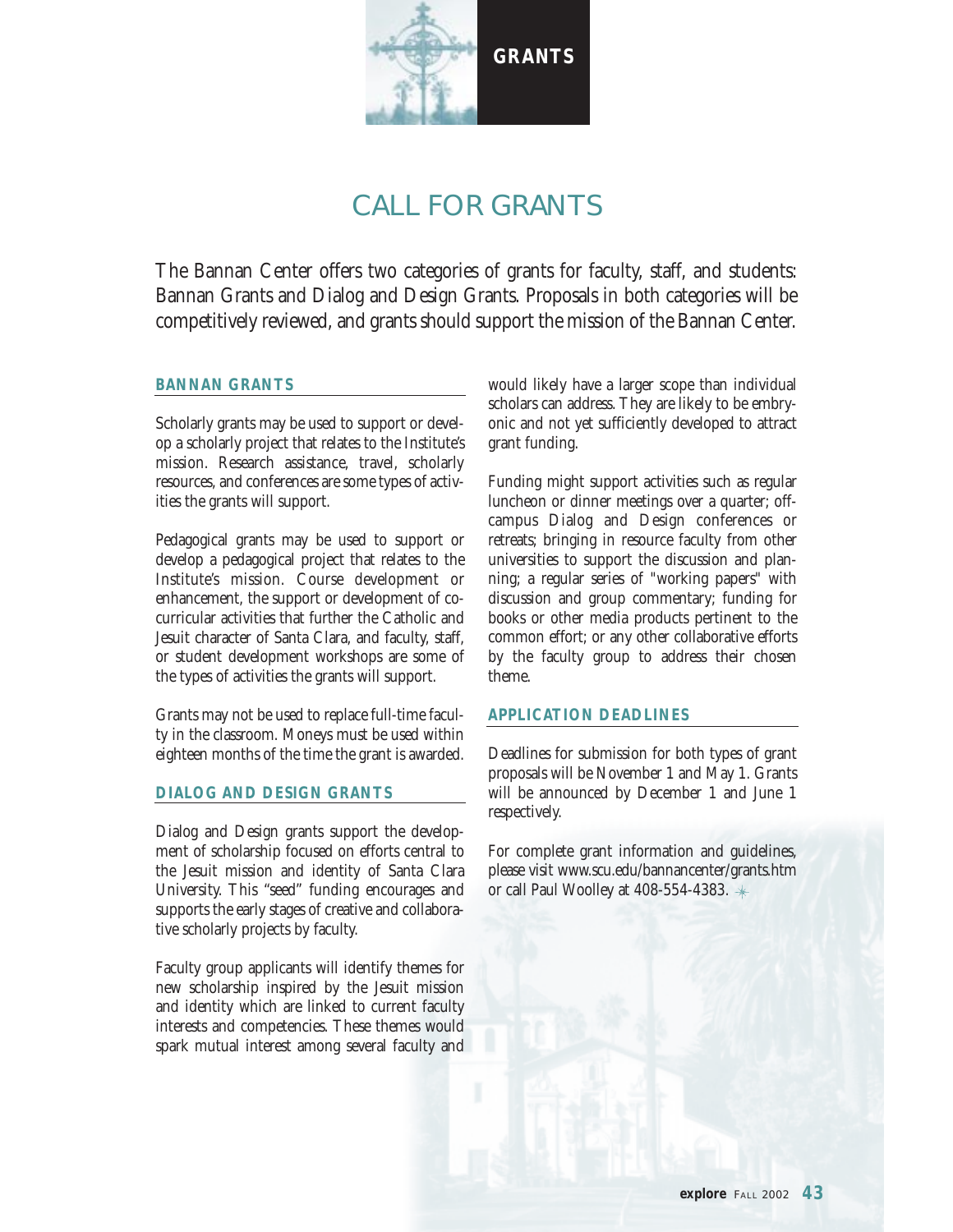![](_page_43_Picture_0.jpeg)

### 2002–2003 bannan center gRANTS

**At its May meeting, the Bannan Center Steering Committee approved five grants totaling \$14,141 for the first of two funding cycles in the fiscal year 2003.** 

#### **DIALOG AND DESIGN GRANTS**

#### **Spiritual Modeling and Transformation**— \$5,400

#### *Tom Plante, psychology department*

This grant will support several lunch meetings with scholars from Stanford University, UC Berkeley, and Santa Clara University as well as several people from community service organizations. The group will integrate the expertise from faculty in Psychology, English, Sociology, Religious Studies, Public Health, and other fields in order to develop a research program that will seek to better understand the mechanisms of spiritual modeling and transformation.

#### **Vocation Identity: Renaissance Models of Life and Meaning for Today's College Students**— \$3,988.25

#### *Diane Dreher, English department*

This grant will support the development of a research questionnaire and reveal strategies for promoting healthier vocation identity in today's college students. Dreher's research will combine insights from Renaissance saints, artists, scientists, and humanists with advice from spiritual directors, psychologists, career counselors, and residence life directors.

#### **BANNAN GRANTS**

#### **Hopkins and Bridges**—\$1,100.00 *Ron Hansen, English department*

This grant funds a research project to study the collected materials related to the life and work of the poet Gerard Manley Hopkins, S.J. Hansen plans to write a historical novel based on the literary friendship between Gerard Manley Hopkins and Robert Bridges. The historical, psychological, and spiritual basis of the friendship between Hopkins and Bridges can be best conveyed through the interpretive and far more accessible medium of fiction and provide a wider audience for their works.

#### **The Crucified Jew: Mark Rothko's Christological Imagery**—\$2,153 *Andrea Pappas, art department*

This grant funds travel to Los Angeles to examine a newly available group of documents associated with Mark Rothko. This primary research will be incorporated into a scholarly article that is already in progress. Tentatively titled "The Crucified Jew: Mark Rathko's Christological Imagery," the article treats religious and ethnic identity as a central factor in the successful reception of the work of one of the core members of the large Abstract Expressionist movement.

#### **Making Connections VI: Bridging the Divide – Connecting Activism and Academia through Social Justice**—\$1,500

#### *Barbara Molony, history department*

This grant will partially fund the stipend and travel for Ada Maria Isasi-Diaz, the keynote speaker for the National Biennial Conference of the National Association for Women in Catholic Higher Education (NAWCHE) being held at Santa Clara University. NAWCHE is an organization made up of faculty, administrators, staff, and students from Catholic colleges and universities around the country.

#### **ABOUT THE GRANTS**

The Bannan Institute offers two kinds of grants (see page 43). Both are designed to encourage faculty, staff, and students to pursue the Bannan Institute mission "…to assist the University in maintaining its Catholic and Jesuit character at the center of the educational enterprise." The next deadline for proposals is November 1, 2002.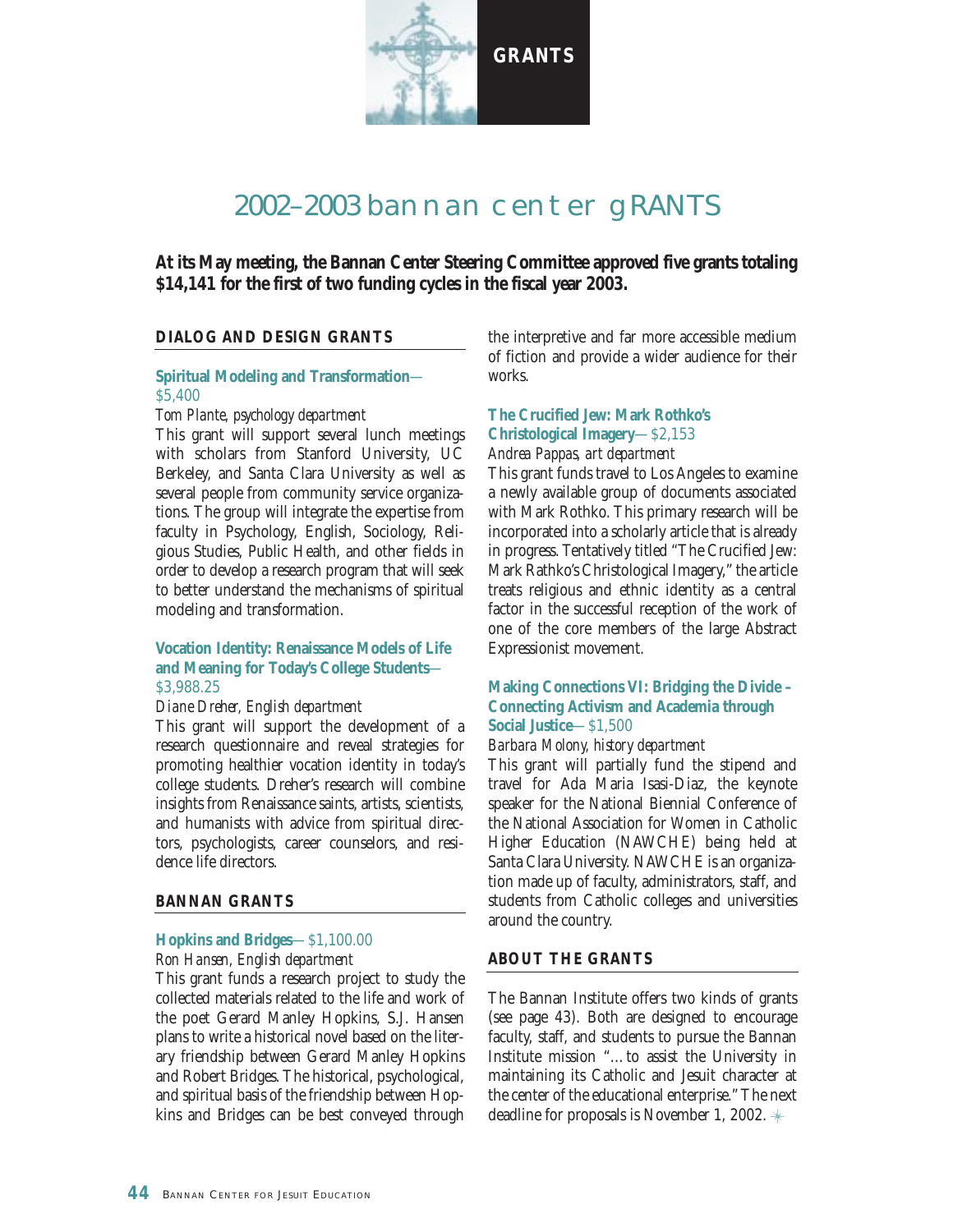![](_page_44_Picture_0.jpeg)

An International Conference on Globalization for Leaders in Jesuit Institutions of Higher Learning

# Globalization *as Seen from the Developing World*

NOVEMBER 7-10, 2002

*NOTE: This conference is part of a broader Institute on Globalization at Santa Clara University during the 2002-03 academic year. The purpose of the Institute is to engender greater campus and public understanding of the dynamics of globalization. For more information on the Institute, please visit: www.scu.edu/globalization/*

#### **WHAT IS GLOBALIZATION?**

The process of globalization is the increasing interconnection of nations and cultures that is primarily driven by market forces augmented by technology, capital transfer, and international trade structures. In addition to economic integration, globalization refers to the impact on all cultures of the liberal, individualistic free enterprise value system that predominates in the developed nations.

#### **GOALS OF THE CONFERENCE**

- To examine the phenomenon of globalization from a faith and justice perspective that emphasizes Christian moral obligations
- **n** To discuss how globalization is having an impact on the various societies in which Jesuit universities are located
- <sup>n</sup> To explore ways in which a Jesuit university can positively influence the basic factors of globalization through research and curriculum
- n To provide the framework for the international connections that will foster this collaboration.

This conference will approach globalization from the normative perspective of the faith that does justice, a perspective rooted in the Judaeo-Christian scriptures and enunciated in the contemporary documents of the Society of Jesus. This perspective pays particular attention to the impact of globalization on human dignity and the common good, especially in regards to the poor and marginal.

Experts from the international network of Jesuit institutions of higher education will gather to evaluate the moral and religious significance of globalization, particularly as it is experienced in the developing world. Scholars from Jesuit institutions in the developed world will join the conversation to establish scholarly collaboration and explore institutional connections.

Conference participants will examine the different perceptions of globalization in developing and developed nations from the criterion of the Society of Jesus' commitment to the integral principle of faith that does justice. This examination will necessarily consider contrasting views of justice as well as the contributions that other religious traditions can make.

For complete information about this conference, please visit: **www.scu.edu/BannanCenter/Justice Conference/GlobalizationFlyer.htm**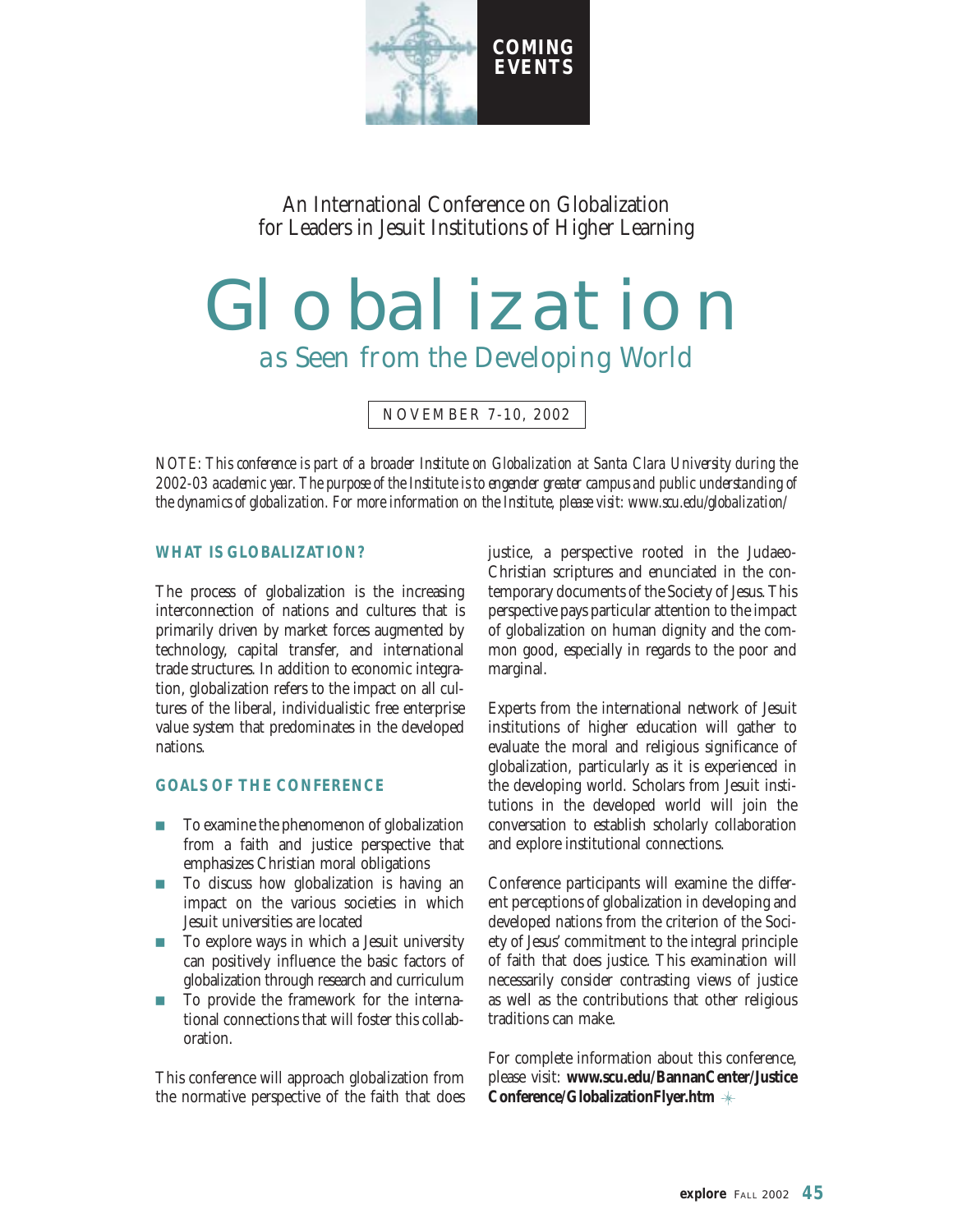![](_page_45_Picture_0.jpeg)

## 2002-03 SANTA CLARA LECTURES

In 1994, through the generosity of the Bannan Institute for Jesuit Education and Christian Values, the Department of<br>Religious Studies of Santa Clara University inaugurated the Santa Clara Lectures. This series brings to c n 1994, through the generosity of the Bannan Institute for Jesuit Education and Christian Values, the Department of scholars in theology, offering the University community and the general public an ongoing exposure to debate on the significant issues of our time. Santa Clara University will publish these lectures and distribute them throughout the United States and internationally.

#### **MAX L. STACKHOUSE**

**"Globalization and the forms of grace: Redeeming the principalities, authorities, and dominions"** *January 26, 2003, 7:30 p.m., Sobrato Hall Commons*

![](_page_45_Picture_5.jpeg)

Drawing from his 3-volume series, *God and Globalization*, Stackhouse will use key Biblical terms to identify and discuss the decisive socio-historical "Powers" (Principalities, Authorities, Dominions) that are shaping the emerging global civil society. As he argues, "these Powers can rebel against the laws and purposes of God and thus damage the human future, or they can be drawn into structures of responsibility to aid the flourishing of faith, the well-being of humanity, and the appropriate transformations of nature, society, and personal or group identity."

**MAX L. STACKHOUSE** is Stephen Colwell Professor of Christian Ethics at Princeton Theological Seminary. He was the H. Gezork Professor of Christian Social Ethics at the Andover Newton Theology School. He is the author or editor of numerous articles and 12 books, including *God and Globalization,* 3 Vols., with P. Paris, and *Christian Social Ethics in a Global Era,* with P. Berger et al. He is studying religious and ethical developments that are shaping globalization—the economic, technological, and related developments that both disrupt traditional life and faith and provide a possible basis for a new transnational civilization and a trans-cultural value system.

#### **LISA SOWLE CAHILL "On being a Catholic feminist"** *April 27, 2003, 7:30 p.m., Sobrato Hall Commons*

![](_page_45_Picture_9.jpeg)

Catholic women growing up in the United States at the time of the Second Vatican Council have a different experience of Catholicism and society than those of young adults today. While those women have strong roots in a cohesive Church, they also came of age in a more repressive society and in a religious community with separate, hierarchical gender roles. While these two groups of women have different experiences of sexuality, gender, and the home/work conflict, they can share a feminism based on Catholicism's strong traditional commitment to social justice and to a sacramental understanding of faith, reappropriated for a newly global and participatory Church.

**LISA SOWLE CAHILL '70** has taught at Boston College since 1976, where she is now the J. Donald Monan, S.J., Professor of Theology. She is also a fellow of the American Academy of Arts and Sciences. She is a past president of both the Catholic Theological Society of America (l992-93), and the Society of Christian Ethics (l997-98). She earned her M.A. and Ph.D. from the University of Chicago Divinity School. She was a Visiting Scholar at the Kennedy Institute of Ethics, Georgetown University, in l986; and a Visiting Professor of Catholic Theology at Yale University in l997. Her books include *Family: A Christian Social Perspective; Sex, Gender, and Christian Ethics; 'Love Your Enemies': Discipleship, Pacifism, and Just War Theory;* and *Between the Sexes: Toward a Christian Ethics of Sexuality.*

#### Bannan Visitor Fall 2002

**JOHN DEAR, S.J.,** is a Jesuit priest, pastor, peace activist, organizer, lecturer, retreat leader, and author/editor of 20 books on peace and justice. He will speak on "Globalization, militarization, and nonviolence" on November 6, 7:30 p.m., Sobrato Hall Commons.